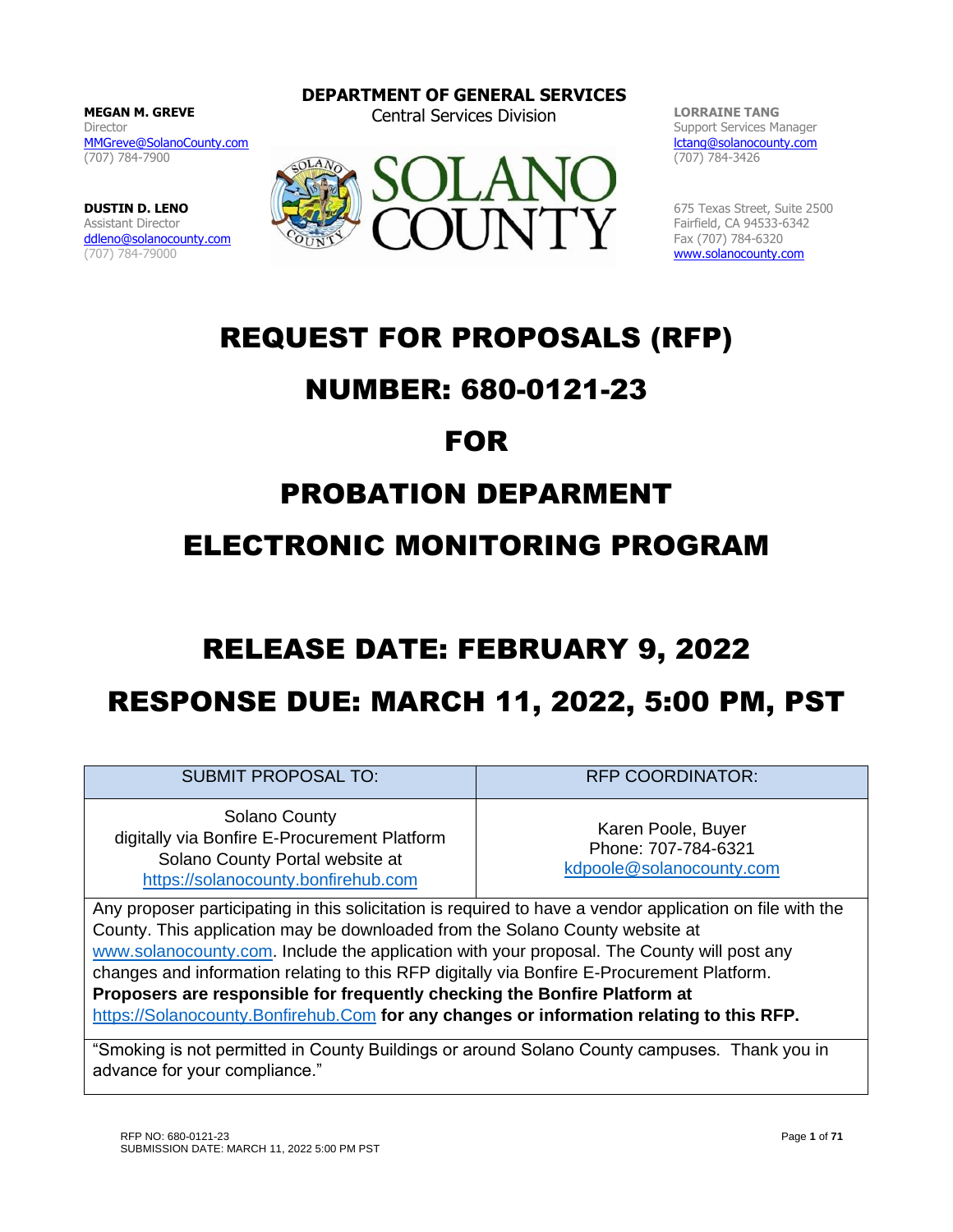**MEGAN M. GREVE** Director [MMGreve@SolanoCounty.com](mailto:MMGreve@SolanoCounty.com) (707) 784-7900

**DUSTIN D. LENO** Assistant Director [ddleno@solanocounty.com](mailto:ddleno@solanocounty.com) (707) 784-79000

**DEPARTMENT OF GENERAL SERVICES**

Central Services Division **LORRAINE TANG**



Support Services Manager [lctang@solanocounty.com](mailto:lctang@solanocounty.com) (707) 784-3426

675 Texas Street, Suite 2500 Fairfield, CA 94533-6342 Fax (707) 784-6320 [www.solanocounty.com](http://www.solanocounty.com/)

# PUBLIC NOTICE

# REQUEST FOR PROPOSALS (RFP) NO.: 680-0121-23

FOR

# PROBATION DEPARTMENT

# ELECTRONIC MONITORING PROGRAM

# RELEASE DATE: FEBRUARY 8, 2022

# RESPONSE DUE: MARCH 11, 2022, 5:00 PM

All Prospective Proposers:

We invite you to participate in this bidding opportunity. If you are interested, the RFP package may be downloaded from the Bonfire E-Procurement Platform, Solano County Portal at [https://solanocounty.bonfirehub.com/login.](https://solanocounty.bonfirehub.com/login)

Notice is hereby given that proposals MUST be electronically submitted via the Bonfire website [https://solanocounty.bonfirehub.com/login,](https://solanocounty.bonfirehub.com/login) no later than March 11, 2022 5:00 PM, Pacific Standard Time (PST), at which time, the County will access and evaluate all proposals in accordance with the County of Solano's specifications and contract documents. Any hard copy submissions, submissions via email, or late submissions will be retained in the file unopened and will be considered disqualified.

It is the responsibility of the proposers to ensure that electronically submitted proposals are successfully accepted in Bonfire before the proposal submittal deadline. The receipt time in the Bonfire website will be the governing time for acceptability of proposals. Please register with Bonfire website for uninterrupted notification and access to County bid opportunities.

Proposers shall visit the Bonfire website for any updates, changes, or supplemental information regarding this solicitation prior to and after the proposal submission date.

Respectfully,

Karen Poole, Buyer RFP Coordinator

> RFP NO: 680-0121-23 SUBMISSION DATE: MARCH 11, 2022 5:00 PM PST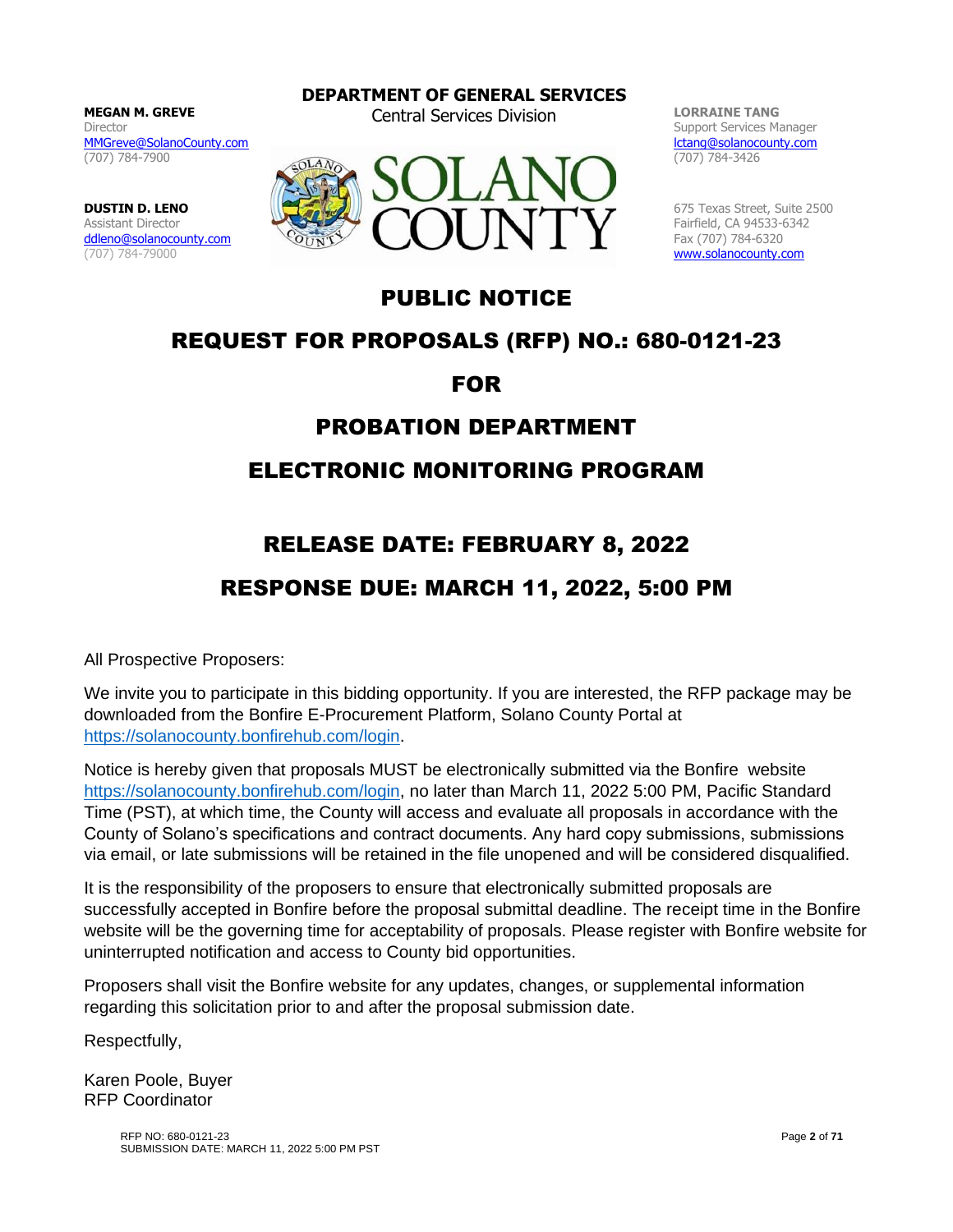- 1. Introduction
	- 1.1. The purpose of this Request for Proposals (RFP) is to define the County's minimum requirements, solicit proposals, and gain adequate information by which the County may evaluate the services offered by Proposers that fall within the scope of services as further described in Section (3) of this RFP.
	- 1.2. The County of Solano, Probation Department, hereinafter referred to as the "County," intends to secure a contract with a qualified proposer to provide Electronic/Alcohol Monitoring Services and Equipment.
- 2. Background
	- 2.1. The Electronic Monitoring program serves juveniles and unsentenced adult clients. Persons on the Solano County Electronic Monitoring Program are under the authority of the Solano County Probation Department as ordered by the Solano County Superior Court or as a part of their probation supervision terms. Client program orientation is a function of the Contractor.
	- 2.2. Contractor will provide one (1) dedicated onsite staff, designated as a Client Services Representative (CSR) or Case Manager. Due to the critical nature of the services that the Contractor is providing to County clients, Contractor agrees to provide staffing coverage for staff planned vacation or planned days off and amenable to increase staffing if needed to address any population increase.
	- 2.3. It is the Contractors responsibility to:
		- 2.3.1. Provide and maintain selected equipment, including sufficient inventory for multiple County programs with a daily expected population of up to 60-65 being monitored on any given day
		- 2.3.2. Provide case management services of clients
		- 2.3.3. Provide 24/7 monitoring center services with real time notification to County staff/Sheriff
		- 2.3.4. Installation/removal and troubleshooting of equipment and monitoring software
		- 2.3.5. Training of County staff when needed
- 3. Scope of Service/Project
	- 3.1. The Scope of Work is to be used as a general guide and is not intended to be a complete list of all work necessary to complete the project. The following are work tasks assumed necessary to an electronic monitoring services program. Proposers may suggest a modified scope as part of their proposal.
	- 3.2. To minimize duplication of effort and to allow the County to coordinate data requests and data available for the services requested within this RFP, as well as for previous and future projects, the selected Contractor's findings and data may be shared by the County with other County contractors, as deemed appropriate by the County.
	- 3.3. To be competitive in this solicitation, the Proposer must:
		- 3.3.1. Carefully read the entire RFP, attachments, exhibits, addenda, and the County's responses to Proposer's questions before submitting a proposal.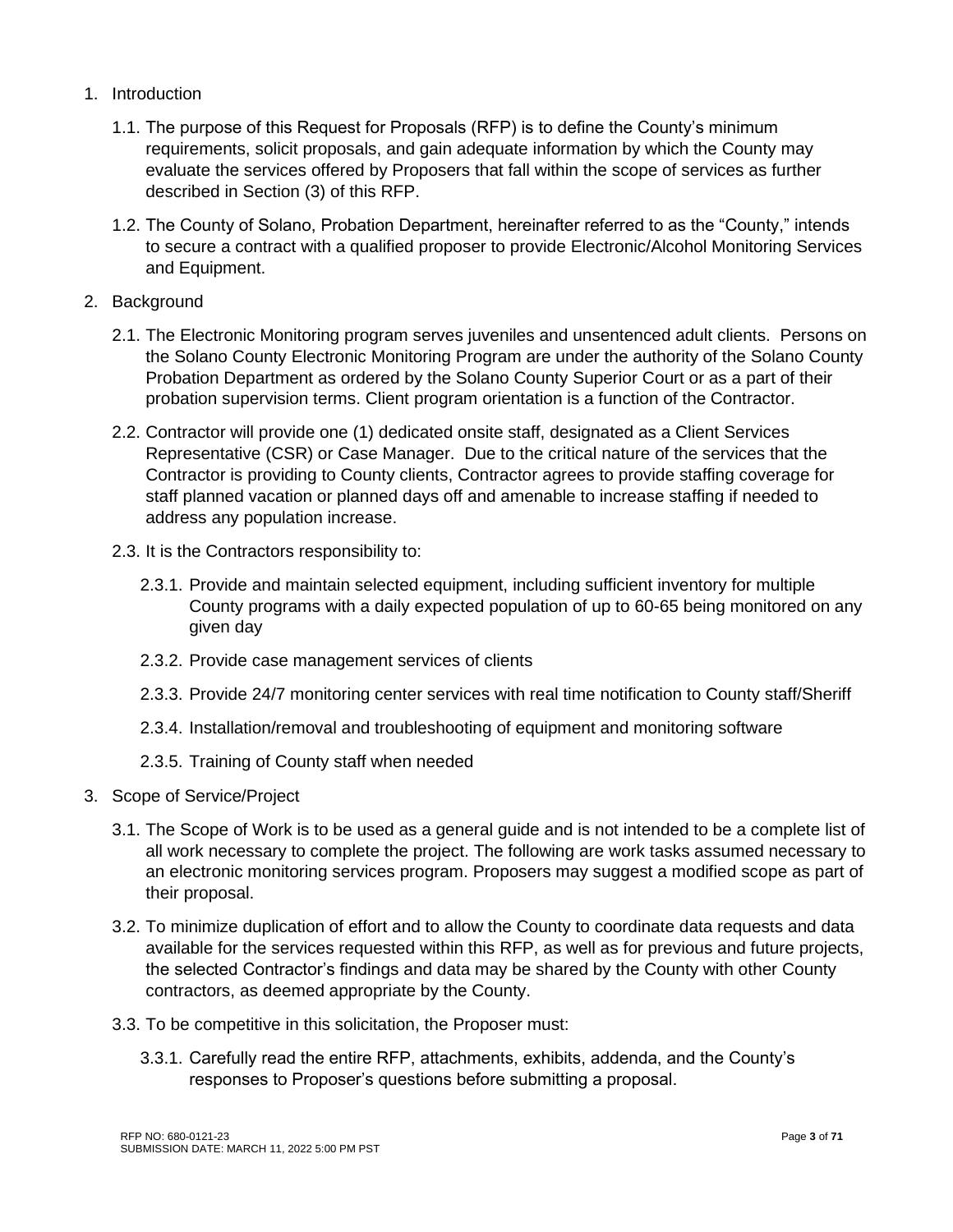- 3.3.2. Ask appropriate questions or request clarification before the deadline in the RFP.
- 3.3.3. Submit all required responses by the required deadlines.
- 3.3.4. Follow all instructions and requirements of the RFP thoroughly and appropriately.
- 3.4. Rejection or Disqualification of Non-Responsive Proposals
	- 3.4.1. Any proposal received that does not meet the requirements of this RFP may be considered to be non-responsive and/or a counteroffer, whereby the proposal may be rejected. Other actions whereby a proposal may be determined to be non-responsive, include, but are not limited to, the following:
		- 3.4.1.1. Proposers may not restrict the rights of the County or otherwise qualify their proposals by submitting the Proposer's own contract terms and conditions in a response to this RFP.
		- 3.4.1.2. Proposer fails to follow specified format or instructions.
		- 3.4.1.3. Proposer fails to fully complete proposal.
		- 3.4.1.4. Proposer fails to meet mandatory requirements.
		- 3.4.1.5. Proposer submits more than one proposal or multiple proposals in a different form (i.e., as a prime contractor and as a subcontractor to another prime contractor).
		- 3.4.1.6. Proposers include proposals for alternate services (i.e., proposals that offer something different from that requested by the RFP) and/or additional services (i.e., proposals that offer something extra from that requested by the RFP)
- 3.5. Each Proposer should demonstrate its capabilities by providing summaries of representative projects in response to this RFP. The County will negotiate the specific scope of services, budget, deliverables, and timeline during contract negotiations with the successful Proposer. There is no guarantee of a minimum amount of work or compensation for any Proposer(s) selected for contract negotiations.
- 4. Equipment
	- 4.1. Contractor will provide at least two electronic devices capable of utilizing Contractor's webbased interface to track all participants. The devices will be returned to the Contractor at the conclusion of the contract. The contractor is responsible for upgrading/replacing the electronic devices if they become obsolete or incompatible. The contractor is responsible for replacing the electronic devices if they malfunction. Please indicate how much time contractor requires, to replace malfunctioning electronic devices.
	- 4.2. Contractor is responsible for providing all electronic monitoring equipment and consumables (including incidental tools and supplies, transmitter straps and clips), and for all maintenance of the equipment, including that resulting from damage, destruction, or loss of equipment by participants. Contractor shall provide new technology upgrades to equipment under contract as it becomes readily available in the electronic monitoring industry.
	- 4.3. Ankle Transmitters: Must be FCC certified body-attached devices housing the receiver and transmitter into a single unit. All participant equipment must report all information exclusively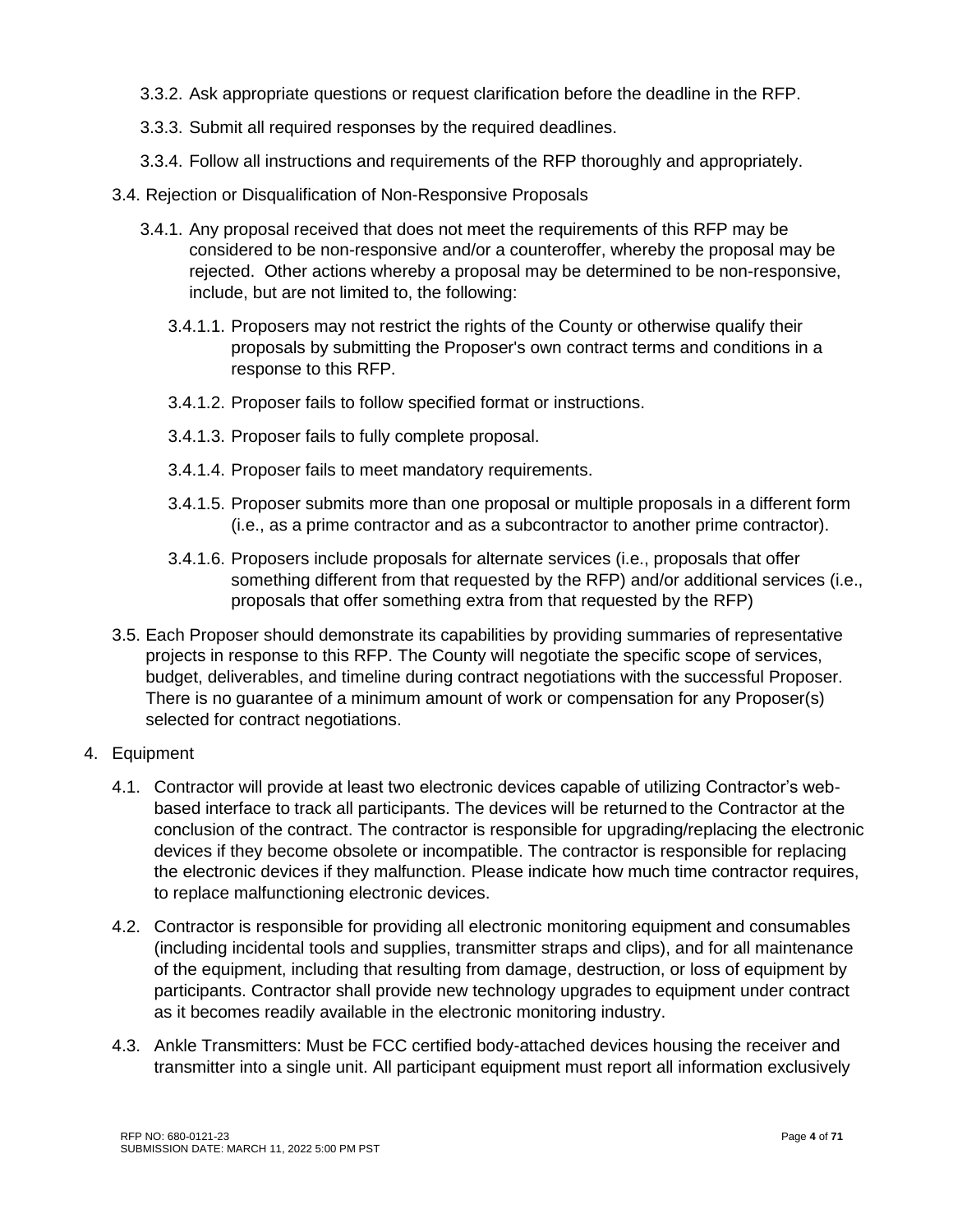through the cellular network. Devices must be as small and inconspicuous as possible dimensions must be consistent in size and weight with the latest industry standards.

- 4.4. Transmitters must be attached to participants in such a manner that they cannot be removed. If transmitters are tampered with or removed, transmitters must have a tilt alarm, or other similar system that notifies the organization, in real time, that the unit has been tampered.
- 4.5. All devices shall be capable of being attached to the participant so that efforts to tamper with or remove the bracelet are obvious upon visual inspection and provide immediate tamper detection and alert reporting.
- 4.6. All devices shall be shock resistant, waterproof to at least 30 feet, and function reliably under normal atmospheric and environmental conditions. The GPS device casing must be waterproof and must be able to withstand environmental factors.
	- 4.6.1. All devices must be capable of tracking indoors and outdoors. Proposals shall define specifically how indoor tracking is achieved. Alcohol Monitoring Devices: Must be compatible with transdermal alcohol testing and be FCC compliant.
	- 4.6.2. Devices must be body-attached.
	- 4.6.3. Devices must be attached to participants in such a manner that they cannot be removed.
	- 4.6.4. All efforts to remove the bracelet should be obvious upon visual inspection.
	- 4.6.5. All devices shall be shock resistant and function reliably under normal atmospheric and environmental conditions.
	- 4.6.6. Devices shall not pose a safety hazard or unduly restrict the activities of the participant.
	- 4.6.7. All devices must provide alternative location tracking using the cellular network in the absence of GPS at no additional cost.
	- 4.6.8. Devices proposing methods of secondary tracking in addition to GPS must specify the timing interval at which the secondary tracking technology is occurring (Example: Secondary tracking via cellular triangulation occurring every thirty (30) minutes) and must also specify how the web based system reflects the secondary tracking versus GPS mapping and whether the two tracking technologies are integrated as part of the mapping or if they require caseworkers to compare two separate indicators such as mapping for GPS with a separate cellular zone for secondary tracking.
- 4.7. Other devices: The County welcomes proposers to include other monitoring devices options than what is outlined above.
- 4.8. Other criteria:
	- 4.8.1. No automatic reset of equipment. Proposer must demonstrate that equipment has a documented successful use performance.
	- 4.8.2. Must be equipped with technology that minimizes drift.
	- 4.8.3. Must have internal, rechargeable, non-removable battery power.
	- 4.8.4. Must provide a low power signal, visual indicator, and vibrating alarm to indicate that the device should be recharged.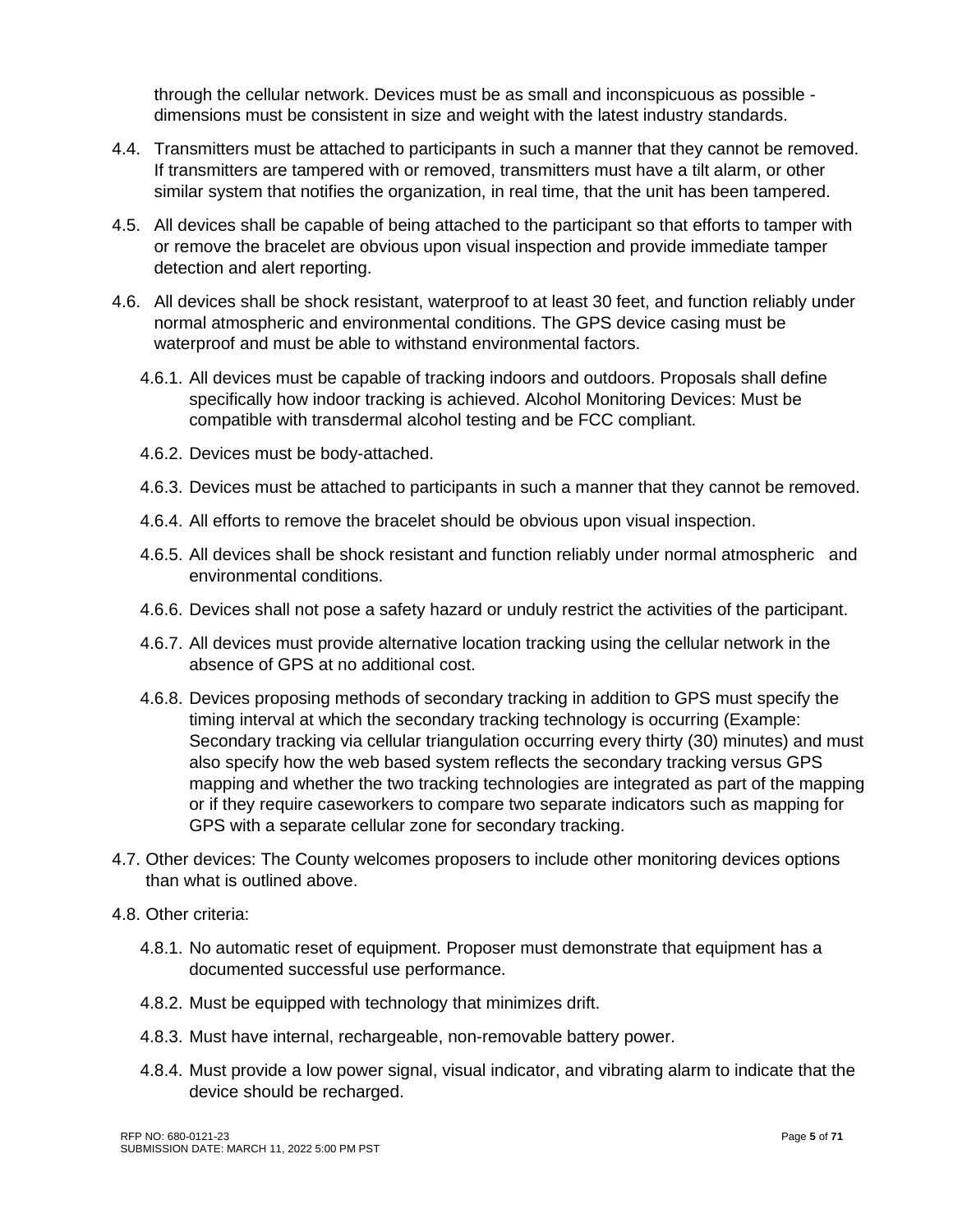- 4.8.5. The Contractor shall provide any replacement power sources for use with the GPS device that fail under normal use.
- 4.9. Equipment Replacement
	- 4.9.1. Contractor will be responsible for all maintenance of the equipment. The County will be responsible for damage, destruction, or loss of equipment by participants and will not require the participant(s) to replace or pay for any lost or damaged equipment.
- 4.10. Equipment Maintenance
	- 4.10.1. Contractor will provide any necessary auxiliary equipment (ex., charger, beacon, etc.). Auxiliary equipment that requires installation in participant's home will be installed by Contractor's staff. In the event the participant's equipment is malfunctioning the Contractor must have replacement equipment available within 24 hours.
	- 4.10.2. Contractor staff will provide equipment inspections on an as-needed basis at the contractor's office or on-site at the Solano County Probation Department. Contractor trained staff will perform equipment inspections.
	- 4.10.3. Contractor staff must be available on-site at the County five days per week to do the following:
		- 4.10.3.1. Assist with client drop-ins and complete all installations (installations may take place in-custody depending on location of client)
		- 4.10.3.2. Meet with program participants
		- 4.10.3.3. Resolve malfunctioning equipment issues including testing chargers
		- 4.10.3.4. Provide training and assistance to staff
		- 4.10.3.5. Conduct transdermal alcohol testing device downloads
		- 4.10.3.6. Remove equipment devices upon a client's discharge from the program
- 4.11. Client Monitoring Software
	- 4.11.1. Contractor will provide software capable of real-time monitoring and maintaining of data on approximately up to 60-65 clients actively being monitored.
	- 4.11.2. Software must be capable of:
		- 4.11.2.1. Maintaining different categories of clients based on County's definitions
		- 4.11.2.2. Allow Contractor's staff to enter, store, access and remove necessary client data.
		- 4.11.2.3. Keep current in real time each time a subject is added, changed or terminated
		- 4.11.2.4. Have the ability to create, edit and delete scheduling information and stay away zones, including reasons for entry
		- 4.11.2.5. Send alarms electronically to designated County personnel for any violation in the system of the notifications configured terms of a subject's monitoring program, via text or email.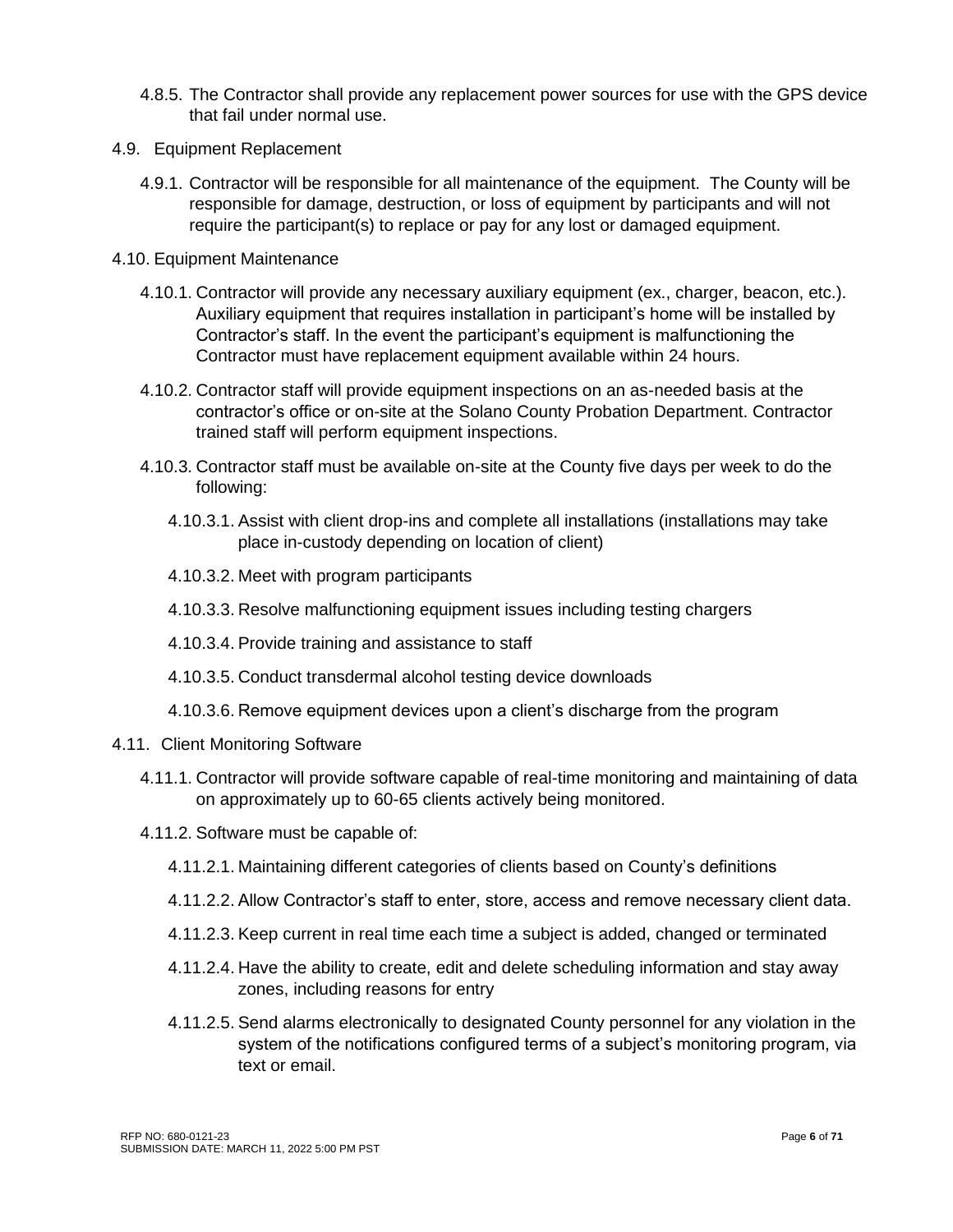- 4.11.2.6. Provide a centralized view in which all can be received, prioritized, and responded to
- 4.11.3. Software must have ability to generate reports, at minimum, as follows:
	- 4.11.3.1. Daily Violations Reports that list the participant's name, date, time, and type of violation, including violations of movement and/or curfew restrictions, equipment malfunctions/tampers, battery status and any other problem related to the status of the participants
	- 4.11.3.2. Daily Charging Reports that list the participant's name, date, and detailed charging data
	- 4.11.3.3. Master List Report: At the minimum, the report will include:
		- 4.11.3.3.1. Participant's name and address
		- 4.11.3.3.2. Participant's schedules
		- 4.11.3.3.3. Start date in the program
		- 4.11.3.3.4. Program violations including date, time, and type
		- 4.11.3.3.5. Ad hoc reports
	- 4.11.3.4. The Contractor staff shall perform system administration and configuration of the system.
	- 4.11.3.5. Contractor will provide access to software to be utilized by Probation Officers for real time data entry and status review. Training on software will be provided at no charge to Probation Officers and support staff.
	- 4.11.3.6. Contractor shall provide the latest version offered by the manufacturer, and must be compatible with all standard internet browsers on Window 10 or above operating systems.
- 5. Case Management Services
	- 5.1. Contractor will monitor all electronic monitoring participants 24-hours a day, 365 days a year.
	- 5.2. Contractor will provide one (1) dedicated onsite staff seven days per week during established program hours, designated as a Client Services Representative (CSR) or Case Manager.
	- 5.3. Upon receipt of the referral, the Contractor will provide electronic monitoring/alcohol monitoring equipment, installation, and orientation. Services must be available to start within 24 hours of the referral, except for referrals made on Friday or the day before a designated Holiday. The enrollment and equipment maintenance services may be provided at any mutually agreed upon location.
	- 5.4. Due to the critical nature of the services that the Contractor is providing to County clients, Contractor agrees to provide staffing coverage for staff planned vacation or planned days off.
	- 5.5. In the event that Contractor fails to provide staffing coverage on their planned vacation as agreed, County will deduct \$100 per day in which Contractor's staff is unavailable to provide services.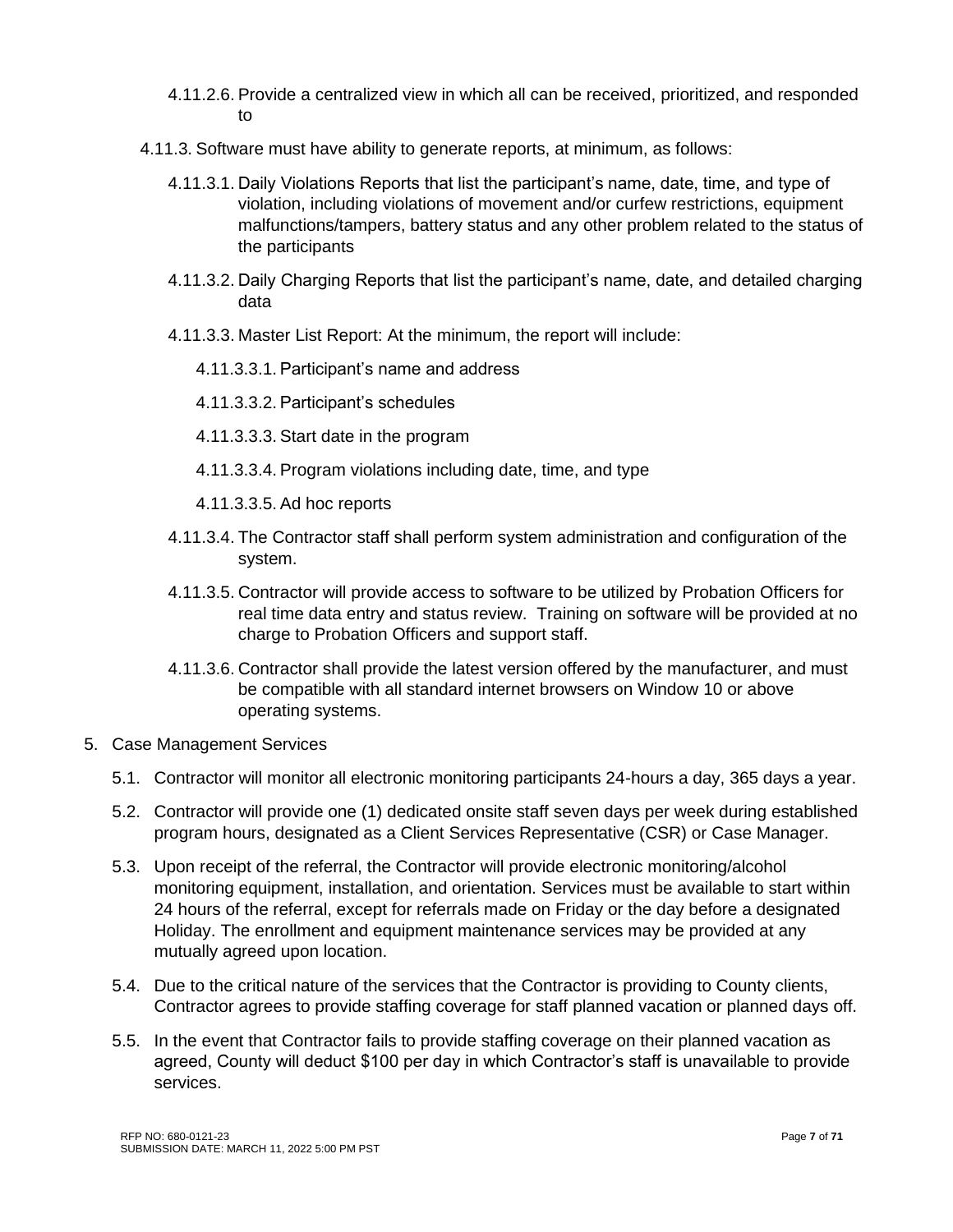- 5.6. Contractor will conduct contacts with clients as directed by Probation including, juvenile clients awaiting disposition who are not required to be on electronic monitoring.
- 5.7. For youth, Contractor will conduct contacts and equipment checks each week at the youth's work or home, provided they are in Solano County. Contacts and equipment checks outside the county are available on a case-by-case basis.
- 5.8. For adults, contacts and equipment checks will be conducted once per month.
- 5.9. Contractor will provide alert monitoring which includes an initial investigation of all alerts to confirm their validity to the extent possible and report the information discovered per the program protocols.
- 5.10. Contractor shall report alerts to assigned Probation Officer by the next business day, with the exception of critical alerts.
- 5.11. Critical alerts designated by the County shall be reported immediately to persons requested by the County. See Appendix A
- 5.12. Contractor shall provide follow up written reports on violations as requested by the County by the next business day.
- 5.13. Contractor will provide court support and testimony for cases requiring technical expertise or compliance verification.
- 5.14. Contractor will provide program statistics, to include but is not limited to, current number of clients in the program, number of violations and follow-up, as designated and requested by the County.
- 6. Meetings and Trainings
	- 6.1. Contractor will meet with County staff on dates and times, to be determined collaboratively, to review program status and implementation, for scheduled trainings on using the equipment, for troubleshooting, and for dealings with probation officers.
	- 6.2. Contractor will provide trainings for County staff as needed. If special tools and/or training are required for equipment removal, these tools and/or trainings will be provided at no charge to the County as well as jail staff who may have occasion to remove devices during the booking process.
- 7. General Requirements
	- 7.1. Invoicing Contractor will submit invoices by secure email as specified by County for the previous month's service by the 15 day of the current month, and the invoice must contain all necessary documentation to verify validity. Invoices must state but may not be limited to the following:
		- 7.1.1. First initial of first name, last name, and PFN (personal file number) of client
		- 7.1.2. Individual services provided with the corresponding charge per service
		- 7.1.3. Number of days client participated per service
	- 7.2. Contractor and Contractor Employee Requirements Contractor shall provide its employees with a CORI (Criminal Offender Record Information) form to sign, regarding confidentiality of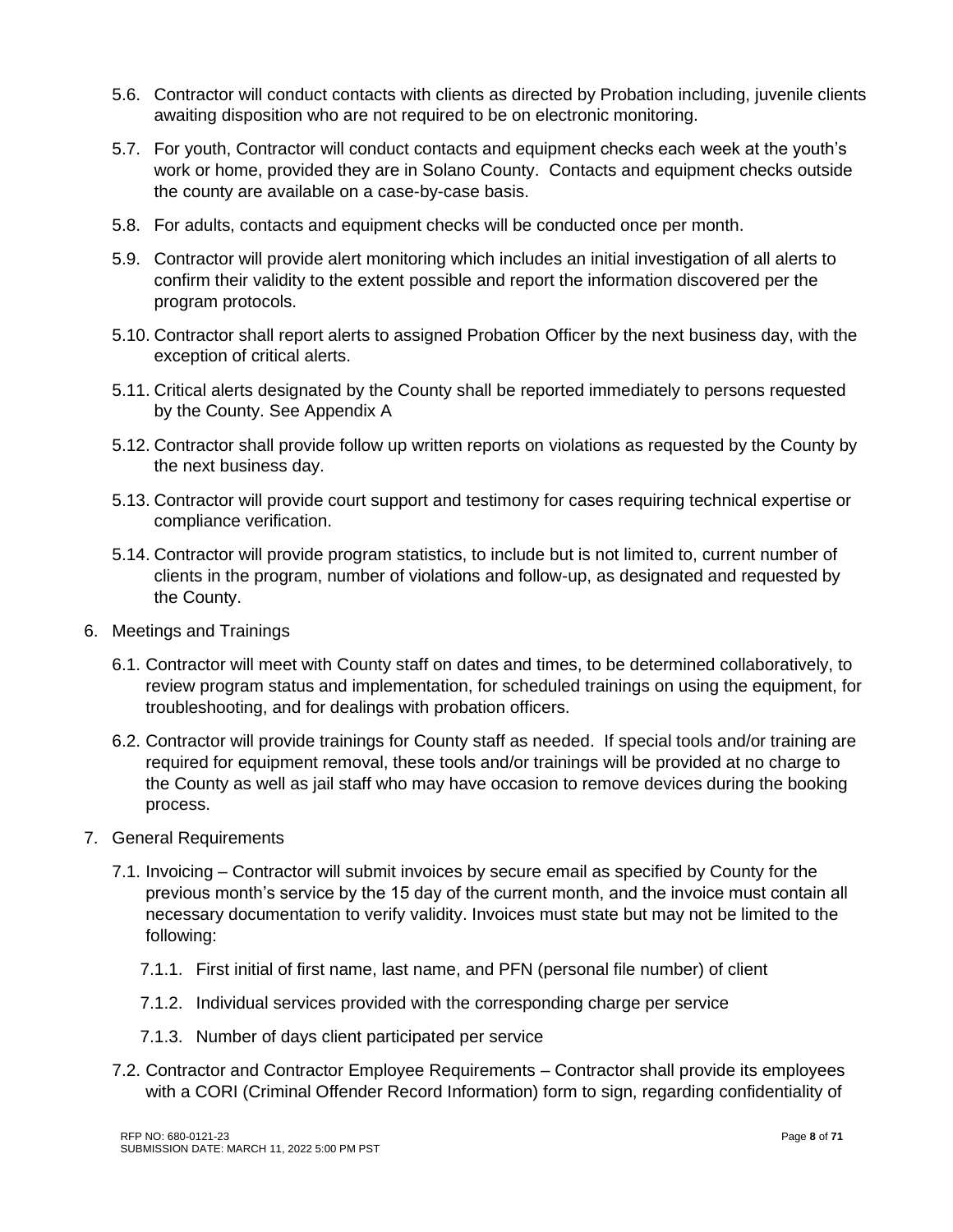the information in County records. Contractor shall retain original CORI forms and provide verification as requested by County. Attestation that all contractor's employees maintain criminal and background check clearances shall be submitted with monthly invoices. Contractor's staff will be background checked through LiveScan by the County.

- 7.3. Lost Units Contractor will incorporate inventory shrinkage due to lost or damaged devices into total contract pricing and will indicate the number of devices that may be replaced without cost to County in the response.
- 7.4. Equipment Availability Contractor will provide County with a number of GPS bracelets, transdermal alcohol monitoring devices and auxiliary equipment to maintain on-site at the County. The equipment will be used for new enrollments and device replacement on- site. The number of available units and auxiliary components for each program must be at the minimum at 20% of program enrollment.
- 7.5. Data Expungement Contractor must have the ability to expunge any and all of participant's data at the request of the County in the event a court order to seal participant's entire case is made in accordance with 786 WIC or 781 WIC. Contractor should provide with notification/proof of expungement via secure email.
- 7.6. Integration Contractor must be willing to explore integration of Contractor's reporting tools/data sharing with County's Case Management System in the future.
- 7.7. Support Contractor staff will be available Monday through Friday during established program hours and will be responsible for:
	- 7.7.1. Monitoring difficulties
	- 7.7.2. Web interface navigation questions
	- 7.7.3. Equipment questions
	- 7.7.4. Report requests
	- 7.7.5. Weekend case management to respond to critical alerts
- 8. Contract Duration and Funding Availability
	- 8.1. The contract total compensation for the 3-year period is expected to not exceed \$750,000. The annual funding amount is \$250,000.
	- 8.2. The County intends to award one (1) three-year contract with an estimated annual cost not to exceed \$250,000 or \$750,000 for the 3-year period to the responsible proposer(s) whose proposal is determined to be the most responsive to the requirements of this RFP. Should the contract be extended, the annual compensation will increase at a rate similar to the per year costs of the original 3-year term. The term of the resulting contract will begin on or about July 1, 2022 and terminate on June 30, 2025.
	- 8.3. Proposers may submit proposals with greater or lesser value, and cost and reasonableness of rates will be considered as part of the evaluation.
	- 8.4. The County reserves the right to award a one-year contract through this RFP, which may be renegotiated and/or renewed/extended, subject to contractor performance and continued funding, for two additional one-year terms without a competitive bid process, representing a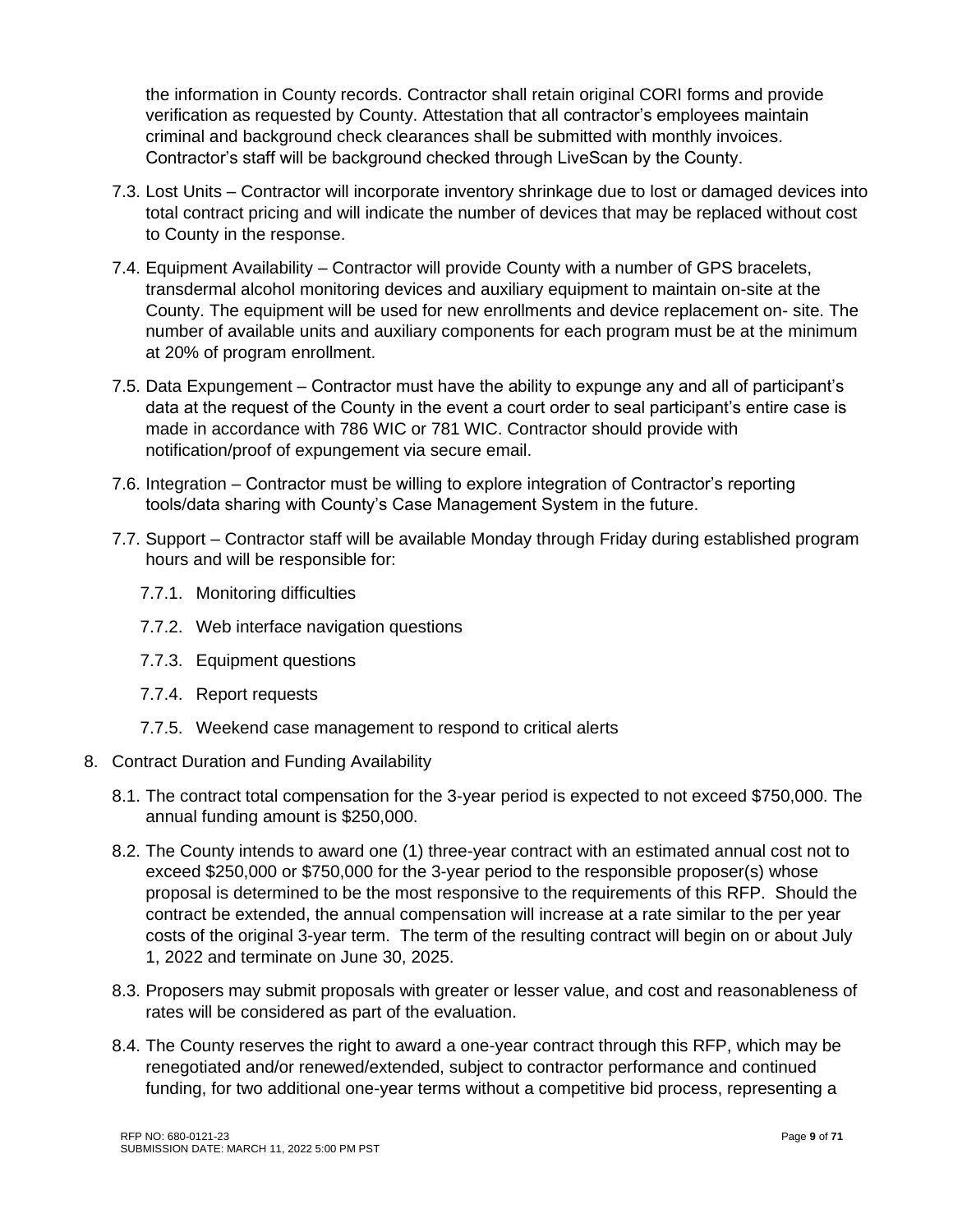total contract term of no more than three (3) years at the sole discretion of the County, provided the County notifies the Contractor in writing of its intention to do so at least thirty (30) days prior to the contract expiration date. An extension of the term of this contract will be affected through an amendment to the contract. If the extension of the contract necessitates additional funding beyond that which was included in the original contract, the increase in the County's maximum liability will also be affected through an amendment to the contract and shall be based upon rates provided for in the original contract and response. Should the contract reach three full years, the contract may continue for a short period, not to exceed six (6) months, to allow for a smooth transition to a new contract.

- 8.5. The funding or portions of this funding for the contract resulting from this RFP may be contingent upon the State budget; receipt of funds from and/or obligation of funds by the Federal government to the State and from the State to the County; and inclusion of sufficient funding for the services hereunder in the budget approved by the County's Board of Supervisors for each fiscal year covered by said contract. If such approval, funding, or appropriations are not forthcoming, or are otherwise limited, the contract may be immediately terminated, reduced or modified without penalty.
- 9. Schedule of Events
	- 9.1. Table 1

| February 9, 2022                | <b>RFP</b> issued                                                                                                                                                                                              |
|---------------------------------|----------------------------------------------------------------------------------------------------------------------------------------------------------------------------------------------------------------|
| February 18, 2022               | Intent to Propose submitted                                                                                                                                                                                    |
| February 18, 2022<br>10:00 a.m. | Optional pre-proposal conference – Attendance, though not mandatory<br>is highly recommended. 475 Union Avenue, Fairfield, CA 94533                                                                            |
| February 21, 2022               | Questions concerning RFP and project should be emailed to<br>kdpoole@solanocounty.com or submit via electronic submission to<br>Bonfire website https://Solanocounty.Bonfirehub.com no later than 5:00<br>p.m. |
| February 24, 2022<br>5:00 p.m.  | The County's response to questions posted on Bonfire website at<br>https://Solanocounty.Bonfirehub.com                                                                                                         |
| March 11, 2022<br>5:00 p.m.     | An electronic submission of Proposals via Bonfire at<br>https://solanocounty.bonfirehub.com are due no later than 5:00 p.m.<br>Late submittals will not be accepted.                                           |
| March 14-18, 2022               | Evaluations                                                                                                                                                                                                    |
| March 21-25, 2022               | If required Interviews and Presentations                                                                                                                                                                       |
| March 31, 2022                  | Notification of selected contractor                                                                                                                                                                            |
| April 13-20, 2022               | Contracting process                                                                                                                                                                                            |
| July 1, 2022                    | Project commences                                                                                                                                                                                              |
|                                 |                                                                                                                                                                                                                |

9.2. The County reserves the right to adjust this schedule as it deems necessary. Notification of any adjustment to the schedule will be posted on the Bonfire E-Procurement Platform Solano County Portal at [https://solanocounty.bonfirehub.com.](https://solanocounty.bonfirehub.com/) Proposers shall frequently check the Bonfire E-Procurement Platform Solano County Portal website at [https://solanocounty.bonfirehub.com](https://solanocounty.bonfirehub.com/) for any updates related to this RFP.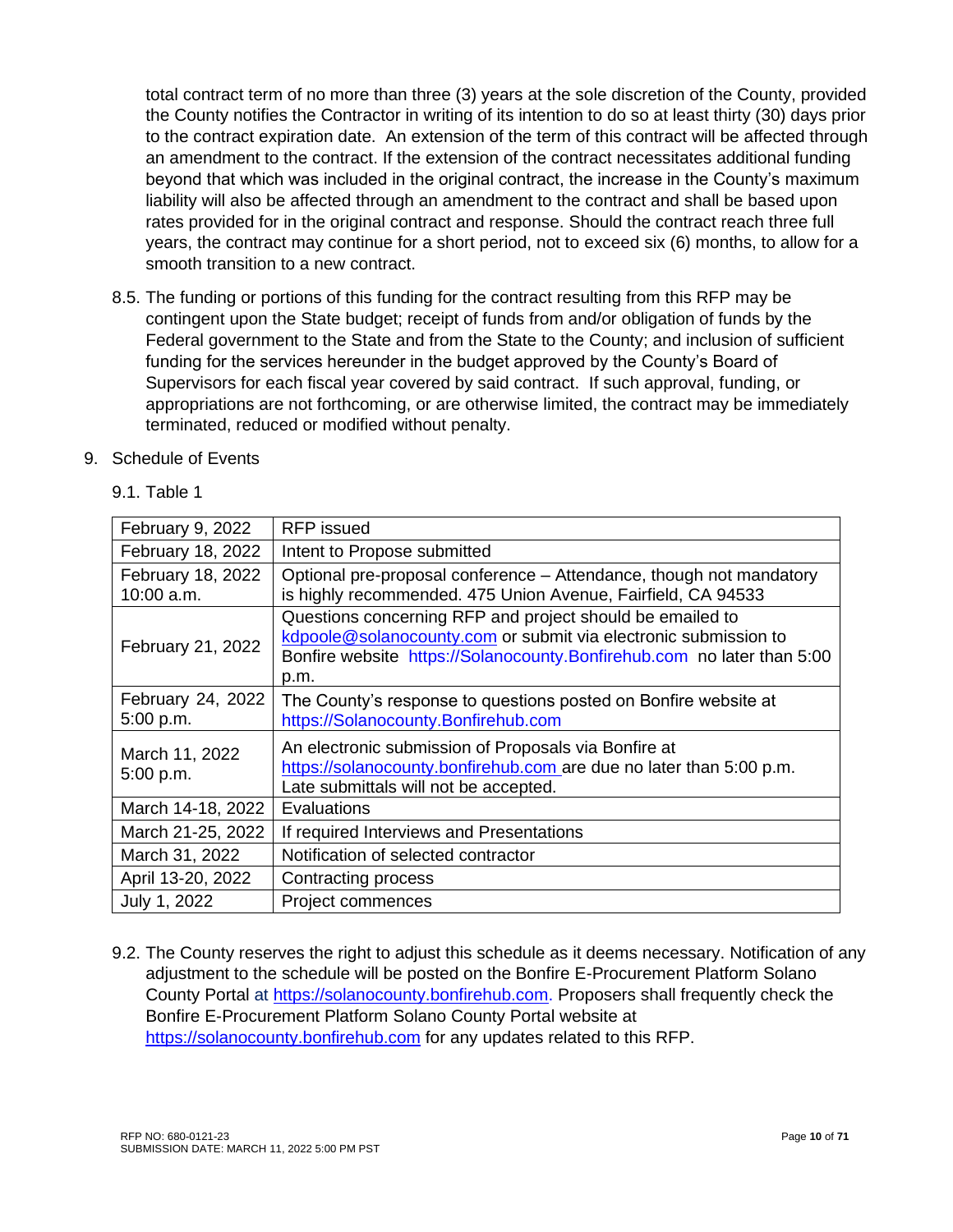- 9.3. To subscribe with Bonfire and receive electronic notifications regarding this and other bidding opportunities of the County, visit the free Vendor Registration page at [https://solanocounty.bonfirehub.com](https://solanocounty.bonfirehub.com/) and follow the instructions provided.
- 10. Instructions to Proposers
	- 10.1. Communications Regarding the RFP
		- 10.1.1. Upon release of this RFP, all vendor communications concerning this procurement should be in writing (preferably e-mail), must include the RFP identification number 680- 0121-23 and be directed only to the RFP Coordinator.
		- 10.1.2. RFP Coordinator:

Karen Poole 675 Texas St, Ste. 2500 Fairfield, CA 94533 Email: kdpoole@SolanoCounty.com Phone: (707) 784-6321 Fax (707) 784-6320

- 10.2. Proposers may request clarification or information, at the pre-proposal conference or during the facility tour. Any oral communications outside the pre-proposal conference and facility tour shall be considered unofficial and nonbinding on the County. The County shall respond in writing to written communications received by the deadline specified in the RFP Schedule of Events, posting electronic copies of its written responses on Solano County's website and notifying all vendors submitting a Letter of Intent to Propose. Such response shall constitute an amendment to the RFP. Unauthorized contact regarding the RFP with other County employees of the procuring county agency may result in disqualification.
- 10.3. Pre-Proposal Conference
	- 10.3.1. County will host a pre-proposal conferences for all potential Proposers at a scheduled time and date, which will be held at the Solano County Probation Department, 475 Union Avenue, Fairfield, CA. Attendance is optional. Specific questions concerning the RFP should be submitted in writing before the pre-proposal conference so that the County may prepare responses before the conference. Additional questions shall be entertained at the conference; however, responses may be deferred and provided at a later date. Due to the complexity of factors related to services requested, including but not limited to, equipment and logistics. Each vendor may send a maximum of 2 representatives and must follow all of the County's COVID safety protocols on Solano County's website.

[https://www.solanocounty.com/depts/ph/coronavirus\\_links/faq\\_\\_\\_face\\_coverings.asp](https://www.solanocounty.com/depts/ph/coronavirus_links/faq___face_coverings.asp)

- 10.4. Please prepare your proposal in accordance with the following requirements.
	- 10.4.1. Rejection or Disqualification of Non-Responsive Proposals
		- 10.4.1.1.1. Any proposal received that does not meet the requirements of this RFP may be considered to be non-responsive and/or a counteroffer, whereby the proposal may be rejected. Other actions whereby a proposal may be determined to be non-responsive, include, but are not limited to, the following: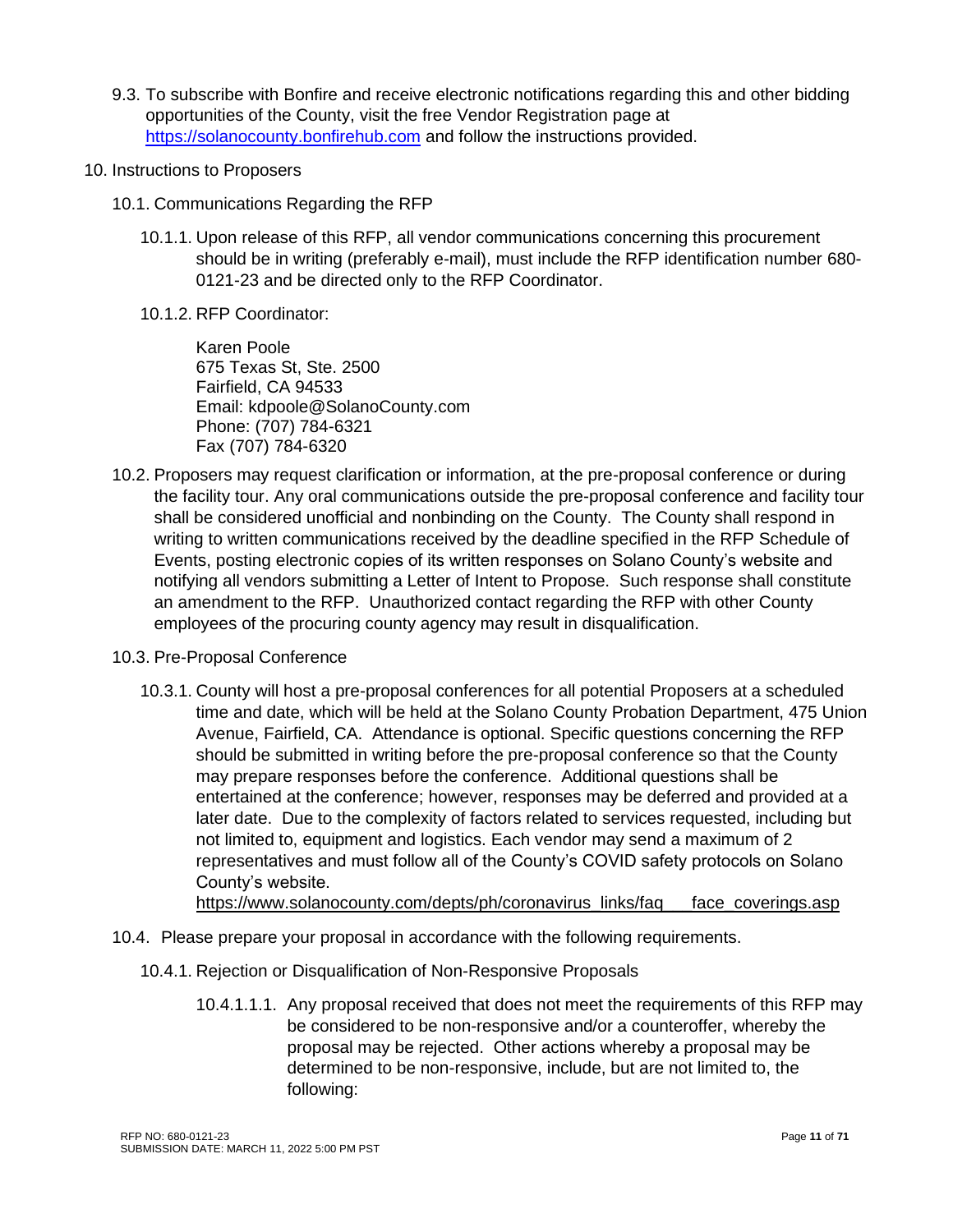- 10.4.1.1.2. Proposers may not restrict the rights of the County or otherwise qualify their proposals by submitting the Proposer's own contract terms and conditions in a response to this RFP.
- 10.4.1.1.3. Proposer fails to follow specified format or instructions.
- 10.4.1.1.4. Proposer fails to fully complete proposal.
- 10.4.1.1.5. Proposer fails to meet mandatory requirements
- 10.4.1.1.6. Proposer submits more than one proposal or multiple proposals in a different form (i.e., as a prime contractor and as a subcontractor to another prime contractor).
- 10.4.1.1.7. Proposers include proposals for alternate services (i.e., proposals that offer something different from that requested by the RFP) and/or additional services (i.e., proposals that offer something extra from that requested by the RFP)
- 10.4.2. Proposal. The proposal (excluding the cover letter, resumes and a copy of the RFP) may not exceed a total of 25 single-sided, 8.5" x 11", numbered pages. Number each page consecutively. A copy of the RFP and resumes must be included in an appendix to the proposal.
- 10.4.3. Cover Letter. The proposal must be submitted with a cover letter describing the proposer's interest and commitment to the proposed project. The letter must state that the proposal is valid for a (120)-day period and include the name, title, address and telephone number of the individual to whom correspondence and other contacts should be directed during the selection process. The person authorized by the proposer to negotiate a contract with the County must sign the cover letter.
	- 10.4.3.1. Address the cover letter as follows:

Solano County General Services Department

Purchasing Services

675 Texas Street Suite 2500

Fairfield, CA 94533

Attention: Karen Poole, RFP Coordinator

- 10.4.4. Approach and Management Plan. This section shall provide the proposer's proposed approach and management plan for providing the services. Include an organizational chart showing the proposed relationships among contractor staff, County staff and any other parties that may have a significant role in the delivery of this program.
- 10.4.5. Qualifications, Experience and References. This section shall provide the qualifications and experience of the key team member(s) that will work on the project. Emphasize the specific qualifications and experience from projects similar to this project for the key team members. Key team members are expected to be committed for the duration of the project. Replacement of key team members will not be permitted without prior consultation with and approval of the County.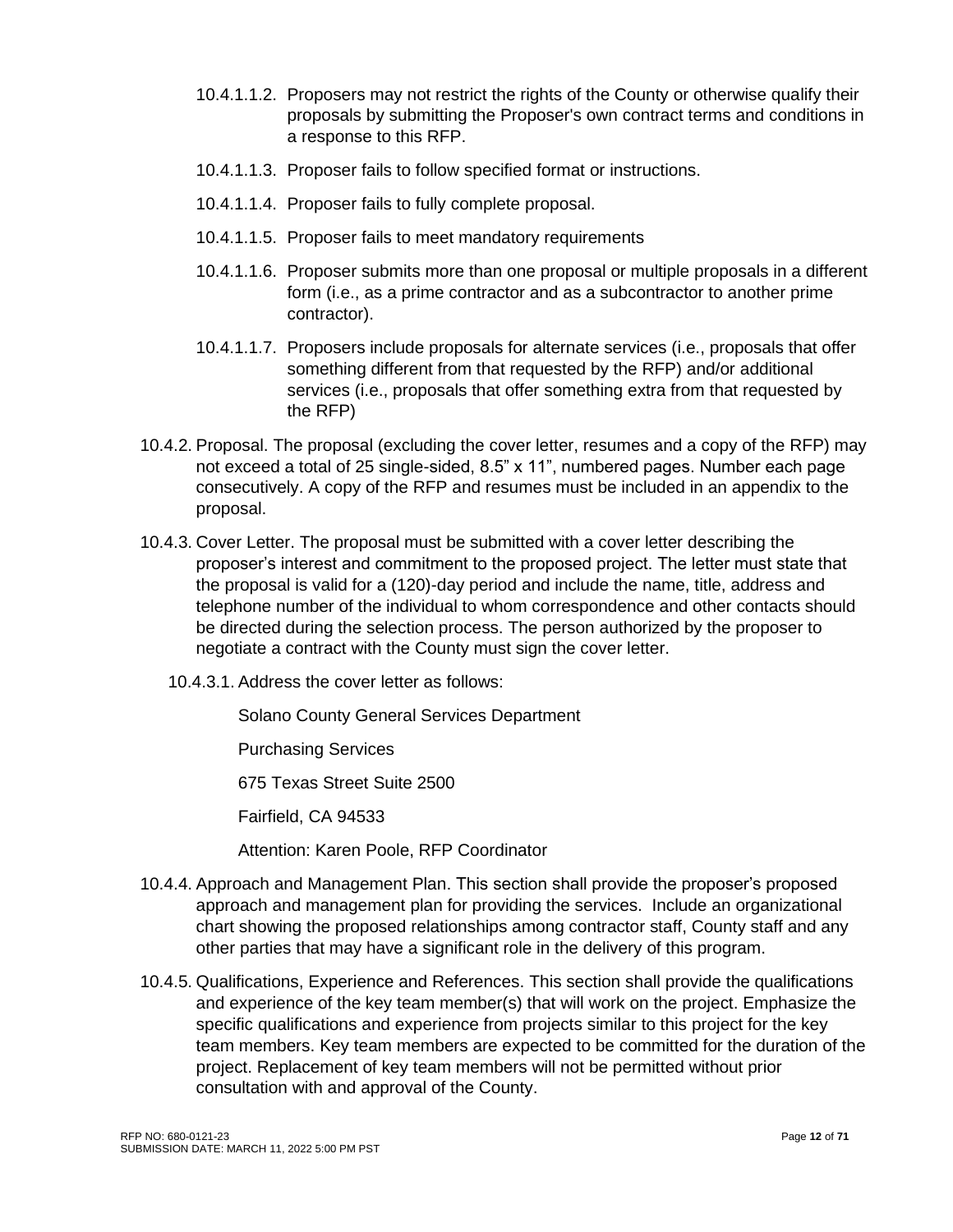- 10.4.5.1. For each key team member, provide at least three references (names and current phone numbers) from recent work (previous three years). Include a brief description of each project associated with the reference, and the role of the respective team member Use Attachment 7, Key Team Members Reference Sheet.
- 10.4.5.2. The Offeror shall provide the (3) references of government agencies and or firms for whom they have provided similar services during the last three (3) years. Use Attachment 6, Agency Reference Sheet.
- 10.4.6. Staffing Plan. This section shall provide a staffing plan (by month) and an estimate of the total hours (detailed by position) required for preparation of the program tasks as outlined. Discuss the workload, both current and anticipated, for all key team members (if applicable), and their capacity to perform the requested services for the project, according to your proposed schedule. Discuss the approach for completing the requested services for this project within budget.
- 10.4.7. Work Plan and Schedule. This section shall include a description of how you will conduct each task of the project, identification of deliverables for each task and a schedule. The work plan should be in sufficient detail to demonstrate a clear understanding of the project. The schedule should show the expected sequence of tasks and include durations for the performance of each task, milestones, submittal dates and revi1ew periods for each submittal. Discuss the approach for completing the requested services for the project on schedule. The project is expected to commence no later than August 3, 2020 and all public meetings, draft and final documents fully completed by June 30, 2023.
- 10.4.8. Cost Control. This section shall provide information on how you will control project costs to ensure all work is completed within the negotiated budget for the project. Include the name and title of the individual responsible for cost control.
- 10.4.9. Additional Relevant Information. This section invites additional relevant information that may be helpful in the selection process (not to exceed the equivalent of 2 single-sided pages).
- 10.4.10.Budget. The budget should include: (a) the total dollar amount requested to complete the project, (b) any other resources, including in-kind, that will support the proposed project, (c) the number of anticipated hours and rate of the project manager and key team members per year. The estimated level of hours for other staff can be summarized in general categories.
- 10.4.11.Budget. The amount budgeted for this contract is estimated and is not to exceed \$370,236 for the 36-month period. The budget should include the following:
- 10.4.12.A single agency line item budget form for periods July 1, 2022 June 30 2023, July 1, 2023 to June 30, 2024 and July 1, 2024 to June 30, 2025. A total of three forms should be provided. Use Attachment 2, Line Item budget template
- 10.4.13.A budget narrative utilizing a format similar to the sample provided in Attachment 1 describing costs and detailing cost allocation methods utilized to prepare the budget. A total of three forms should be provided one for each fiscal year of service. Use Budget Narrative template, Attachment x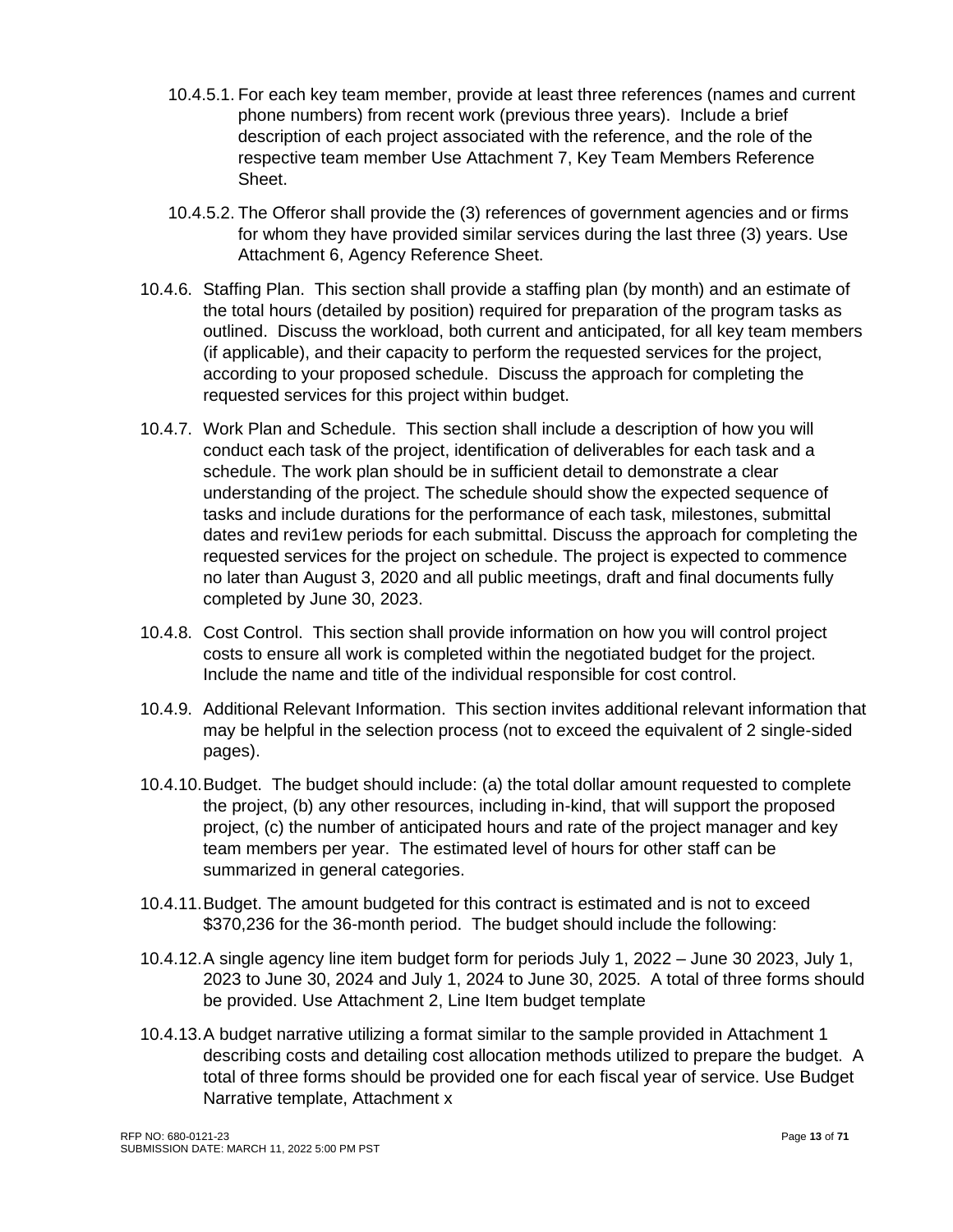- 10.4.14.A cost allocation plan that clearly differentiates between direct and indirect costs. Agency to ensure the same costs have been treated as indirect costs have not been claimed or budgeted as direct costs, and that similar types of costs in like circumstances have been accounted for consistently.
- 10.4.15.A federally approved negotiated indirect cost rate, if applicable. If Agency does not have such a negotiated indirect cost rate agreement, the Agency may claim an indirect cost rate of up to 10% of modified total direct costs, provided the Agency does not use the Direct Allocation Method for allocating indirect costs.
- 10.4.16.Detailed Documentation of Financial Resources: The Proposer must provide the following documentation of sufficient financial strength and resources to provide the scope of services as required.
- 10.4.17.The Proposer's most recent independent audited financial statements for a fiscal year ended within the last 36 months.
- 10.4.18.In lieu of audited financial statements, the County may accept, on a case by case basis, the following: a current written bank reference, in the form of a standard business letter, indicating that the Proposer's business relationship with the financial institution is in positive standing.
- 10.4.19.Documentation disclosing the amount of cash flows from operating activities for the Proposer's most current operating period. Said documentation must indicate whether the cash flows are positive or negative, and, if the cash flows for the most recent operating period, the documentation must include a detailed explanation of the factors contributing to the negative cash flows.
- 10.4.20.County Contract: Proposers must include a statement of acknowledgment that the proposer has reviewed the County of Solano Standard Contract (EXHIBIT I—Standard Contract, Exhibits C and D) and has accepted it with or without qualification. If the proposer makes qualifications, those qualifications must be identified and listed along with suggested modifications to the contract. [Note: Exhibits A and B (the scope of work and budget detail and payment provisions) for the contract, will be finalized during the contract negotiation process.] If the proposer makes no qualifications to the Standard Contract, including exhibits, then it shall be deemed that the proposer accepts these items without reservation or any qualifications.
- 10.4.21.Optional Pre-Response Conference: A pre-response conference is scheduled at the time and date set forth in the Schedule of Events and will be held virtually. The purpose of the conference is to provide an opportunity for potential responders to ask specific questions about the project and to request RFP clarification. The County will entertain verbal questions asked at the conference; however, the potential responders will be required to submit all questions in writing after the conference for an official County response. The County response will be provided as an Amendment on the date and time listed in the schedule of events. Only written questions will be addressed with written responses, by way of amendment to this RFP.
- 10.4.22.Submittal of Proposal: An electronic submission of Proposals via Bonfire E-Procurement Platform Solano County Portal at [https://solanocounty.bonfirehub.com](https://solanocounty.bonfirehub.com/) are due no later than the time and date set forth in the Schedule of Events. Any hard copy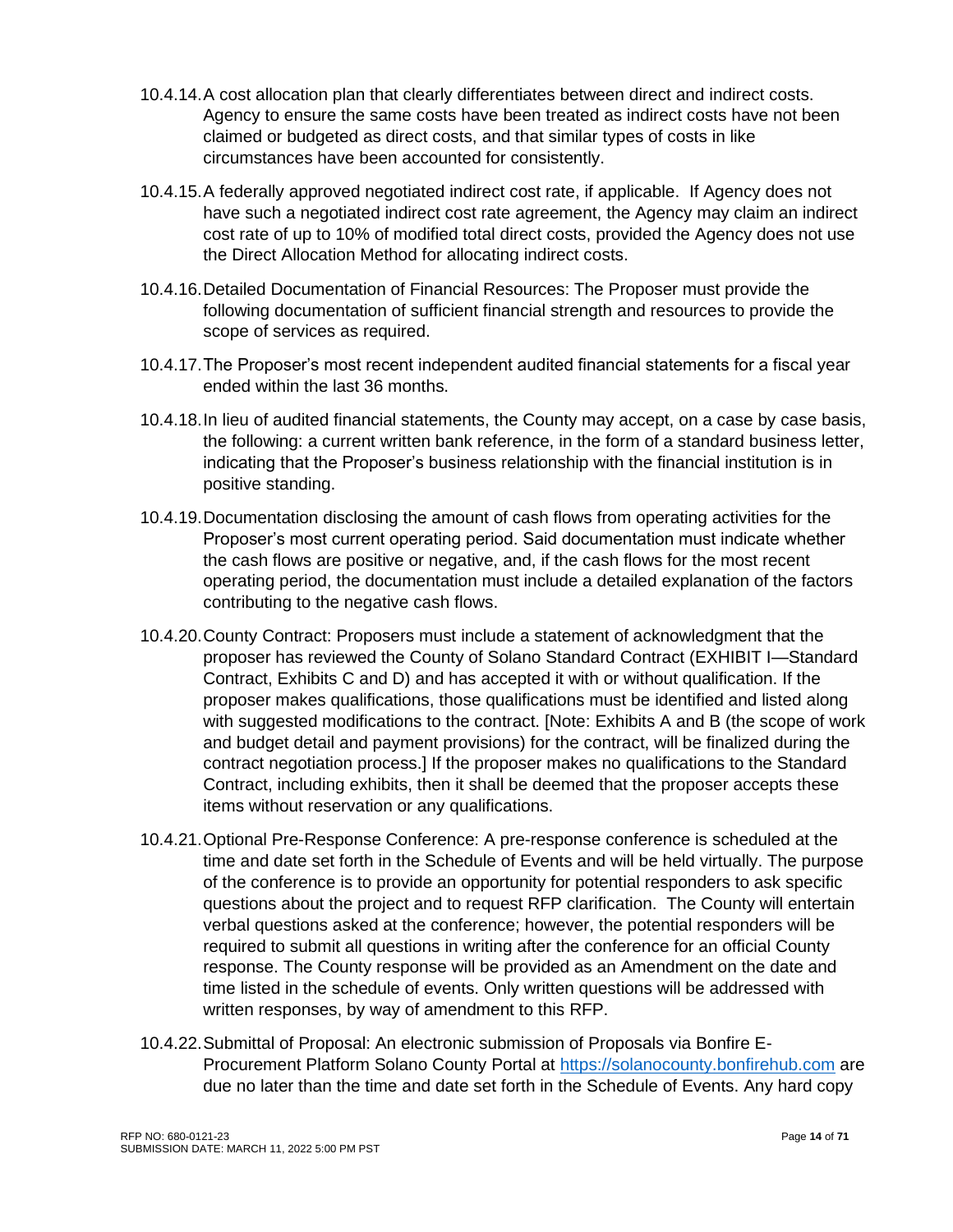submission will be retained in the file unopened and will be considered disqualified. Please register with Bonfire as soon as possible for uninterrupted notification and access to County bid opportunities.

- 10.4.23.How to Register with Bonfire E-Procurement Platform: The County of Solano, Purchasing Services is now partnering with Bonfire Interactive to create an electronic procurement portal that will allow you to receive notifications of County business opportunities and submit bids and proposals to Solano County digitally. All proposers who wish to compete for County work, must register with Bonfire Interactive.
- 10.5.Evaluation of Proposals
	- 10.5.1. Evaluation Committee: A County Evaluation Committee (CEC) will evaluate all proposals. The CEC will be composed of County staff and other parties that may have relevant expertise or experience. The CEC will score and recommend proposals in accordance with the evaluation criteria set forth in this RFP. Evaluation of the proposals shall be within the sole judgment and discretion of the CEC.
	- 10.5.2. Categories: The evaluation criteria and their respective weights are as follows:

| <b>CATEGORIES</b>                                  | <b>MAXIMUM POINTS</b><br><b>POSSIBLE</b> |
|----------------------------------------------------|------------------------------------------|
| Project Approach: Case Monitoring and<br>Equipment | 40                                       |
| Experience                                         | 15                                       |
| <b>Assigned Project Staff</b>                      | 15                                       |
| <b>Price Proposal</b>                              | 30                                       |
| <b>Total Possible Points</b>                       | 100                                      |

10.5.3. Written Proposal Evaluation (Total of 100 Points)

- 10.5.4. The proposals will be evaluated by a Selection Committee comprised of parties with expertise in the needed services. Each question will be scored on a scale of 0-5 according to the following parameters: Does not meet expectations (0-1); Meets expectations (2-4); or Exceeds expectations (5). The County intends to evaluate the proposals generally in accordance with the criteria itemized below.
- 10.5.5. Project Approach: Case/Monitoring and Equipment (Total of 40 points). Respondent will be graded on an understanding and reasonableness of the project and the tasks to be performed.
- 10.5.6. Project Approach: Case Management/Monitoring Services (20 points). Please address the following in your response:
	- 10.5.6.1. Proposer to demonstrate the ability to perform 24-hour, 365-day monitoring according to requirements described in the Scope of Work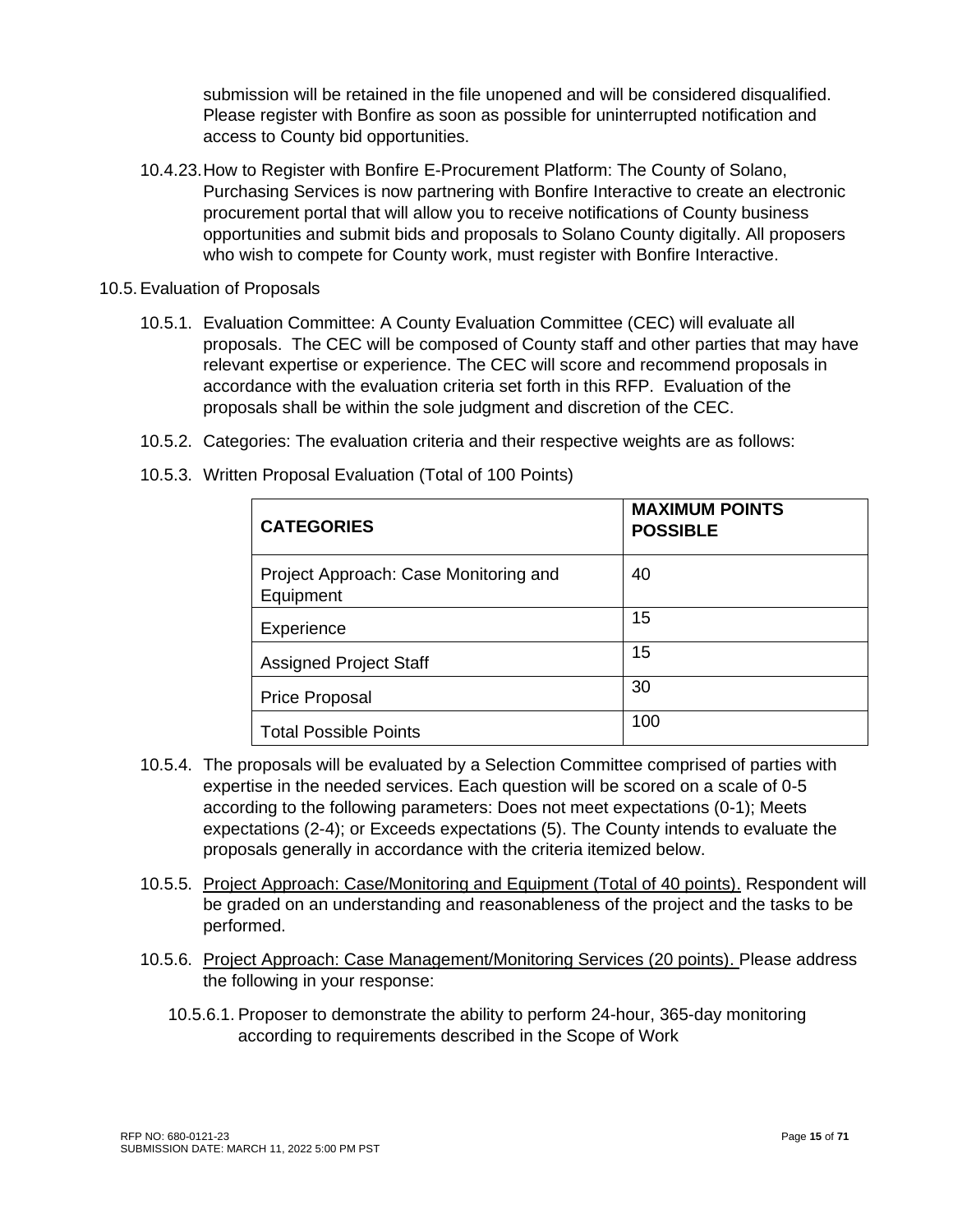- 10.5.6.2. Proposer to demonstrate the ability to create and maintain electronic client files containing the required information and to share that information easily and regularly with Probation staff as described in Scope of Work.
- 10.5.6.3. Proposer to demonstrate an ability to meet or exceed the Case Management Requirements as described in Scope of Work.
- 10.5.7. Project Approach: Equipment (20 points) (Refer to Scope of Work, for more detail)
- 10.5.8. Experience of Firm (Total of 15 points). Firm qualifications should demonstrate an ability to meet or exceed the project as defined in the Scope of Work. Please address the following in your response:
	- 10.5.8.1. Expertise of the firm in the fields necessary to complete the tasks.
	- 10.5.8.2. Quality of recently completed projects, including adherence to schedules, deadlines, and budgets.
	- 10.5.8.3. Experience with similar projects.
- 10.5.9. Assigned Project Staff (Total of 15 points). Team qualifications demonstrate an ability to meet or exceed the project as defined in the Scope of Work.
	- 10.5.9.1. Recent experience of staff assigned to the project and a description of the tasks to be performed by each staff person.
	- 10.5.9.2. Professional qualifications and education.
	- 10.5.9.3. Workload, staff availability and accessibility.
- 10.5.10.Price Proposal (Total of 30 points). The County intends to award this contract to the firm that it considers will provide the best overall services. The County reserves the right to accept other than the lowest priced offer and to reject any proposals that are not responsive to this request.
- 10.5.11.Interviews. Proposers may need to attend an interview. The project manager and any key team members should attend the interview. The determination as to the need for interviews, the location, order and schedule of the interviews is at the sole discretion of the County. The evaluation interview panel may include representatives from the County and other agencies, but the specific composition of the panel will not be revealed prior to the interviews. The proposer must bear all costs incurred to attend.
- 10.5.12.Oral Interview/Demonstration (100 points). The County will determine the format and the scoring criteria to be used during the interview. The interview will consist of either or both standard questions asked of each of the proposers and may include questions of clarification for specific proposals. The selection panel will evaluate each proposer based on their presentation and/or responses. During the oral interview and demonstration, Proposers will answer five questions orally and give an in-person overview of each device, in front of the Selection Committee.
	- 10.5.12.1.Oral Presentation (program, equipment, support, responses to any additional questions and answers). 20 points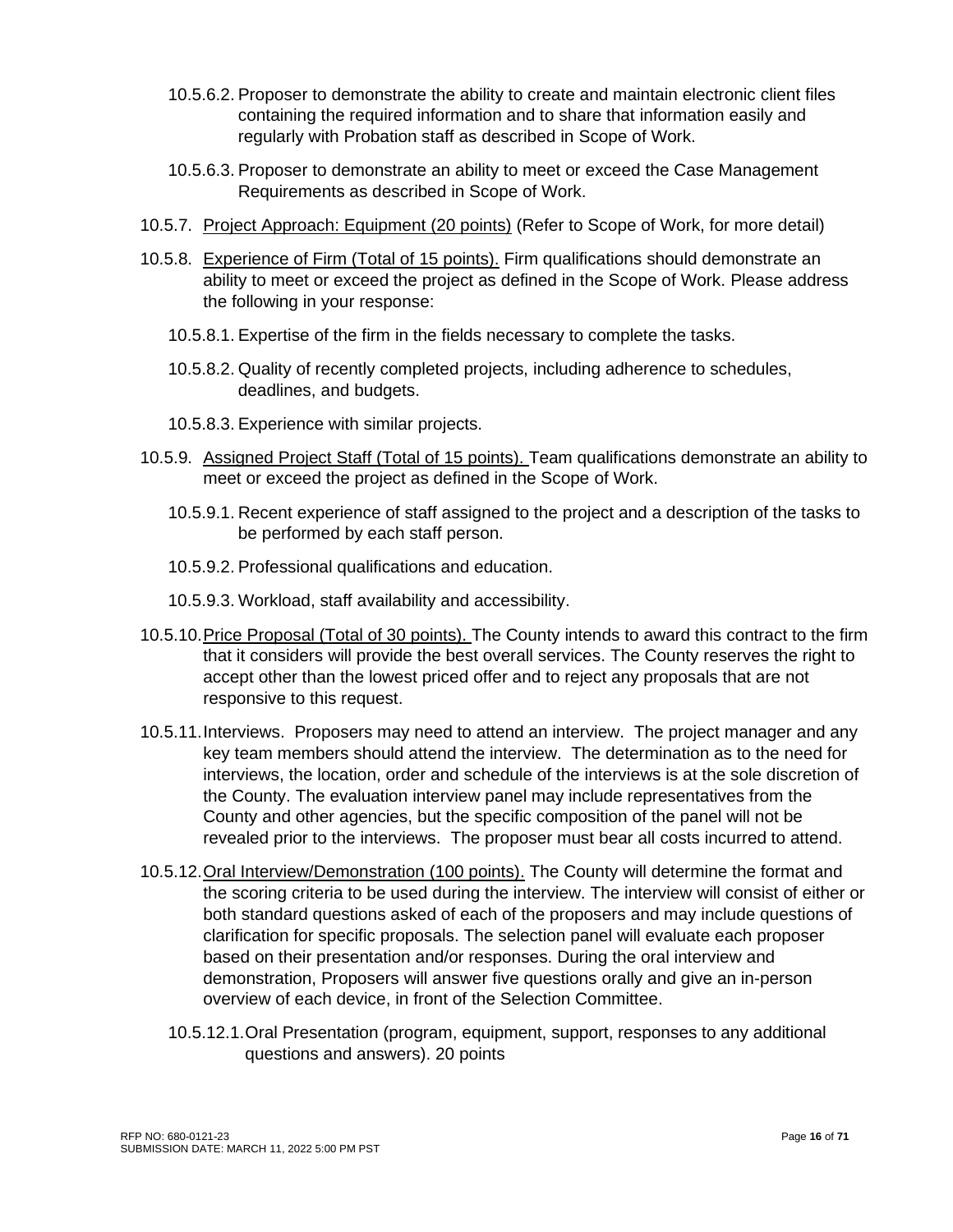- 10.5.12.2.Demonstration of the web-based interface (ability to see the navigation dashboard, report running capabilities, tracking capabilities, ease of use, etc.). 30 points
- 10.5.12.3.Demonstration of live equipment (not necessarily how it functions but Department's ability to hold it, see how it affixes, etc.). 30 points
- 10.5.12.4.Demonstration of reports (Department would like to see mock/training reports that are required in section II, Scope of Work, number 4, Client Monitoring, item c), Reports). 20 points
- 10.5.13.Proposers may need to attend an interview. The project manager and any key team members should attend the interview. The determination as to the need for interviews, the location, order and schedule of the interviews is at the sole discretion of the County. The evaluation interview panel may include representatives from the County and other agencies, but the specific composition of the panel will not be revealed prior to the interviews. The proposer must bear all costs incurred to attend.
- 10.5.14.After the oral interview, the County will combine all scores, rank the proposers, and select the highest ranked proposer to enter into agreement with.
- 10.5.15.Best Value: The County will select the proposal that presents the best value and is most advantageous to the County and the public. Accordingly, the County may not necessarily award the proposer with the lowest price proposal if doing so would not be in the overall best interest of the County. The County reserves the right to expand or reduce the proposed scope of work during the contract negotiations based on budget constraints and to award to a single or multiple proposer.
- 10.6. Award Notice and Acceptance Period
	- 10.6.1. After the evaluation of proposals and final consideration of all pertinent information available, the County will either reject all proposals or issue a written notice of intent to award the contract to all proposers submitting a timely proposal. The notice shall identify the apparent best evaluated proposal. The notice shall not create rights, interests, or claims of entitlement in the apparent best evaluated proposer.
	- 10.6.2. The apparent best evaluated proposer should be prepared to enter into a contract with the County which shall be substantially the same as the Standard Contract included in Exhibit I to this RFP. Notwithstanding, the County reserves the right to add terms and conditions, deemed to be in the best interest of the County, during final contract negotiations.
	- 10.6.3. If a proposer fails to sign and return the contract drawn pursuant to this RFP and final contract negotiations within 14 days of its delivery to the proposer, the County may cancel the award and award the contract to the next best evaluated proposer.
- 10.7. Protest and Appeal
	- 10.7.1. Any actual proposer who wishes to protest the notice of intent to award a contract may submit a protest. The protest must be submitted in writing to the Director of General Services within 7 calendar days after such proposer knows or should have known of the facts giving rise to the protest, but in no event later than 7 calendar days after the date of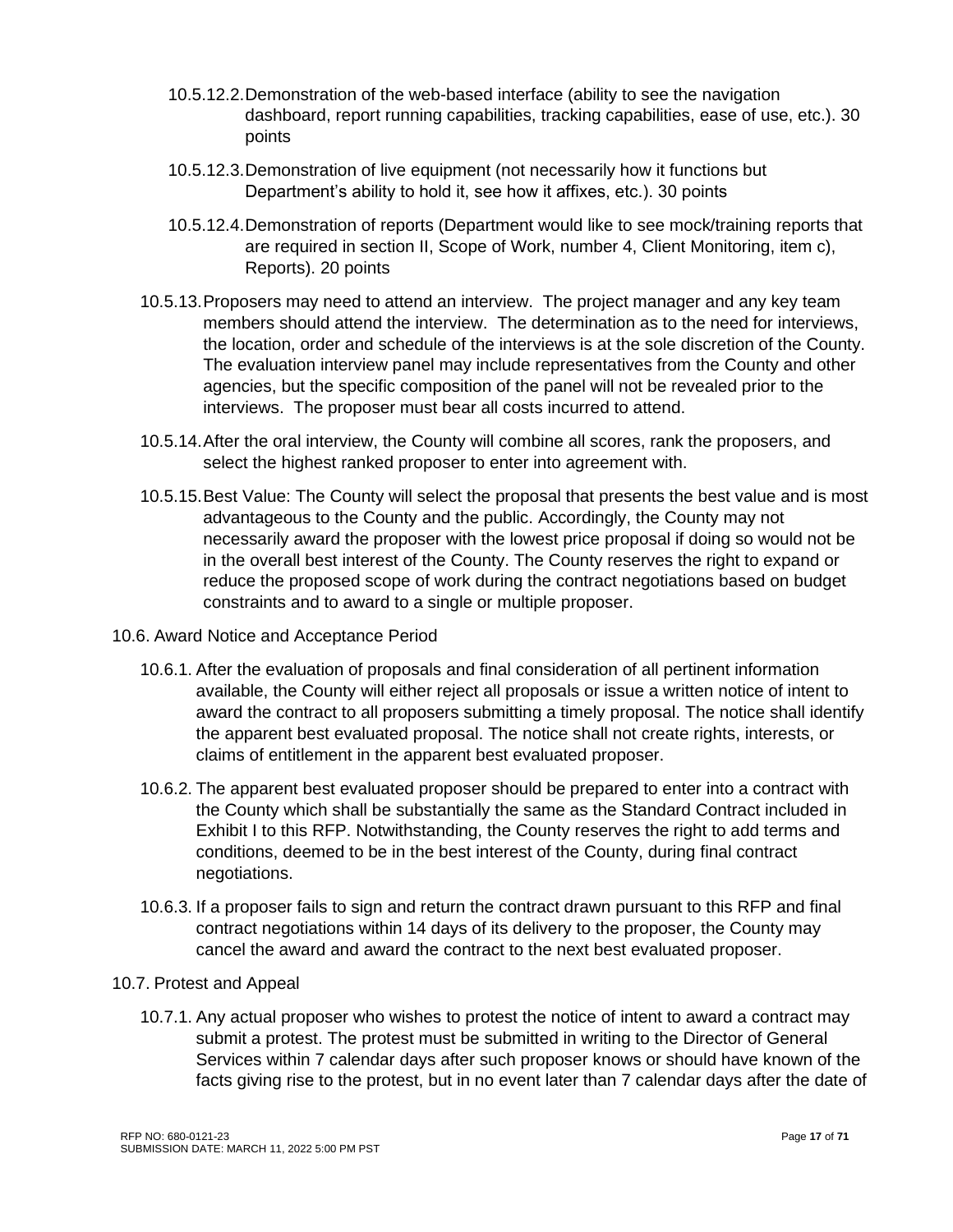the notice of intent to award the contract. All letters of protest shall clearly identity the reasons and basis for the protest. The protest must also state the law, rule, regulation, or policy upon which the protest is based. The Director of General Services will issue a written decision within 10 working days after receipt of the protest which shall include the reason for the action taken and the process for appealing the decision. Proposers shall frequently check the County website and the Bonfire E-Procurement Platform Solano County Portal website at [https://solanocounty.bonfirehub.com](https://solanocounty.bonfirehub.com/) for any updates related to this RFP.

#### 10.8. Terms and Conditions

- 10.8.1. The County's Purchasing & Contracting Policy Manual, found at [http://www.solanocounty.com/civicax/filebank/blobdload.aspx?blobid=21595,](http://www.solanocounty.com/civicax/filebank/blobdload.aspx?blobid=21595) is fully incorporated into and made a part of this RFP by this reference and governs this RFP.
- 10.8.2. RFP Amendment, Cancellation and Right of Rejection.
	- 10.8.2.1. The County reserves the unilateral right to amend this RFP in writing at any time by posting the amendment on the County's website. Proposers are responsible to view the website periodically for any amendments to the RFP. Proposers shall respond to the final written RFP and any exhibits, attachments, and amendments. The County also reserves the right, in its sole discretion, to reject any and all proposals or to cancel or reissue the RFP.
	- 10.8.2.2. The County reserves the right, in its sole discretion, to waive variances in proposals provided such action is in the best interest of the County. Where the County waives minor variances in proposals, such waiver does not modify the RFP requirements or excuse the applicant from full compliance with the RFP. Notwithstanding any minor variance, the County may hold any proposal to strict compliance
	- 10.8.2.3. with the RFP.
- 10.8.3. Confidentiality. The County will retain a master copy of each response to this RFP, which responses will become a public record after the award of a contract unless the qualifications or specific parts of the qualifications can be shown to be exempt by law under Government Code section 6250 et seq. Proposers may clearly label part of a submittal as "CONFIDENTIAL" if the proposer agrees to indemnify and defend the County for honoring such a designation. The failure to have so labeled any information shall constitute a complete waiver of all claims for damages caused by any release of the information. If a public records request for labeled information is received by the County, the County will notify the proposer of the request and delay access to the material until 7 working days after notification to the proposer. Within that time delay, it will be the proposer's duty to act in protection of its labeled information. Failure to so act shall constitute a complete waiver.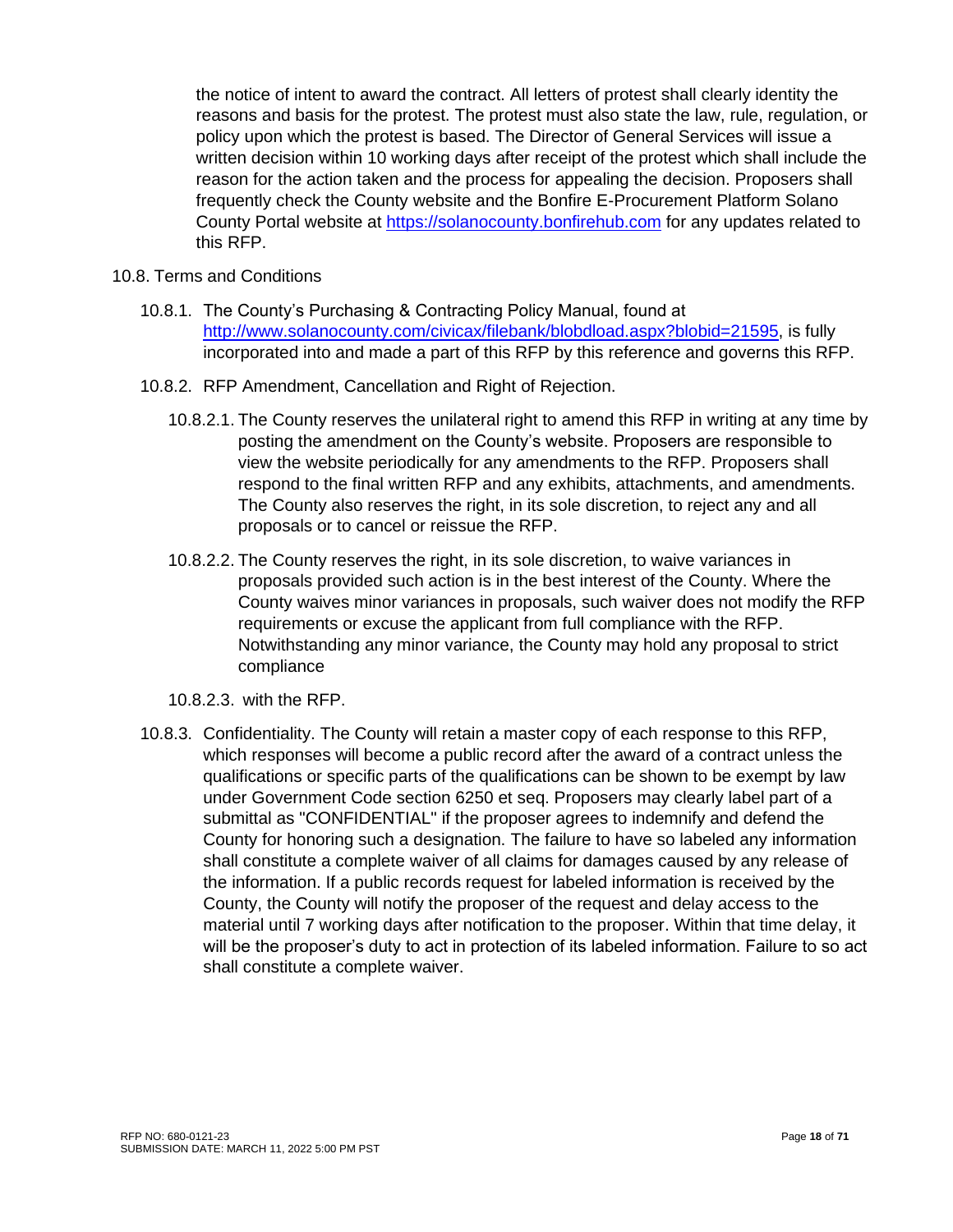# 11.0. APPENDIX, ATTACHMENTS AND EXHIBITS

| Appendix 1:    | <b>Critical Alert Guide</b>                  |
|----------------|----------------------------------------------|
| Attachment 1:  | Intent to Propose Form                       |
| Attachment 2:  | Sample- Budget Narrative                     |
| Attachment 3:  | <b>Budget Worksheet</b>                      |
| Attachment 4:  | Signature Page                               |
| Attachment 5:  | <b>Question and Answer Form</b>              |
| Attachment 6:  | <b>Agency Reference Form</b>                 |
| Attachment 7:  | Key Team Member Reference Form               |
| Attachment 8:  | <b>Non-Collusion Declaration Form</b>        |
| Attachment 9:  | Certification of Compliance                  |
| Attachment 10  | <b>Solano County Reservation</b>             |
| Attachment 11: | Drug-Free Workplace Certification            |
| Attachment 12: | Disclosure of Criminal and Civil Proceedings |
| Attachment 13: | <b>Debarment Certification</b>               |
| Attachment 14: | <b>Post Consumer Materials Certification</b> |
| Attachment 15: | <b>Solicitation Checklist</b>                |
| Exhibits I:    | <b>County Standard Contract</b>              |
| Exhibit A:     | Scope of Work                                |
| Exhibit B:     | <b>Budget Detail and Payment Provisions</b>  |
| Exhibit C:     | <b>General Terms and Conditions</b>          |
| Exhibit D:     | <b>Special Terms and Conditions</b>          |
| Exhibit D-1:   | Drug Free Workplace                          |
| Exhibit D-2:   | <b>Child Abuse Reporting</b>                 |
| Exhibit D-3:   | <b>Adult Abuse Reporting</b>                 |
| Exhibit D-4:   | <b>HIPAA Contractor Agreement</b>            |

Exhibit D-5: Sample – Contractor Assurances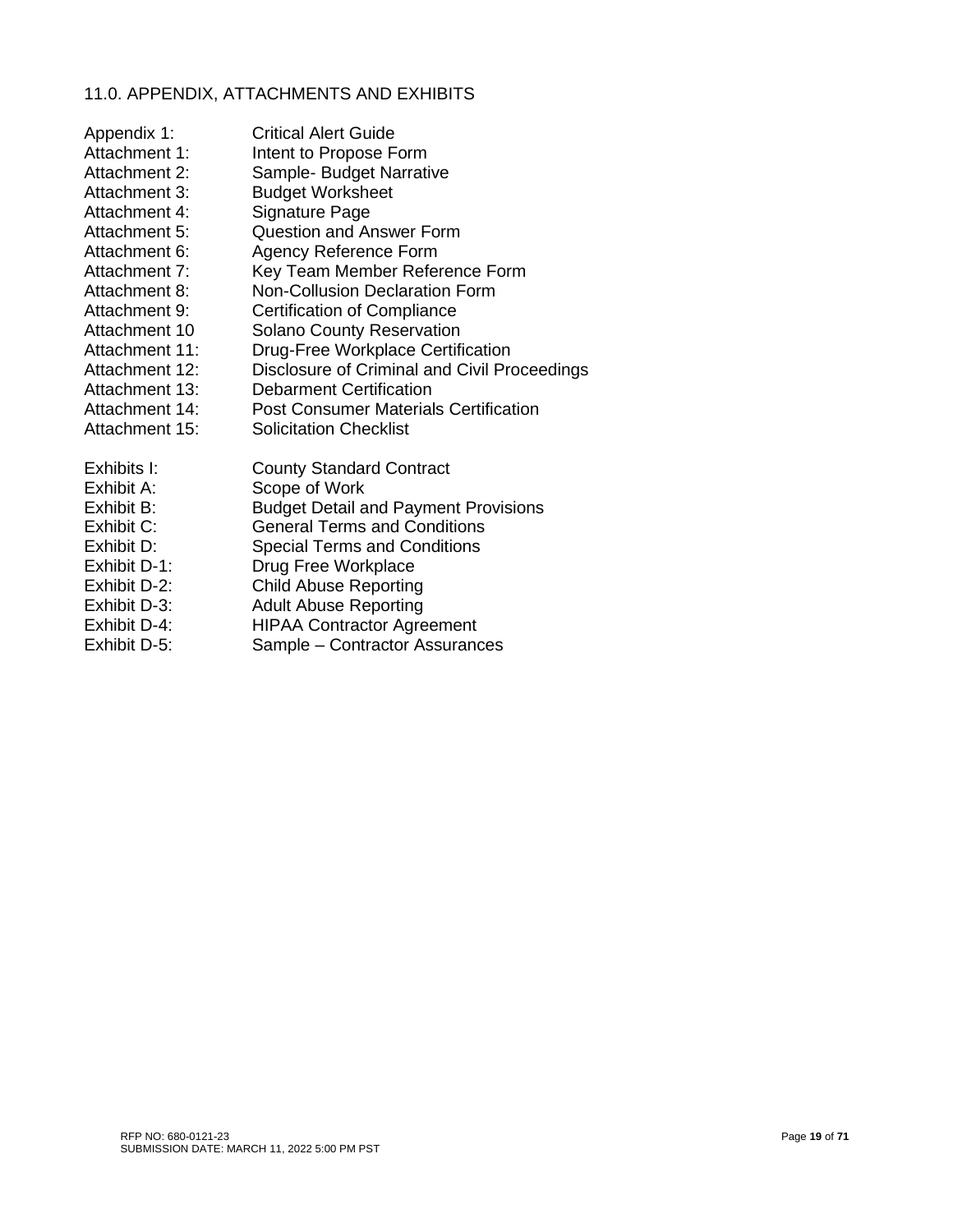# Critical Alert Guide- Response Notification Types

Electronic Monitoring

- 1. **Bracelet Strap Open Alert**: Generated when the base station receives the date and time that the bracelet was cut.
- 2. **Strap Tamper**: The transmitter's strap has been cut or disassembled so that the strap is separate from the case, or the client has attempted to cut, remove or tamper with the strap, or the transmitter has corroded connection points.

Global Positioning Systems (GPS)

- 1. **Strap and Backplate Tamper combined**: Strap Tamper occurs when the client attempts to cut, remove or tamper with the strap attached to the device. Backplate tamper occurs if the client attempts to remove/disassemble the device by removing the backplate from the tracking unit.
- 2. **Tracker Strap Tamper**: The fiber-optic circuit inside the strap of an ExacuTrack One tracking unit is open, resulting in a tamper alert:
- 3. **Tracker Case Tamper**: The tracking unit's case was opened because it was tampered with or the battery was replaced (ExacuTrack).
- 4. **Exclusion Zone Alert**: Occurs when a client is in violation of his schedule by entering a user defined zone that is prohibited. A client entered a forbidden zone and has been in that zone longer than the grace period if one is in effect.

Alcohol Monitoring

- 1. **Alcohol Detected Alert**: Generated when the bracelet generates three consecutive readings above .020 with at least one of those readings above the agency threshold, which indicates that the client has consumed alcohol.
- 2. **Potential Tamper Alert**: Generated when there is an unacceptable change in IR voltage from the previous readings, which indicates that the client has inserted something under the bracelet in order to inhibit the testing of alcohol.
- 3. **Potential Removal Alert**: Generated when the client cuts the strap or removes the bracelet without damaging the strap. Below are examples of standard EM, CAM or GPS equipment. They do vary depending on model





Electronic Ankle Bracelet **Home System**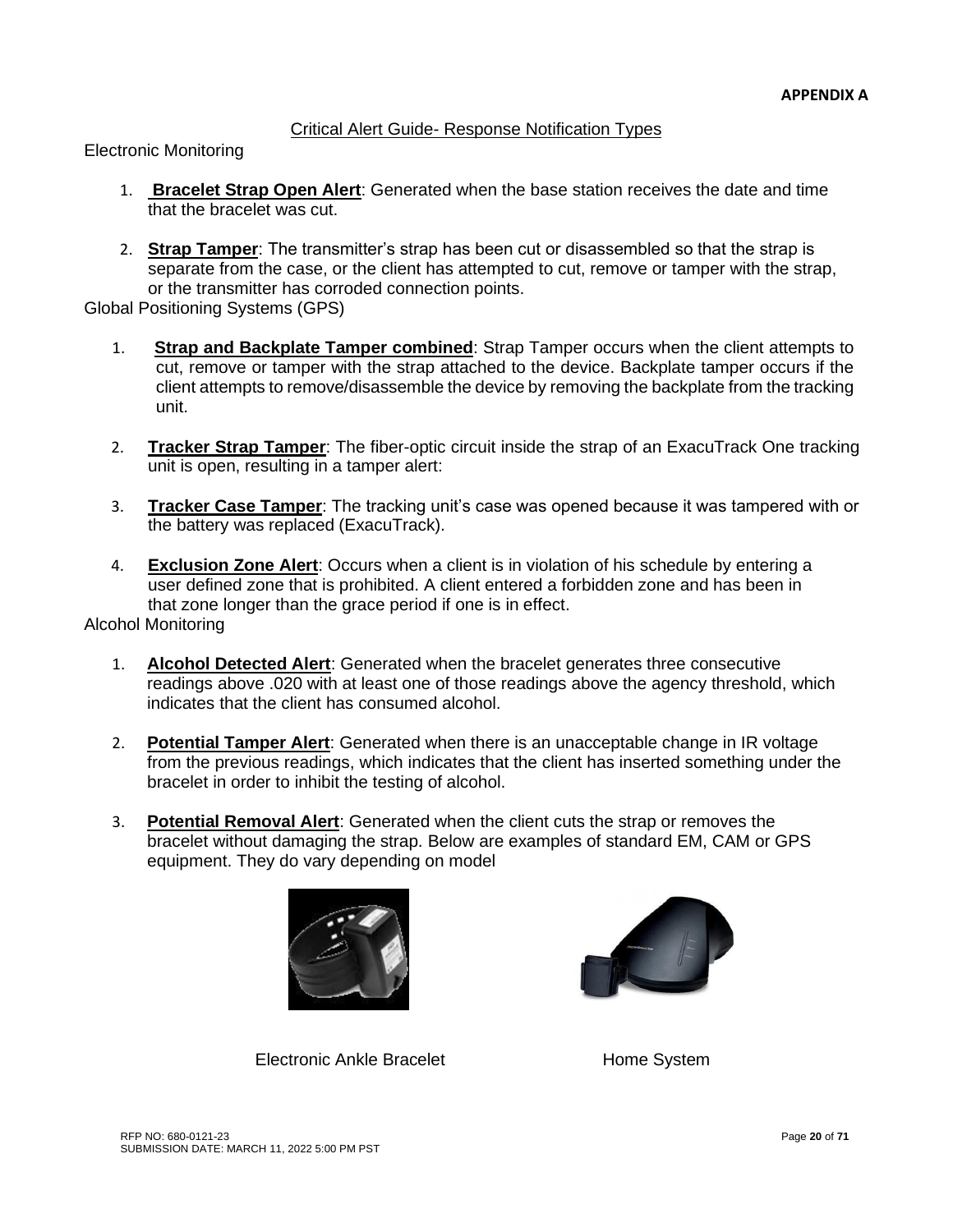# **INTENT TO PROPOSE FORM**

Date:  $\Box$ 

Email the following Intent to Respond form to Solicitation Coordinator by February 18, 2022 5:00 P.M.

| To:        | County of Solano Purchasing Services |
|------------|--------------------------------------|
| Attention: |                                      |
| Title:     |                                      |
| Email:     |                                      |

From:

| Company/Firm Name   |           |       |      |  |
|---------------------|-----------|-------|------|--|
| Address             |           |       | Zip: |  |
| <b>Contact Name</b> |           |       |      |  |
| Email               |           | Phone |      |  |
| Fax                 | Signature |       |      |  |

We intent to respond to this solicitation by the specified due date. By signing above, I certify that I am authorized by the Company named above to respond to this request.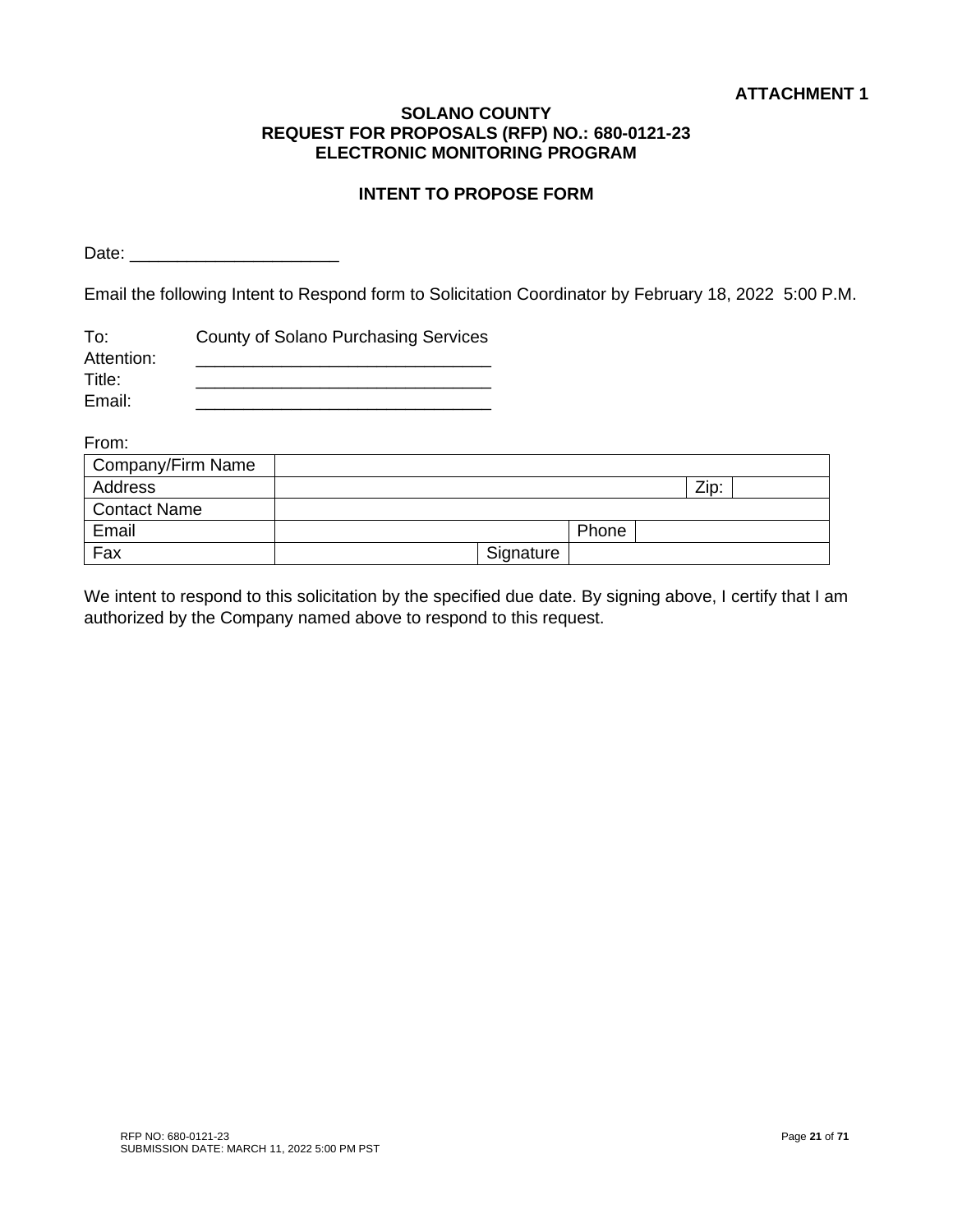# **ATTACHMENT 2**

#### **SOLANO COUNTY REQUEST FOR PROPOSALS (RFP) NO.: 680-0121-23 ELECTRONIC MONITORING PROGRAM**

# **SAMPLE- BUDGET NARRATIVE-SAMPLE**

(Note: The Budget narrative is the justification of "how" and/or "why" a line item helps to meet the program deliverables. The categories will change based on the proposed budget)

#### 1. Personnel

**Program Director** currently oversees the program and will spend 100% of their time hiring, supervising and training staff. This individual's annual salary is \$26,596.00 and will be covered for the 12 months of the contract.

**Program Coordinator** will spend 100% of their time providing direct service to the participants (describe services). This individual's annual salary is and will be covered for the 12 months of the contract totaling \$22,000.00.

**Program Assistant** is a part-time assistant which will provide (describe services). This individual's annual salary is \$10.00 per hour for 20 hours a week for 34 weeks of the contract year totaling \$6,800.00.

#### **B. Fringes Benefits** – **Total: \$18,629.00**

FICA will be paid for all salaries:  $$55,396.00 \times 0.0765 = $4237.79$ . Unemployment cost is \$31,722.00 x 3 x .03 = \$2,855.00. Retirement for full-time employees:  $$48,596.00 \times .06 = $2,916.00$ . Health Insurance cost for full-time employees is the following: Director: \$357 x 12 months = \$4,284.00. Coordinator:  $$365 \times 12$  months =  $$4,380.00$ .

#### 2. Operating Expenses

The staff is expected to travel around the county/State to visit sites, attend meetings and trainings/conferences, meet with county partners, visit families etc. The agency reimbursable rate is 0.445 and not the Federal rate of 0.585.

Program Director 300 miles x  $0.445 = $134$ ; Daily Subsistence \$91.75 x 5 days = \$458.75; Total \$593.00. Program Coordinator 200 miles x 0.445 = \$89; Daily Subsistence \$91.75 x 5 days = \$458.75; Total \$548.00. Program Assistant 200 miles x  $0.445 = $89$ ; Daily subsistence \$91.75 x 5 days = \$458.75; Total \$548.00

#### **B. Equipment Purchases – Total: \$1,200.00**

RFP NO: 680-0121-23

SUBMISSION DATE: MARCH 11, 2022 5:00 PM PST

One computer package including printer, scanner, and Word Programs will be purchased. The computer will be based in the administrative office and will be used to develop and maintain client databases in addition to performing administrative work connected to this program.

#### **A. Travel – Total: \$1,689.00**

# **A. Salary** – **Total: \$55,396.00**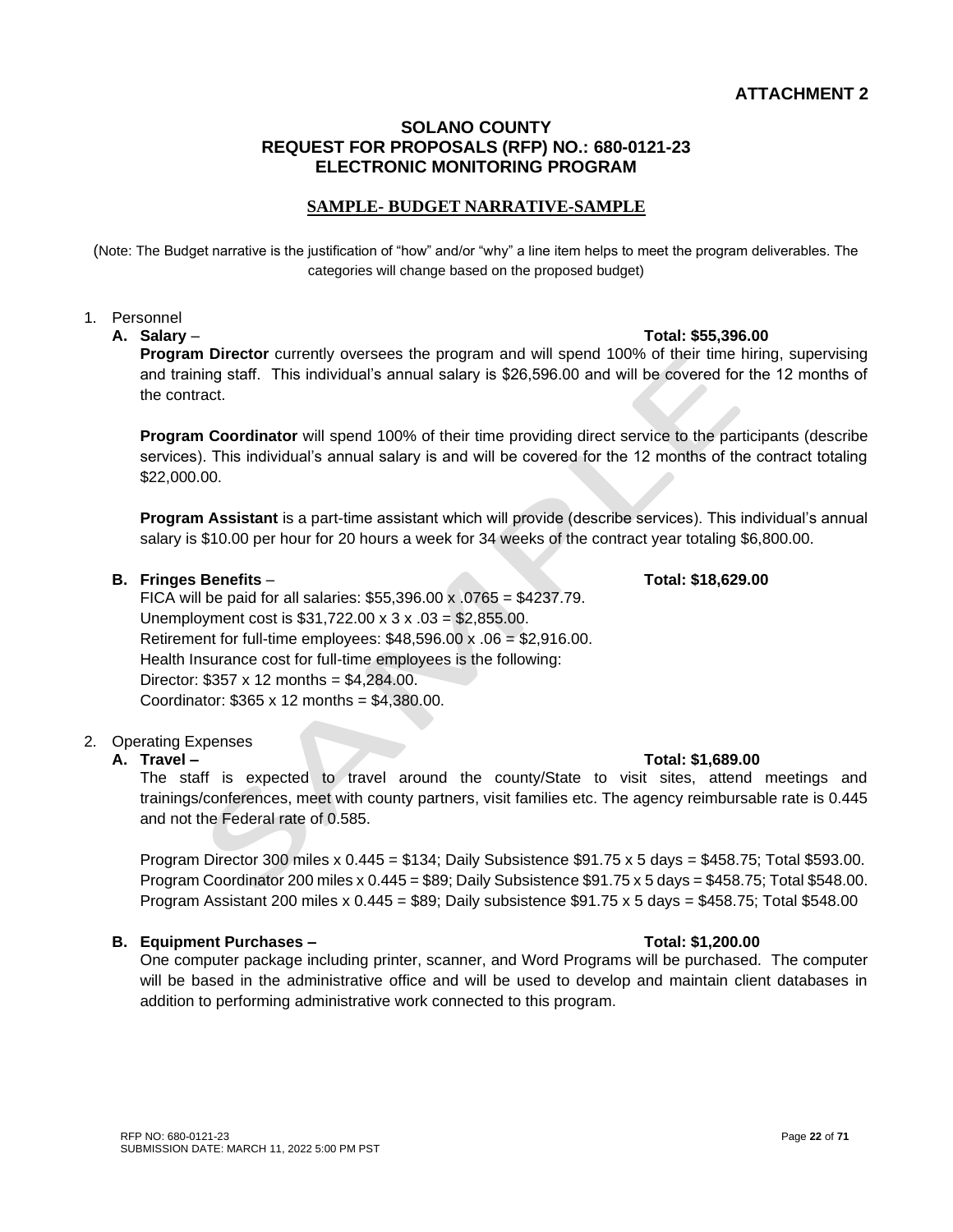# **ATTACHMENT 2 CONTINUED**

# **C.** Transportation –Recipient Total \$5,280.00

Due to the lack of transportation services in the county, transportation is provided for families and children to participate in activities.

Gas: \$100.00 a month x 12 months = \$1200.00

Insurance: Automobile Liability per year for \$1380.00

Repair and Maintenance: Routine Maintenance for Van (oil change, tires, etc.) as needed \$300.00 Van Rental for use of County Transportation Vans (\$200.00 a month x 12 months) = \$2,400.00.

# **D. Medical Supplies and Expense – Total \$100.00**

4 First-aid kits will be purchased in case of a medical emergency.  $4 \times $25.00 = $100.00$ 

# **E. Facility Expenses – Total \$7,133.00**

Monthly rent and utilities cost is necessary for the site location to provide the services and activities. The cost is pro-rated at 50% for Rent and Utilities because the Department of Education contract covers the other 50% of the cost.

**Rent:** \$600.00 a month (pro-rated 50% of usage) \$300.00 x 12 months = \$3600.00. **Utilities:**  $$300.00$  a month (pro-rated 50% of usage)  $$150.00 \times 12$  months =  $$1800.00$ . **Repair/Maintenance:** \$50 a month x 12 months = \$600.00. **Janitorial Supplies:** \$30 a month x 12 months = \$360.00. **Liability/Property Insurance:** \$1546.00 per year (pro-rated 50%) = \$773.00.

#### **F. Other – Total \$11,151.00**

**Meeting Supplies:** to provide supplies for administrative meetings, workshops, etc. \$75.00 x 12 months = \$900.00.

**Employee Training:** to provide supplies for professional development and orientation for staff. \$41.67 x 12 months =  $$500.00$ .

**Dues and Subscriptions:** to maintain memberships to organizations \$10.00 x 12 months = \$1200.00. **Flex Funds:** to provide financial support to participants, pay bills, and provide clothing, etc. \$91.66 per month  $x$  12 months = \$1100.00.

**Office Supplies:** including binders, file folders, printer paper, toner, staples, etc. \$100.00 per month x 12 months = \$1200.00

**Phone and Internet Service:** This service is needed to stay connected to funding sources, parents, community collaborators and staff \$125.00 per month x 12 months = \$1500.00

**Postage:** Includes mailing, postage of flyers, program announcements, fiscal reports, etc. \$100.00 x 12 months = \$1200.00.

**Printing:** to include flyers, registration forms, handouts, workshop information, binding etc. \$41.67 x 12 months  $=$  \$500.00.

**Advertising:** to include hiring notices, meetings, special events \$50.00 x 12 months = \$600.00.

**Sub-Contracting for Lawn and Parking lot:** to maintain the appearance and safety of the outside area of the organization  $$83.33 \times 12 = $1,000.00$ .

**Curricula Cost:** (Name Curricula and population it will serve): \$1200.00.

Snacks: provided for meetings, participants, etc.  $$70.92 \times 12$  months = \$851.00.

#### **G. Indirect Costs – Total \$0**

Please provide a percentage based on the agency's cost allocation plan unless the agency is using the Direct Allocation Method.

**Total: \$100,000**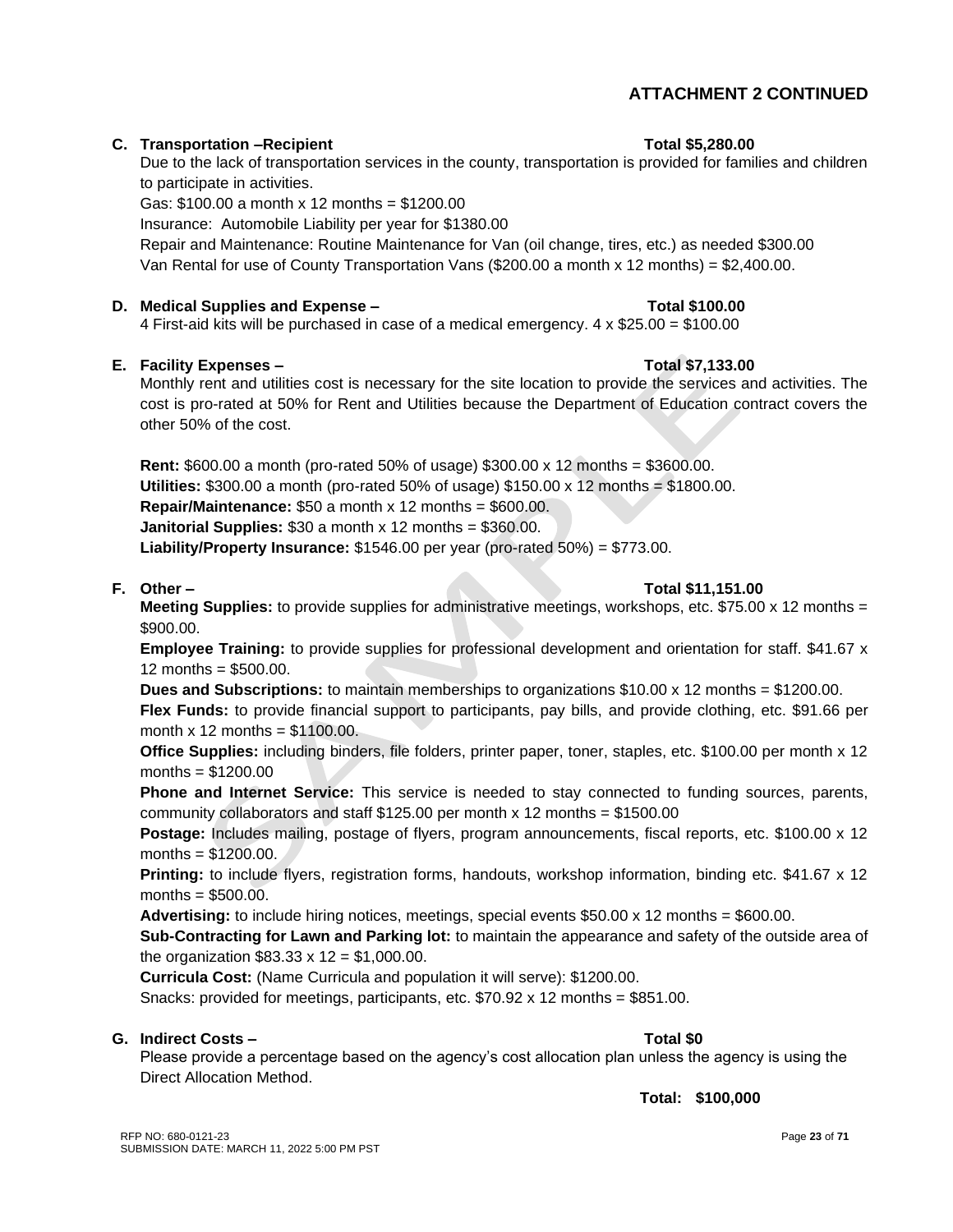# **BUDGET WORKSHEETS- SUMMARY**

The Budget Worksheet (ATTACHMENT 3) must be prepared according to the Budget Worksheet Instructions found on pages 12-13. The total cost on the Budget Worksheet must equal or be less than the amount of the annual budget listed in the RFP as described on page 9.

NOTE: A separate budget must be completed for start-up and each term for which funding is requested.

PROPOSER NAME \_\_\_\_\_\_\_\_\_\_\_\_\_\_\_\_\_\_\_\_\_\_\_\_\_\_\_\_\_\_\_\_\_\_\_\_\_\_\_\_\_\_\_\_\_\_\_\_\_\_\_\_

| <b>COST</b>         | Start Up Budget | Dates:             | Dates:             | Dates:             |
|---------------------|-----------------|--------------------|--------------------|--------------------|
| <b>CATEGORY</b>     | Year 1 Only     | $7/1/22 - 6/30/23$ | $7/1/23 - 6/30/24$ | $7/1/24 - 6/30/25$ |
|                     |                 |                    |                    |                    |
| A. Personnel        |                 |                    |                    |                    |
| <b>B.</b> Operating |                 |                    |                    |                    |
| Expenses            |                 |                    |                    |                    |
| C. Subcontractor    |                 |                    |                    |                    |
| D. Indirect Costs   |                 |                    |                    |                    |
| <b>TOTAL</b>        |                 |                    |                    |                    |
|                     |                 |                    |                    |                    |

# **BUDGET SUMMARY**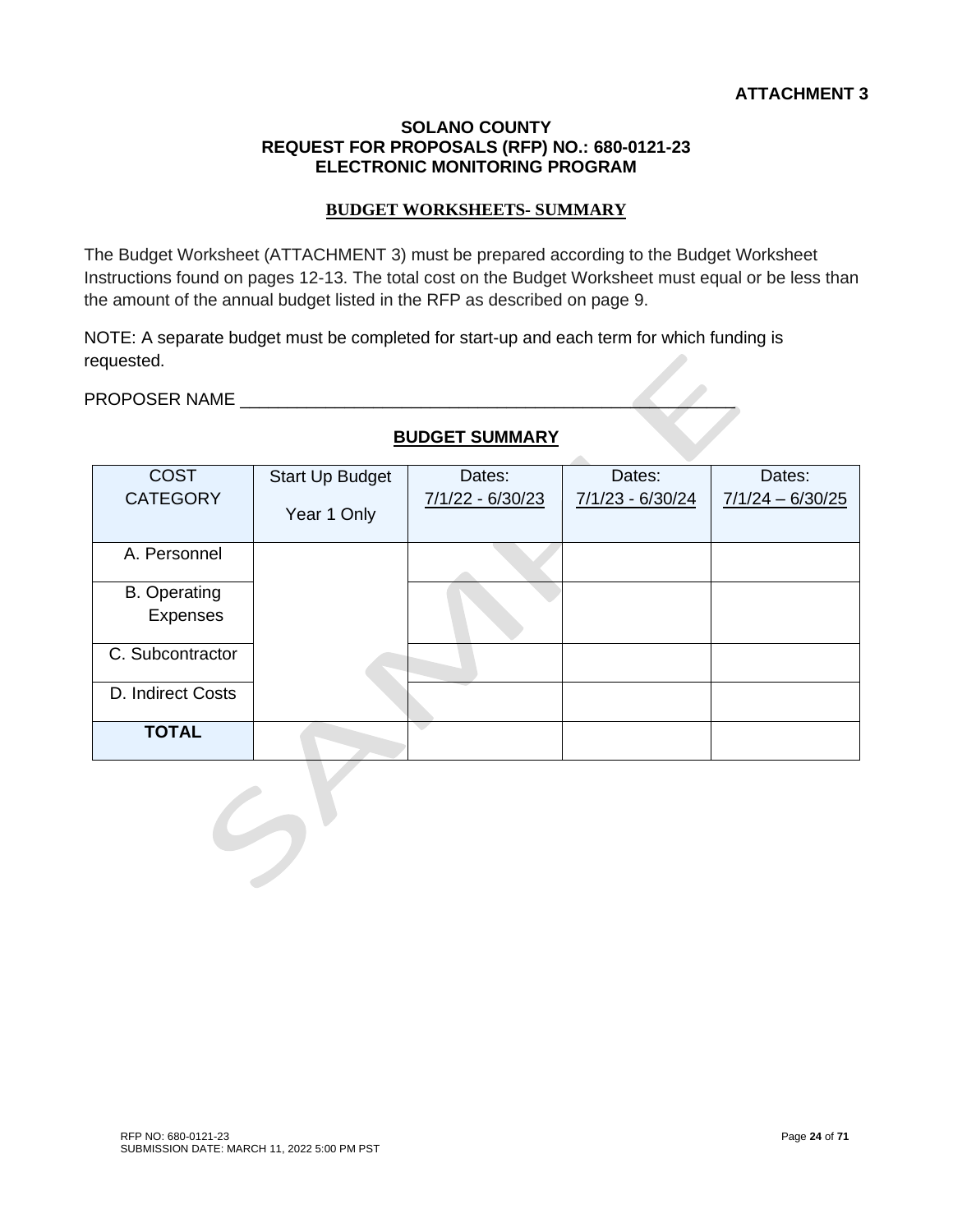# **BUDGET WORKSHEET**

# **YEAR 1: 017/01/2022 - 6/30/2023**

# (Budget will be prorated based on start date of contract)

| Line Item                                                                         | <b>FTE</b> |  |
|-----------------------------------------------------------------------------------|------------|--|
| <b>Personnel Expenses</b>                                                         |            |  |
| <b>Staff Member 1</b>                                                             |            |  |
| <b>Staff Member 2</b>                                                             |            |  |
| <b>Staff Member 3</b>                                                             |            |  |
| <b>Staff Member 4</b>                                                             |            |  |
| Benefits include percentage rate                                                  |            |  |
| <b>SUBTOTAL PERSONNEL</b>                                                         |            |  |
| <b>Operating Expenses</b>                                                         |            |  |
| examples only - please list all expected<br>operating expenses in budget proposal |            |  |
| <b>Rent &amp; Utilities</b>                                                       |            |  |
| <b>Office Supplies &amp; Material</b>                                             |            |  |
| Telephone & Communication                                                         |            |  |
| Postage/Mailing                                                                   |            |  |
| Reproduction/Copying                                                              |            |  |
| <b>Travel</b>                                                                     |            |  |
| <b>Training/Conferences</b>                                                       |            |  |
| <b>Client supports</b>                                                            |            |  |
| Other                                                                             |            |  |
| <b>SUBTOTAL OPERATING EXPENSES</b>                                                |            |  |
| Subcontractors (only as needed)                                                   |            |  |
| Subcontractor 1                                                                   |            |  |
| Subcontractor 2                                                                   |            |  |
| SUBTOTAL SUBCONTRACTORS                                                           |            |  |
| <b>Indirect Costs</b>                                                             |            |  |
| <b>Indirect Costs</b>                                                             |            |  |
| <b>SUBTOTAL INDIRECT COSTS</b>                                                    |            |  |
| <b>GRAND TOTAL EXPENSES</b>                                                       |            |  |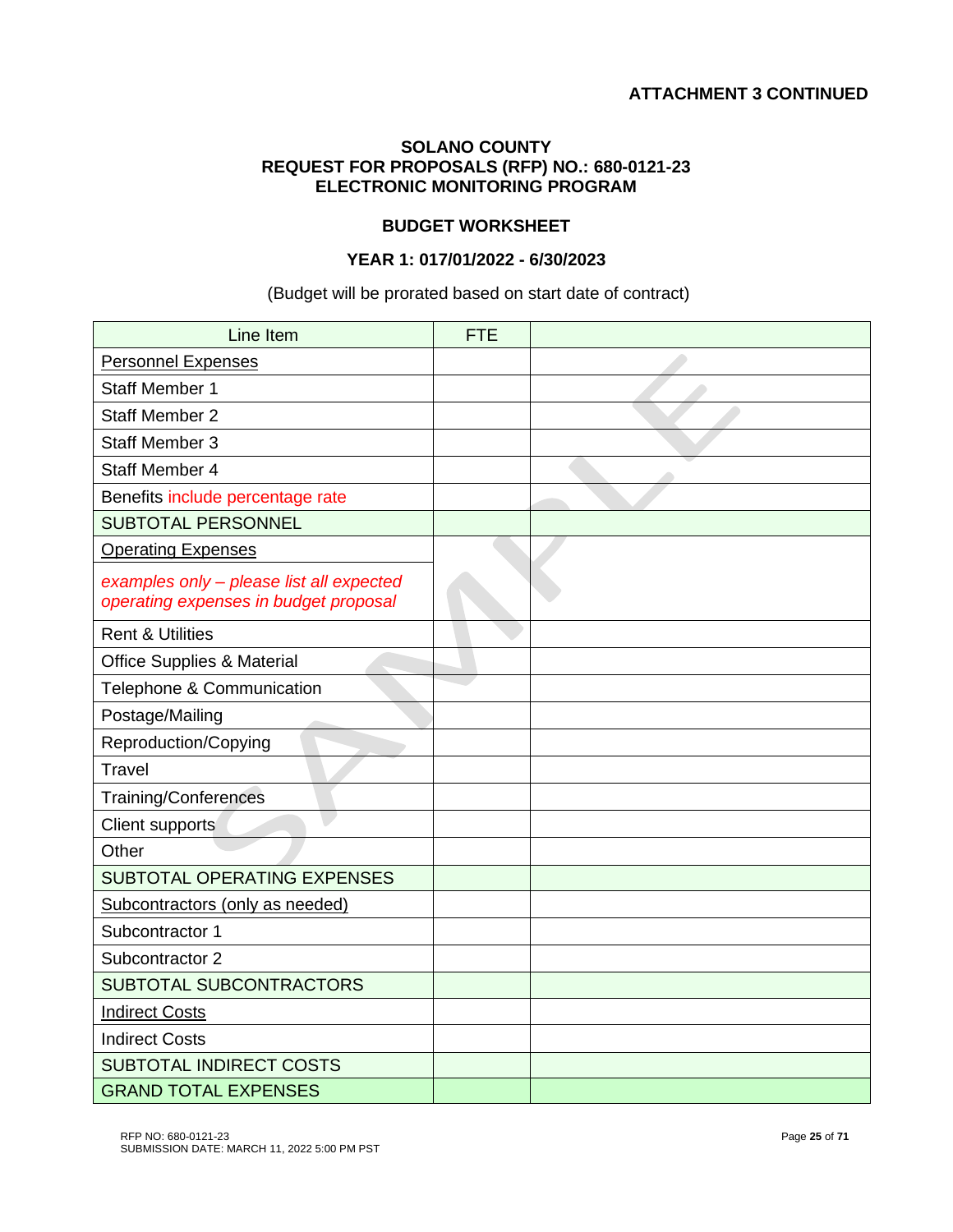# **ATTACHMENT 3 CONTINUED**

#### **BUDGET WORKSHEET**

# **YEAR 2: 07/01/2023 - 6/30/2024**

| Line Item                                                                         | <b>FTE</b> |  |
|-----------------------------------------------------------------------------------|------------|--|
| <b>Personnel Expenses</b>                                                         |            |  |
| <b>Staff Member 1</b>                                                             |            |  |
| <b>Staff Member 2</b>                                                             |            |  |
| <b>Staff Member 3</b>                                                             |            |  |
| Staff Member 4                                                                    |            |  |
| Benefits include percentage rate                                                  |            |  |
| <b>SUBTOTAL PERSONNEL</b>                                                         |            |  |
| <b>Operating Expenses</b>                                                         |            |  |
| examples only - please list all expected<br>operating expenses in budget proposal |            |  |
| <b>Rent &amp; Utilities</b>                                                       |            |  |
| <b>Office Supplies &amp; Material</b>                                             |            |  |
| Telephone & Communication                                                         |            |  |
| Postage/Mailing                                                                   |            |  |
| Reproduction/Copying                                                              |            |  |
| <b>Travel</b>                                                                     |            |  |
| Training/Conferences                                                              |            |  |
| <b>Client supports</b>                                                            |            |  |
| Other                                                                             |            |  |
| SUBTOTAL OPERATING EXPENSES                                                       |            |  |
| Subcontractors (only as needed)                                                   |            |  |
| Subcontractor 1                                                                   |            |  |
| Subcontractor 2                                                                   |            |  |
| SUBTOTAL SUBCONTRACTORS                                                           |            |  |
| <b>Indirect Costs</b>                                                             |            |  |
| <b>Indirect Costs</b>                                                             |            |  |
| <b>SUBTOTAL INDIRECT COSTS</b>                                                    |            |  |
| <b>GRAND TOTAL EXPENSES</b>                                                       |            |  |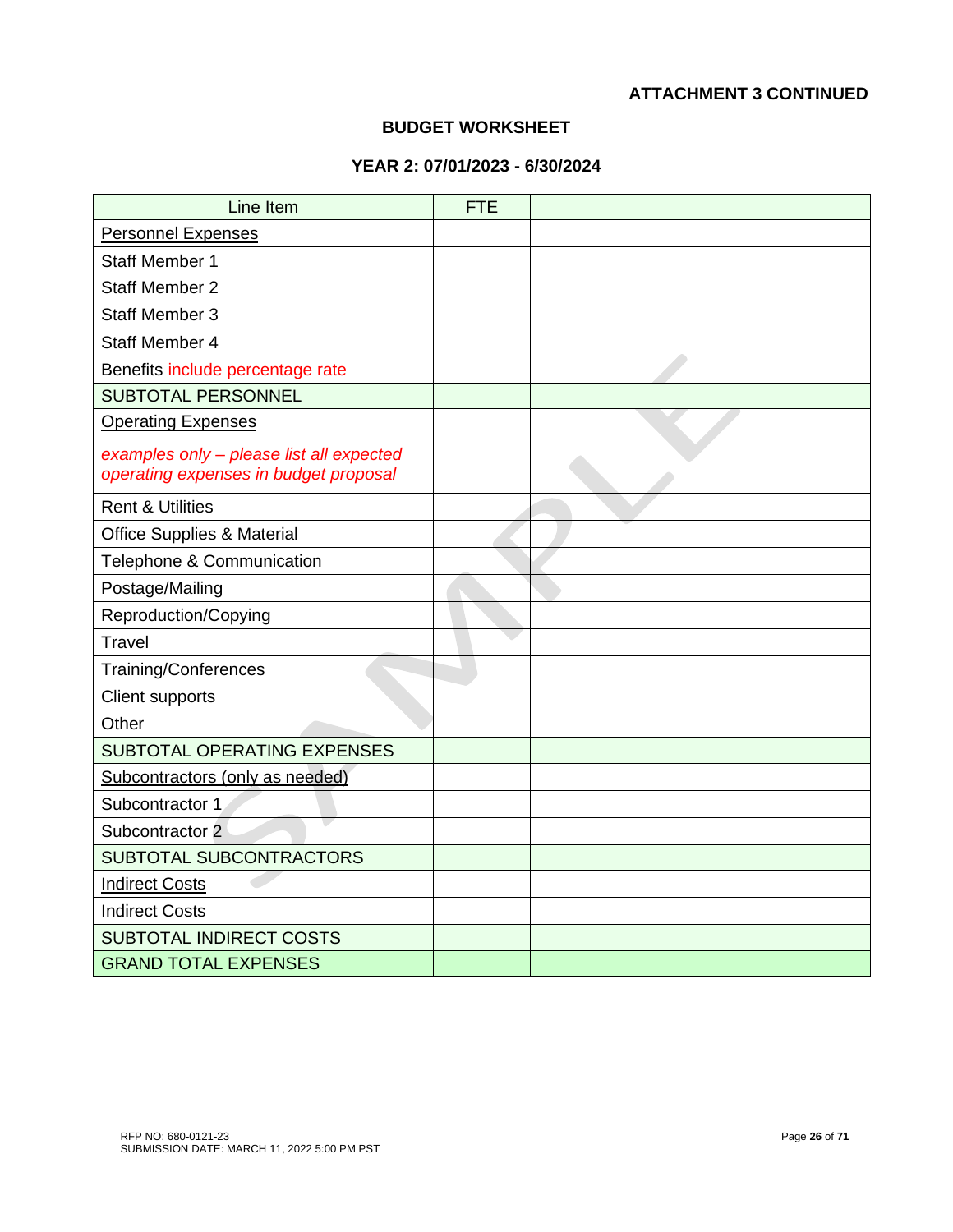# **ATTACHMENT 3 CONTINUED**

#### **BUDGET WORKSHEET**

# **YEAR 3: 7/1/2024 - 6/30/2025**

| Line Item                                                                         | <b>FTE</b> |  |
|-----------------------------------------------------------------------------------|------------|--|
| <b>Personnel Expenses</b>                                                         |            |  |
| <b>Staff Member 1</b>                                                             |            |  |
| <b>Staff Member 2</b>                                                             |            |  |
| <b>Staff Member 3</b>                                                             |            |  |
| Staff Member 4                                                                    |            |  |
| Benefits include percentage rate                                                  |            |  |
| <b>SUBTOTAL PERSONNEL</b>                                                         |            |  |
| <b>Operating Expenses</b>                                                         |            |  |
| examples only - please list all expected<br>operating expenses in budget proposal |            |  |
| <b>Rent &amp; Utilities</b>                                                       |            |  |
| <b>Office Supplies &amp; Material</b>                                             |            |  |
| Telephone & Communication                                                         |            |  |
| Postage/Mailing                                                                   |            |  |
| Reproduction/Copying                                                              |            |  |
| <b>Travel</b>                                                                     |            |  |
| <b>Training/Conferences</b>                                                       |            |  |
| <b>Client supports</b>                                                            |            |  |
| Other                                                                             |            |  |
| SUBTOTAL OPERATING EXPENSES                                                       |            |  |
| Subcontractors (only as needed)                                                   |            |  |
| Subcontractor 1                                                                   |            |  |
| Subcontractor 2                                                                   |            |  |
| SUBTOTAL SUBCONTRACTORS                                                           |            |  |
| <b>Indirect Costs</b>                                                             |            |  |
| <b>Indirect Costs</b>                                                             |            |  |
| <b>SUBTOTAL INDIRECT COSTS</b>                                                    |            |  |
| <b>GRAND TOTAL EXPENSES</b>                                                       |            |  |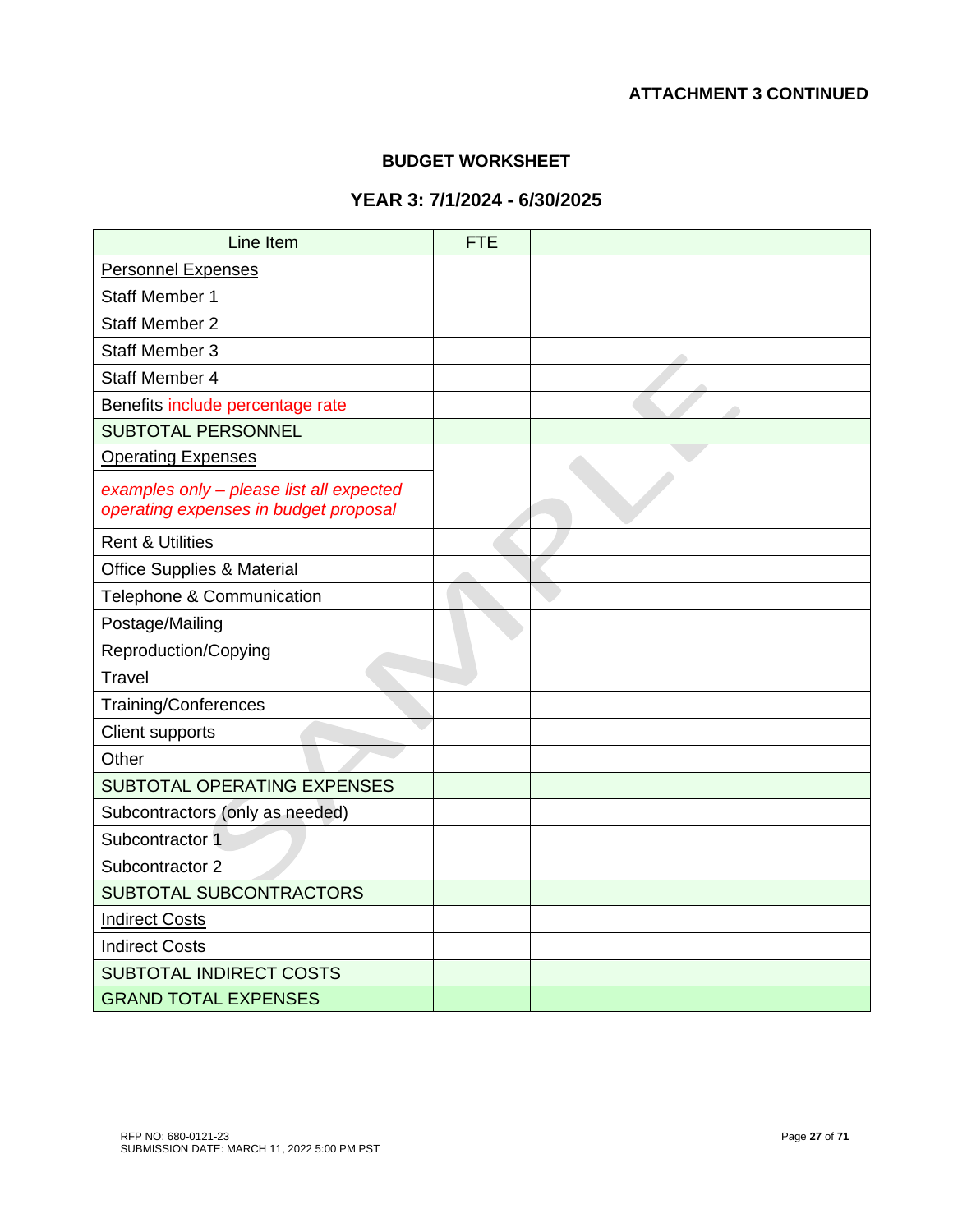# **SIGNATURE PAGE**

Every submittal must contain a fully executed signature page, supplying all required information, signature, and type name and title of the individual legally authorized to commit the contractor to a binding contract to execute all specifications, provisions, terms and conditions contained herein.

I hereby certify that I have read, acknowledge, understand, and agree to the content(s) of the following notices:

CERTIFICATION – RESPOND TO THE FOLLOWING BY WRITING (**YES**), (**NO**) OR (**N/A**)

| Non-Collusion Declaration (Complete form and return with proposal) |  |
|--------------------------------------------------------------------|--|
| <b>Certification of Compliance</b>                                 |  |
| <b>Reservations</b>                                                |  |
| Disclosure of Criminal and Civil Proceedings                       |  |
| Documents to be returned                                           |  |
| Other (Please specify):                                            |  |

#### SIGNATURE AND ACKNOWLEDGMENT:

| Company/Firm Name   |           |       |      |  |
|---------------------|-----------|-------|------|--|
| Address             |           |       | Zip: |  |
| <b>Contact Name</b> |           |       |      |  |
| Email               |           | Phone |      |  |
| Fax                 | Signature |       |      |  |

# BY SIGNING THE ABOVE, I CERTIFY THAT I AM AUTHORIZED BY THE COMPANY NAMED ABOVE TO RESPOND TO THIS FORM.

# **RETURN WITH YOUR PROPOSAL**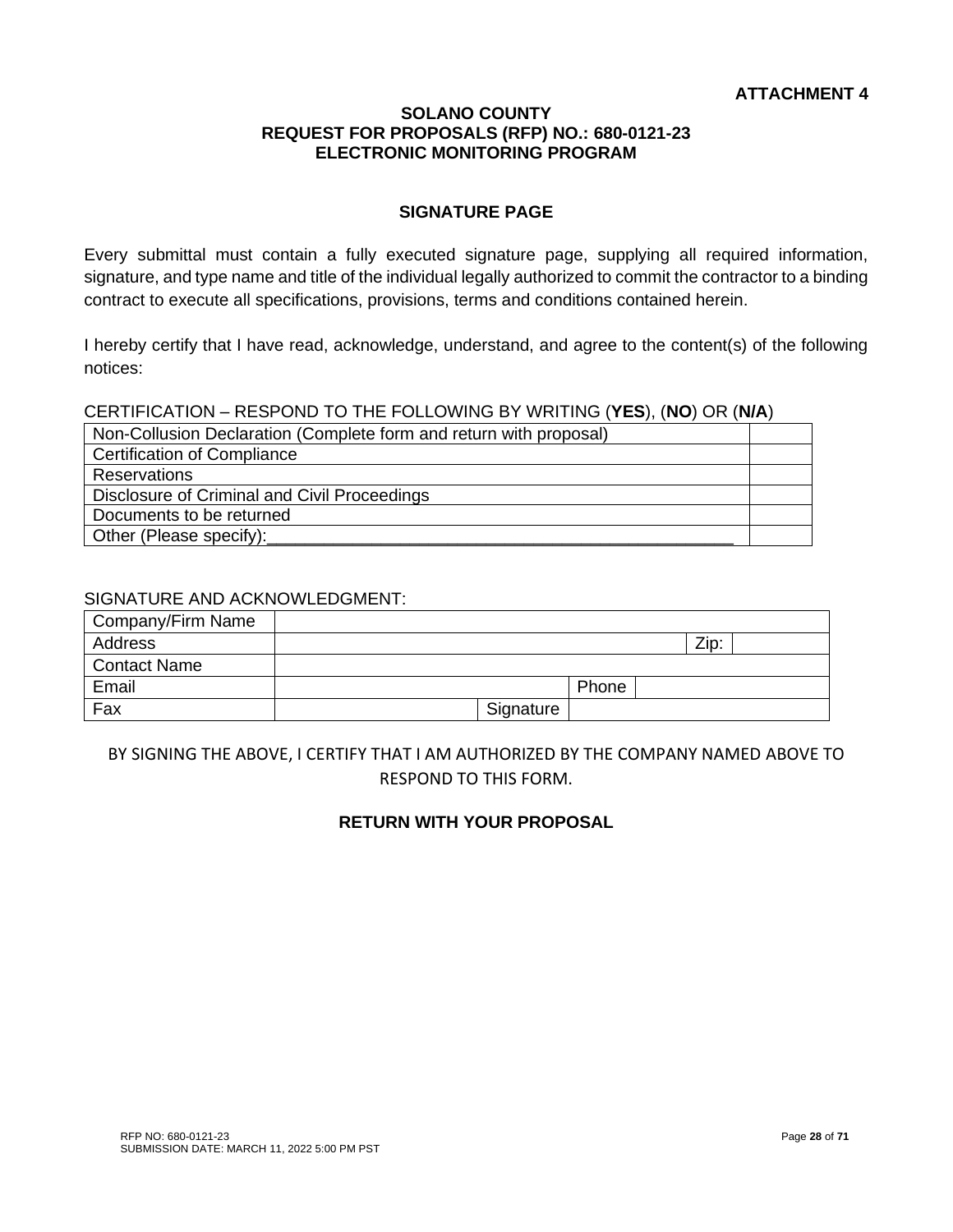# **QUESTIONS AND ANSWERS FORM**

Any questions regarding this solicitation shall be submitted according to the process outlined below and as specified in the solicitation document. The county's response to questions will be as specified in the solicitation documents.

- 1. Submit questions or concerns on the form provided.
- 2. State your question(s) in the table and reference the section of the solicitation (if applicable).
- 3. Submit the form (**Microsoft word only**) via email to solicitation coordinator by email at [kdpoole@solanocounty.com](mailto:kdpoole@solanocounty.com) or submit digitally via Bonfire E-procurement platform Solano County Portal. Please contact the coordinator with any questions regarding this process, preferably via email.

#### QUESTIONS AND ANSWER

|     | 9950110110711D711011LIV                                      |                             |                                                    |
|-----|--------------------------------------------------------------|-----------------------------|----------------------------------------------------|
| NO. | <b>REFERENCE</b><br><b>SECTION OF</b><br><b>SOLICITATION</b> | <b>QUESTIONS / COMMENTS</b> | <b>COUNTY RESPONSE</b><br>(FOR COUNTY USE<br>ONLY) |
|     |                                                              |                             |                                                    |
|     |                                                              |                             |                                                    |
|     |                                                              |                             |                                                    |
|     |                                                              |                             |                                                    |

| Company/Firm Name   |           |       |      |  |
|---------------------|-----------|-------|------|--|
| Address             |           |       | Zip: |  |
| <b>Contact Name</b> |           |       |      |  |
| Email               |           | Phone |      |  |
| Fax                 | Signature |       |      |  |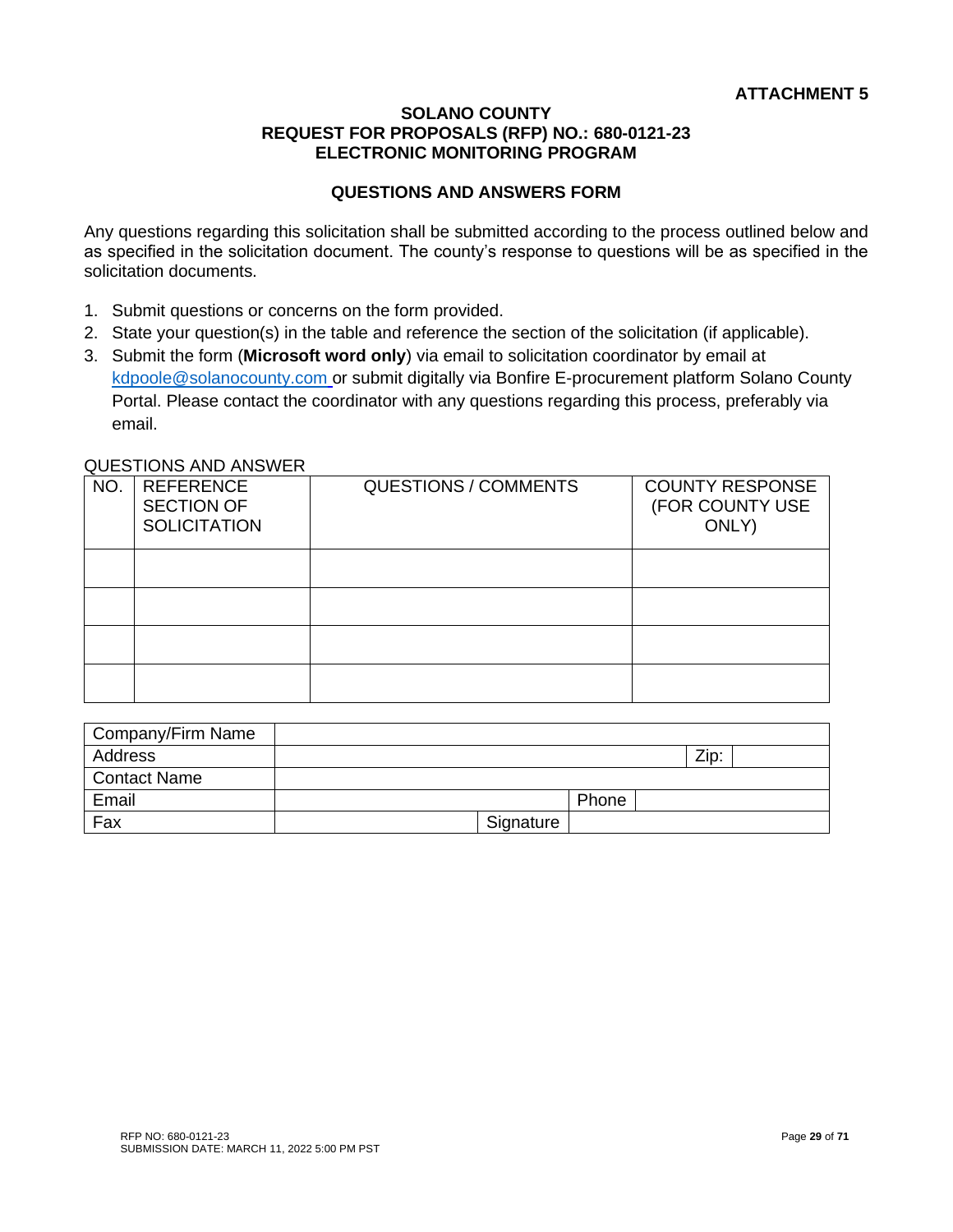#### **AGENCY REFERENCE FORM**

Supply Three (3) References of Government Agencies and/or Firms for whom Bidder has provided similar Services during the last three (3) years:

# LIST OF REFERENCES

| 1. Agency or Firm Name:        |  |
|--------------------------------|--|
| <b>Business Address:</b>       |  |
| <b>Contact Person:</b>         |  |
| Telephone:                     |  |
| Email Address:                 |  |
| Description of Service:        |  |
| Dates(S) When Service Provided |  |
| 2. Agency or Firm Name:        |  |
| <b>Business Address:</b>       |  |
| <b>Contact Person:</b>         |  |
| Telephone:                     |  |
| Email Address:                 |  |
| <b>Description of Service</b>  |  |
| Dates(S) When Service Provided |  |
| 3. Agency or Firm Name:        |  |
| <b>Business Address:</b>       |  |
| <b>Contact Person:</b>         |  |
| Telephone:                     |  |
| <b>Description Of Service</b>  |  |
| Dates(S) When Service Provided |  |

| Company/Firm Name   |           |       |      |  |
|---------------------|-----------|-------|------|--|
| Address             |           |       | Zip: |  |
| <b>Contact Name</b> |           |       |      |  |
| Email               |           | Phone |      |  |
| Fax                 | Signature |       |      |  |

# **RETURN WITH YOUR PROPOSAL**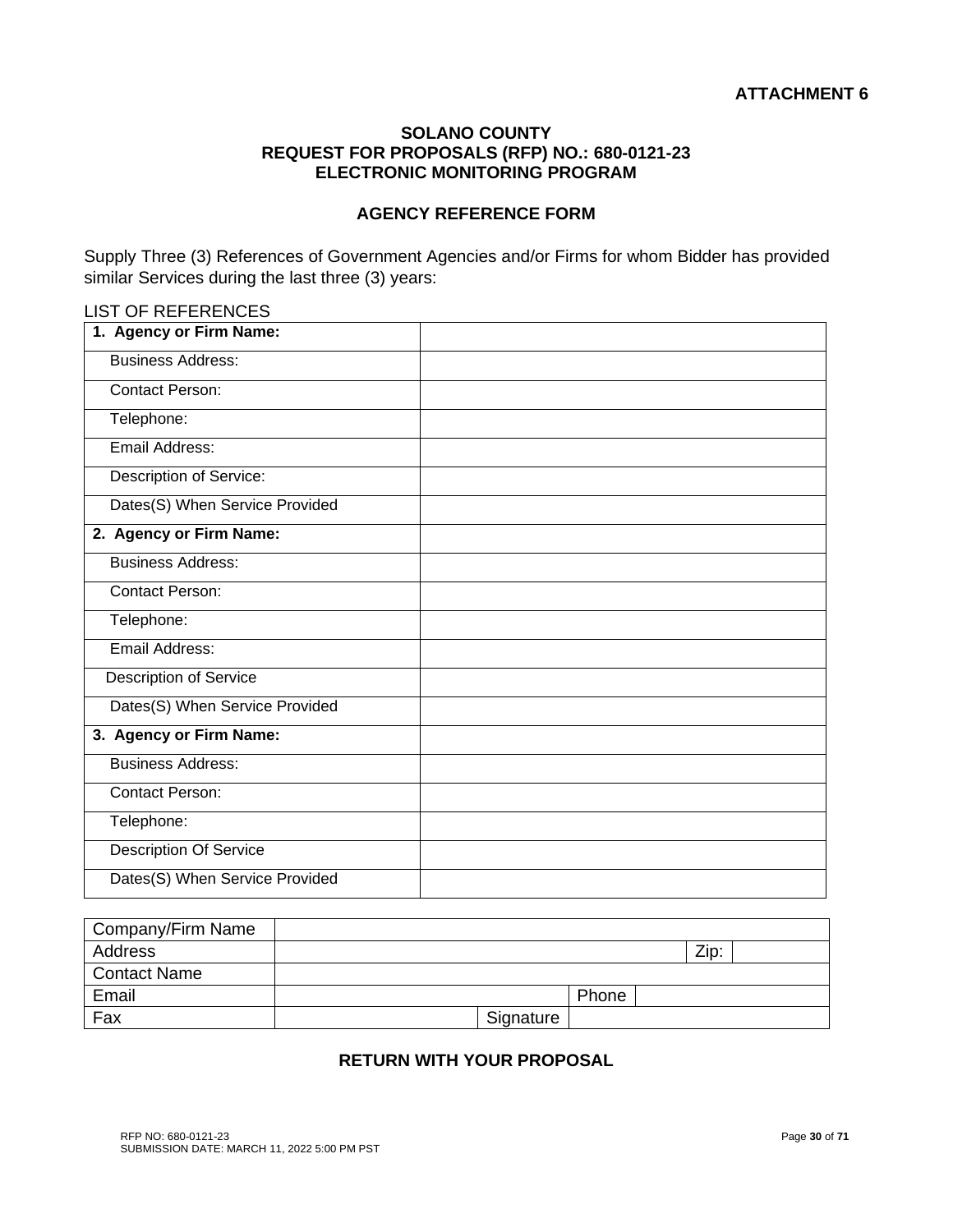# **KEY TEAM MEMBERS REFERENCE FORM**

Please provide below information for each key team member proposed in your proposal:

| <b>Key Team Member Name:</b>   |  |
|--------------------------------|--|
| 1. Agency or Firm Name:        |  |
| <b>Business Address:</b>       |  |
| <b>Contact Person:</b>         |  |
| Telephone:                     |  |
| Email Address:                 |  |
| Description of Service:        |  |
| Dates(S) When Service Provided |  |
| 2. Agency or Firm Name:        |  |
| <b>Business Address:</b>       |  |
| <b>Contact Person:</b>         |  |
| Telephone:                     |  |
| Email Address:                 |  |
| <b>Description of Service</b>  |  |
| Dates(S) When Service Provided |  |
| 3. Agency or Firm Name:        |  |
| <b>Business Address:</b>       |  |
| <b>Contact Person:</b>         |  |
| Telephone:                     |  |
| <b>Description of Service</b>  |  |
| Dates(S) When Service Provided |  |

| Company/Firm Name   |           |       |      |  |
|---------------------|-----------|-------|------|--|
| Address             |           |       | Zip: |  |
| <b>Contact Name</b> |           |       |      |  |
| Email               |           | Phone |      |  |
| Fax                 | Signature |       |      |  |

# **RETURN WITH YOUR PROPOSAL**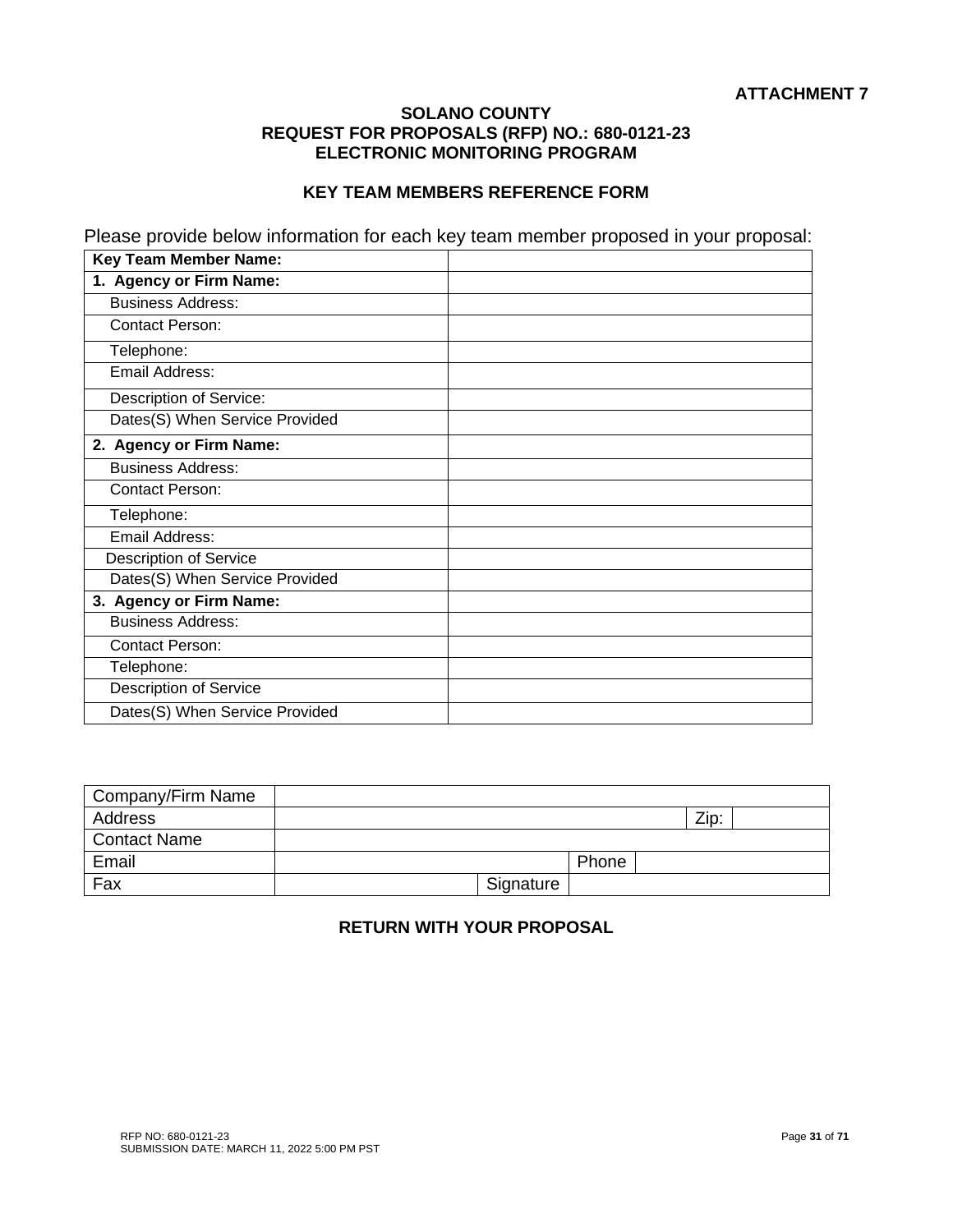# **NON-COLLUSION DECLARATION PURSUANT TO PUBLIC CONTRACT CODE SEC. 7106**

The undersigned declares: I am the \_\_\_\_\_\_\_\_\_\_\_\_\_\_\_\_\_\_\_\_\_ of \_\_\_\_\_\_\_\_\_\_\_\_\_\_\_\_\_\_\_\_\_, the party making the foregoing bid.

The bid is not made in the interest of, or on behalf of, any undisclosed person, partnership, company, association, organization, or corporation. The bid is genuine and not collusive or sham. The bidder has not directly or indirectly induced or solicited any other bidder to put in a false or sham bid. The bidder has not directly or indirectly colluded, conspired, connived, or agreed with any bidder or anyone else to put in a sham bid, or to refrain from bidding. The bidder has not in any manner, directly or indirectly, sought by agreement, communication, or conference with anyone to fix the bid price of the bidder or any other bidder, or to fix any overhead, profit, or cost element of the bid price, or of that of any other bidder. All statements contained in the bid are true. The bidder has not, directly or indirectly, submitted his or her bid price or any breakdown thereof, or the contents thereof, or divulged information or data relative thereto, to any corporation, partnership, company association, organization, bid depository, or to any member or agent thereof to effectuate a collusive or sham bid, and has not paid, and will not pay, any person or entity for such purpose.

Any person executing this declaration on behalf of a bidder that is a corporation, partnership, joint venture, limited liability company, limited liability partnership, or any other entity, hereby represents that he or she has full power to execute, and does execute, this declaration on behalf of the bidder.

I declare under penalty of perjury under the laws of the State of California that the foregoing is true and correct and that this declaration is executed by: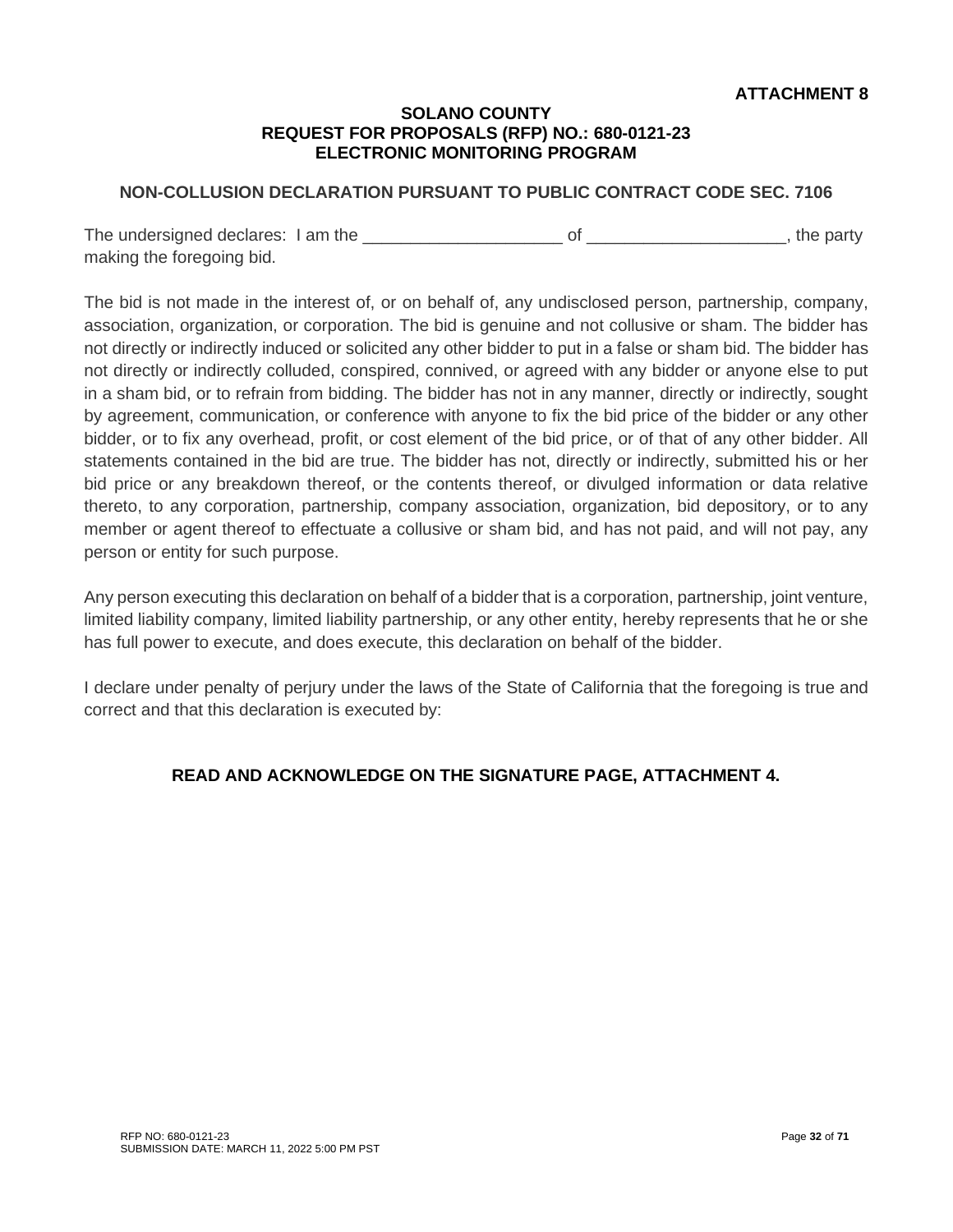# **CERTIFICATION OF COMPLIANCE**

# CERTIFICATION:

The bidder does hereby make certification and assurance of the Proposer's compliance with:

- a) The laws of the County of Solano: <http://www.codepublishing.com/CA/SolanoCounty/>
- b) Title VI of the federal Civil Rights Act of 1964: <https://www.justice.gov/crt/fcs/TitleVI-Overview>
- c) Title IX of the federal Education Amendments Act of 1972: <https://www.justice.gov/crt/title-ix-education-amendments-1972>
- d) The Equal Employment Opportunity Act and the regulations issued thereunder by the federal government: <https://www.justice.gov/jmd/hr-order-doj12001-part-4-equal-employment-opportunity>
- e) The Americans with Disabilities Act of 1990 and the regulations issued thereunder by the federal government: [https://www.ada.gov/pubs/adastatute08.html](https://www.ada.gov/pubs/adastatute08.htm)
- f) All contract employees performing services and/or work as a result of this solicitation must have documented legal authority to work in the United States of America,
- g) the condition that the submitted proposal was independently arrived at, without collusion, under penalty of perjury; and,
- h) the condition that no amount shall be paid directly or indirectly to an employee or official of the County of Solano as wages, compensation, or gifts in exchange for acting as an officer, agent, employee, subcontractor, or consultant to the Proposer in connection with the Procurement under this SOLICITATION.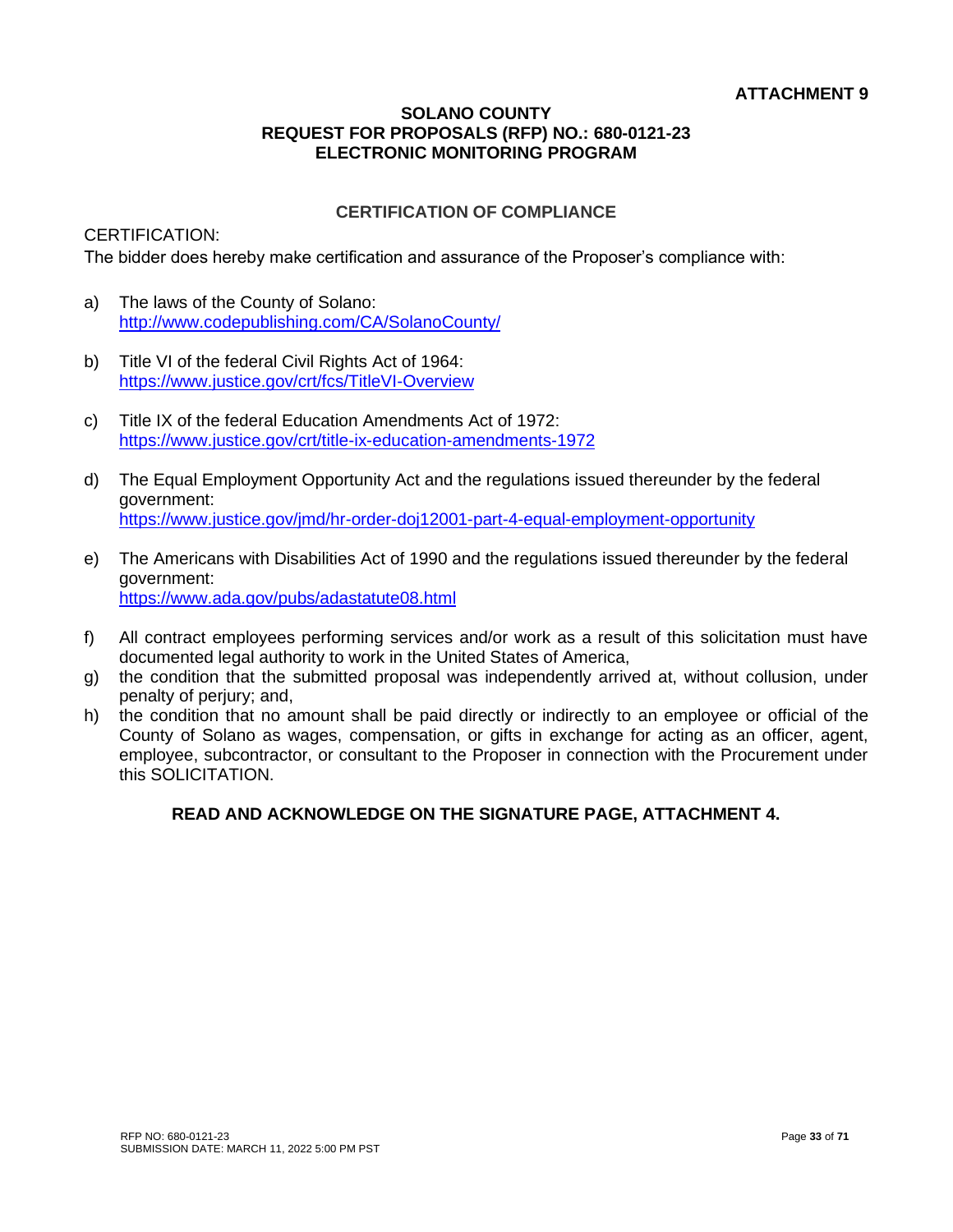# **SOLANO COUNTY RESERVATIONS**

#### **COUNTY OF SOLANO HEREBY RESERVES THE FOLLOWING RIGHTS:**

The County of Solano reserves the right to make an award in whole or in part or any varying combination of the following requirements that will be in the best interest of the County, and not necessarily to the lowest Contractor. The intended bid award will be determined to be the most professionally and technically able to render services and perform associated work in support of the department to fulfill all contract requirements.

#### **Right of Rejection**

- 1. The County reserves the right to reject any and all bids, or to cancel this RFQ in part or in its entirety.
- 2. The County reserves the right to waive any variances in proposals provided such action is in the best interest of the County.
- 3. The County reserves the right to amend this RFQ at any time. The County also reserves the right to cancel or reissue the RFQ at its sole discretion.
- 4. Any bid received which does not meet the requirements of this RFQ, may be considered to be nonresponsive, and may be rejected. The County may reject any bid that does not comply with all of the terms, conditions, and performance requirements of this RFQ.
- 5. To cancel any award and re-solicit bids for services herein specified due to the increased or added costs, if in its opinion increased prices are greater than those of the general market.
- 6. To cancel any award and re-solicit bids in the event services cannot commence with ten (10) days after the specified date for start of work.
- 7. To reject any and all proposals considered not to be in the best interest of the County.
- 8. To waive any and all minor irregularities in bids.
- 9. To reduce or increase any specification, in whole or in part due to changes in budget allocations.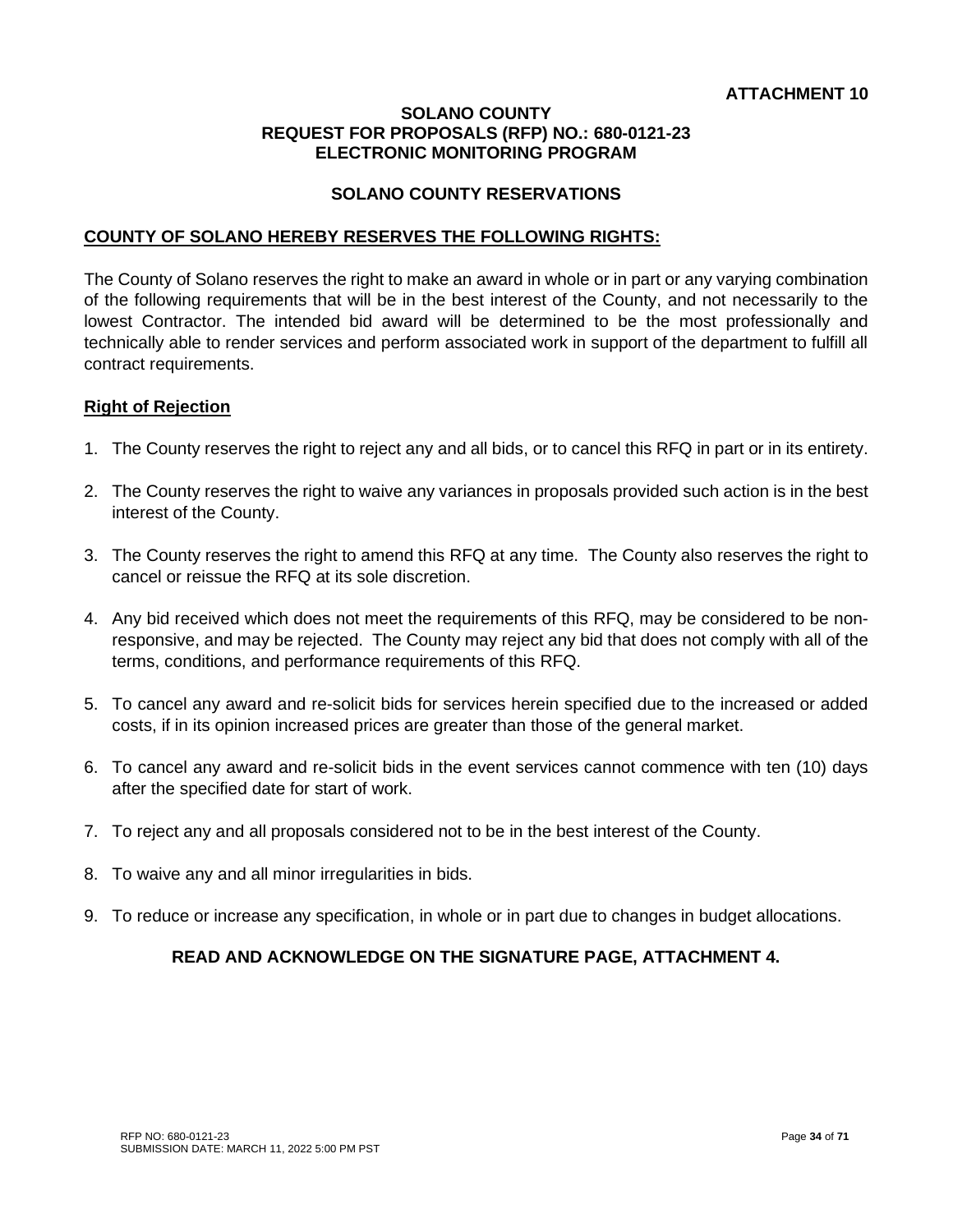#### **DRUG-FREE WORKPLACE CERTIFICATION**

(rev-09/01/94)

COMPANY / ORGANIZATION NAME

The contractor or grant recipient named above hereby certifies compliance with Government Code Section 8355 in matters relating to providing a drug-free workplace. The above-named contractor will:

- 1. Publish a statement notifying employees that unlawful manufacture, distribution, dispensation, possession, or use of a controlled substance is prohibited and specifying actions to be taken against employees for violations, as required by Government Code Section 8355(a).
- 2. Establish a Drug-Free Awareness Program as required by Government Code Section 8355(b), to inform employees about all of the following:
- (a) The dangers of drug abuse in the workplace;
- (b) The person's or organization's policy of maintaining a drug-free workplace;
- (c) Any available counseling, rehabilitation and employee assistance programs; and
- (d) Penalties that may be imposed upon employees for drug abuse violations.
- 3. Provide, as required by Government Code Section 8355(c), that every employee who works on the proposed contract or grant:
- (a) Will receive a copy of the company's drug-free policy statement; and
- (b) Will agree to abide by the terms of the company's statement as a condition of employment on the contract or grant.

#### CERTIFICATION

I, the official named below, hereby swear that I am duly authorized legally to bind the contractor or grant recipient to the above described certification. I am fully aware that this certification, executed on the date and in the county below, is made under penalty of perjury under the laws of the State of California.

| TAX I.D. NUMBER<br><b>FEDERAL</b> |  |
|-----------------------------------|--|
|-----------------------------------|--|

#### SIGNATURE AND ACKNOWLEDGMENT

| Address             |           |       | Zip: |  |
|---------------------|-----------|-------|------|--|
| <b>Contact Name</b> |           |       |      |  |
| Email               |           | Phone |      |  |
| Fax                 | Signature |       |      |  |

# **COMPLETE THIS FORM AND RETURN WITH BID DOCUMENT**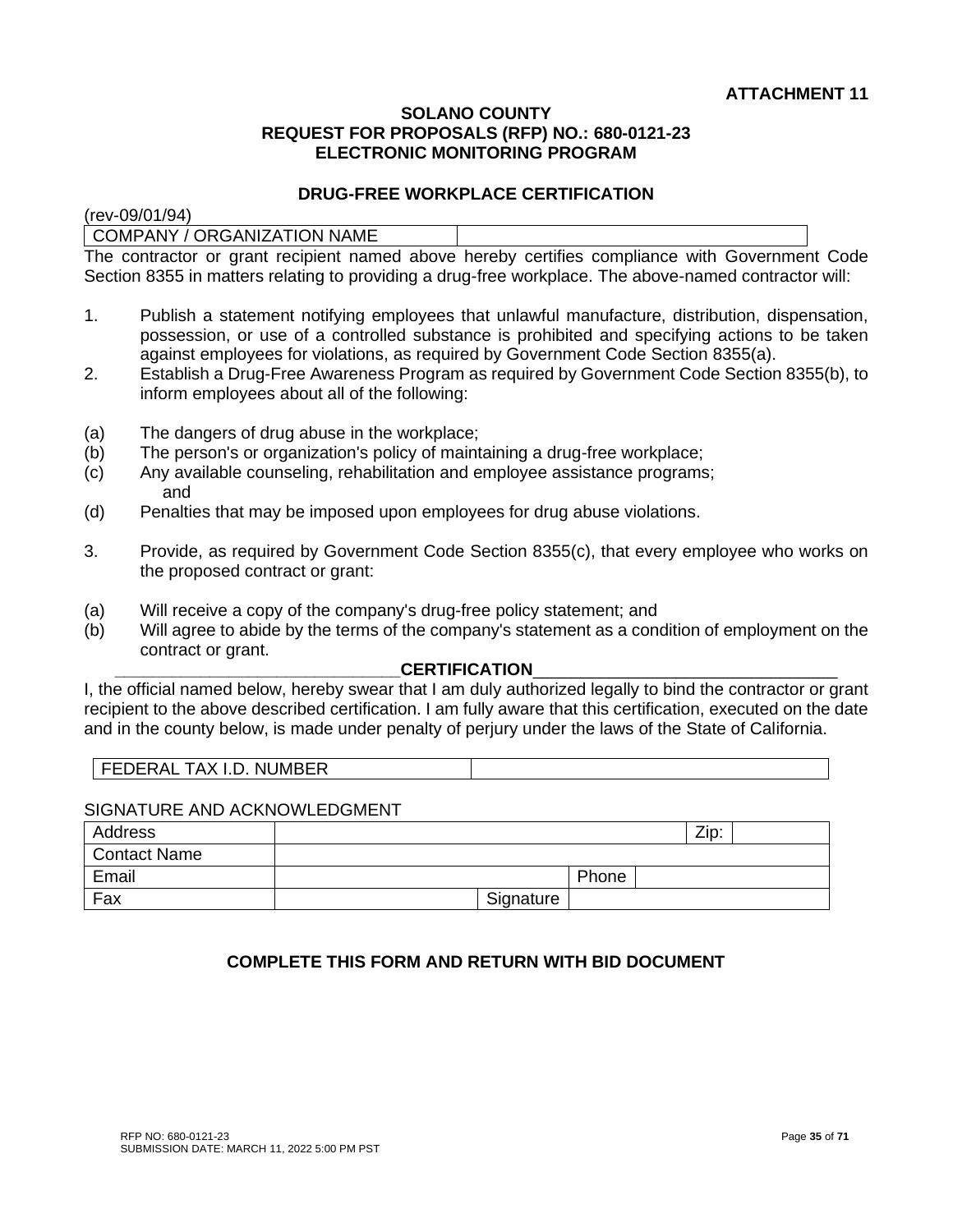# **PROPOSING FIRM'S DISCLOSURE OF CRIMINAL AND CIVIL PROCEEDINGS**

Describe all ongoing and past civil and criminal proceedings within the last 10 years. Indicate the status of current proceeding and the outcome of closed or completed actions. Also, describe, if any, how the outcome of actions impacted company business operations.

Note: if no civil and criminal proceedings within the last 10 years, indicate here and return this attachment with your proposal.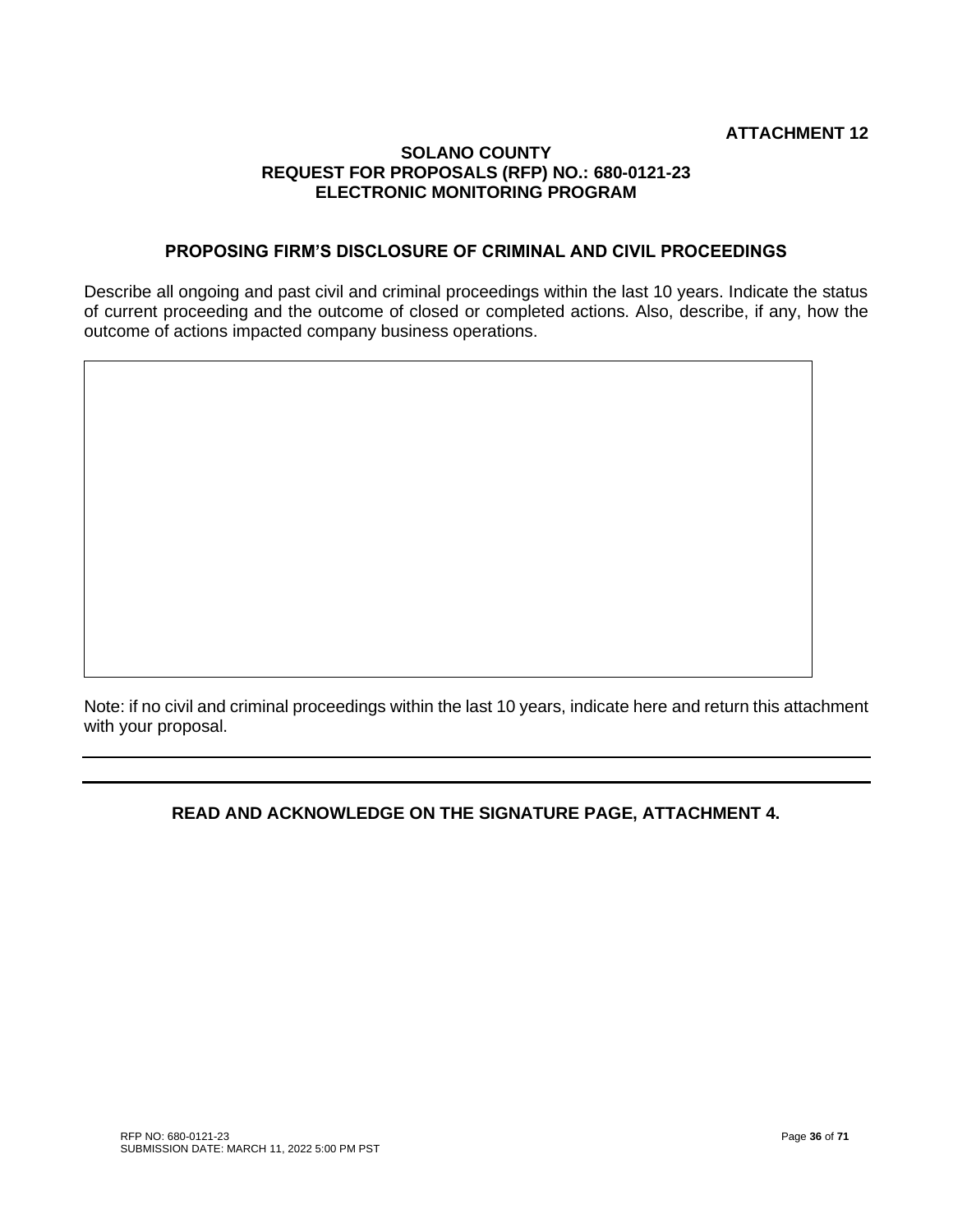# **DEBARMENT CERTIFICATION**

I, \_\_\_\_\_\_\_\_\_\_\_\_\_\_\_\_\_\_\_\_\_\_\_\_\_\_\_\_\_\_\_\_\_\_\_, by submitting a bid/offer/proposal/quote to the County of Solano, under penalty of perjury, hereby certify that the Prospective Contractor and/or its officers, directors, and employees:

- (i) are not currently excluded, debarred, or otherwise ineligible to participate in a federally funded program;
- (ii) have not been convicted of a criminal offense related to the provision of federally funded items or services nor has been previously excluded, debarred, or otherwise declared ineligible to participate in any federally funded programs, and
- (iii) are not, to the best of its knowledge, under investigation or otherwise aware of any circumstances which may result in contractor being excluded from participation in federally funded programs.

This representation shall be an ongoing representation during the term of any contract awarded to the Prospective Contractor. If awarded a contract, Prospective Contractor hereby commits to immediately notify the County of any change in the status of the representations set forth in this Form.

Prospective Contractor authorizes the County to independently verify its suspension and debarment status.

Prospective Contractors are cautioned that making a false certification may subject the certifier to criminal prosecution or administrative sanctions.

I certify that I am authorized by the company named above to respond to this request**.**

#### SIGNATURE AND ACKNOWLEDGMENT:

| I COMPANY / FIRM NAME    |            |
|--------------------------|------------|
| ADDRESS (INCLUDING ZIP)  |            |
| I CONTACT PERSON:        |            |
| <b>EMAIL AND WEBSITE</b> |            |
| I PHONE                  | SIGNATURE: |

# **COMPLETE THIS FORM AND RETURN WITH BID DOCUMENT**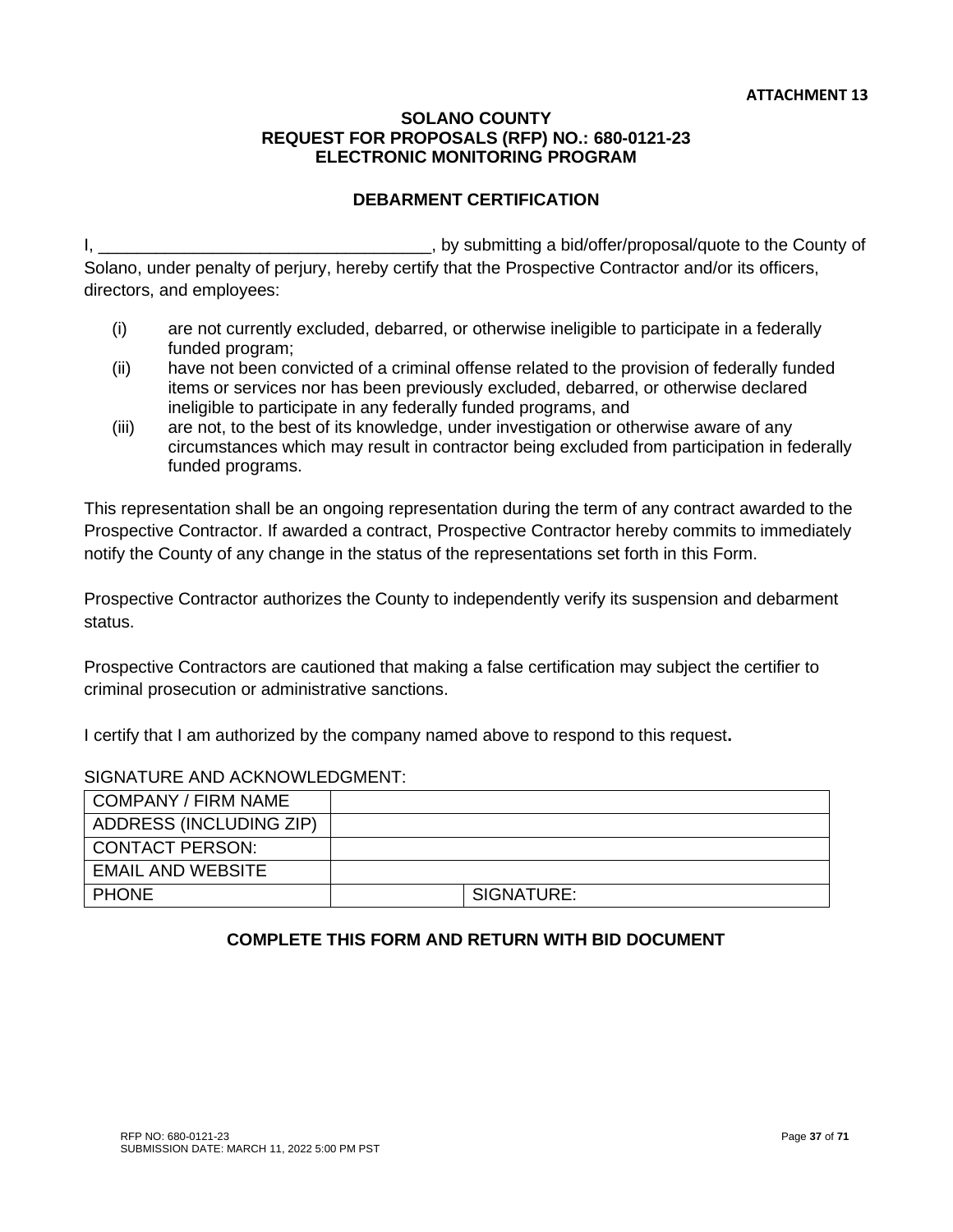# **POSTCONSUMER MATERIALS CERTIFICATION**

I, \_\_\_\_\_\_\_\_\_\_\_\_\_\_\_\_\_\_\_\_\_\_\_\_\_\_\_\_\_\_\_\_\_\_\_, certify on behalf of the Company/Firm identified below, under penalty of perjury under the laws of the State of California, to the following by submitting a proposal to the County:

- (i) Pursuant to California Public Contract Code sections 22152 and 22154, the products, materials, goods, or supplies offered to the County of Solano in this proposal consist of (select one of the following and fill in the blank):  $\Box$  exactly OR  $\Box$  at minimum  $\%$ postconsumer material. If any printer or duplication cartridges are counted towards this percentage, the Company/Firm identified below further certifies that the printer or duplication cartridges meet the requirements of Public Contract Code Section 12156(e).
- (ii) Pursuant to Title 14 of the California Code of Regulations section 18993.3(c), the minimum, if not exact percentage, of postconsumer material in the paper products and printing and writing paper offered to the County is \_\_\_\_\_\_\_ %. The Company/Firm identified below further certifies that all paper products and printing and writing paper offered to the County is eligible to be labeled with an unqualified recyclable label as defined in 16 CFR Section 260.12 as published January 1, 2013, which is hereby incorporated by reference.

# SIGNATURE AND ACKNOWLEDGMENT:

| Company/Firm Name   |           |       |       |  |
|---------------------|-----------|-------|-------|--|
| Address             |           |       | Zip:  |  |
| <b>Contact Name</b> |           |       | Date: |  |
| Email               |           | Phone |       |  |
| Fax                 | Signature |       |       |  |

# **COMPLETE THIS FORM AND RETURN IT WITH PROPOSAL.**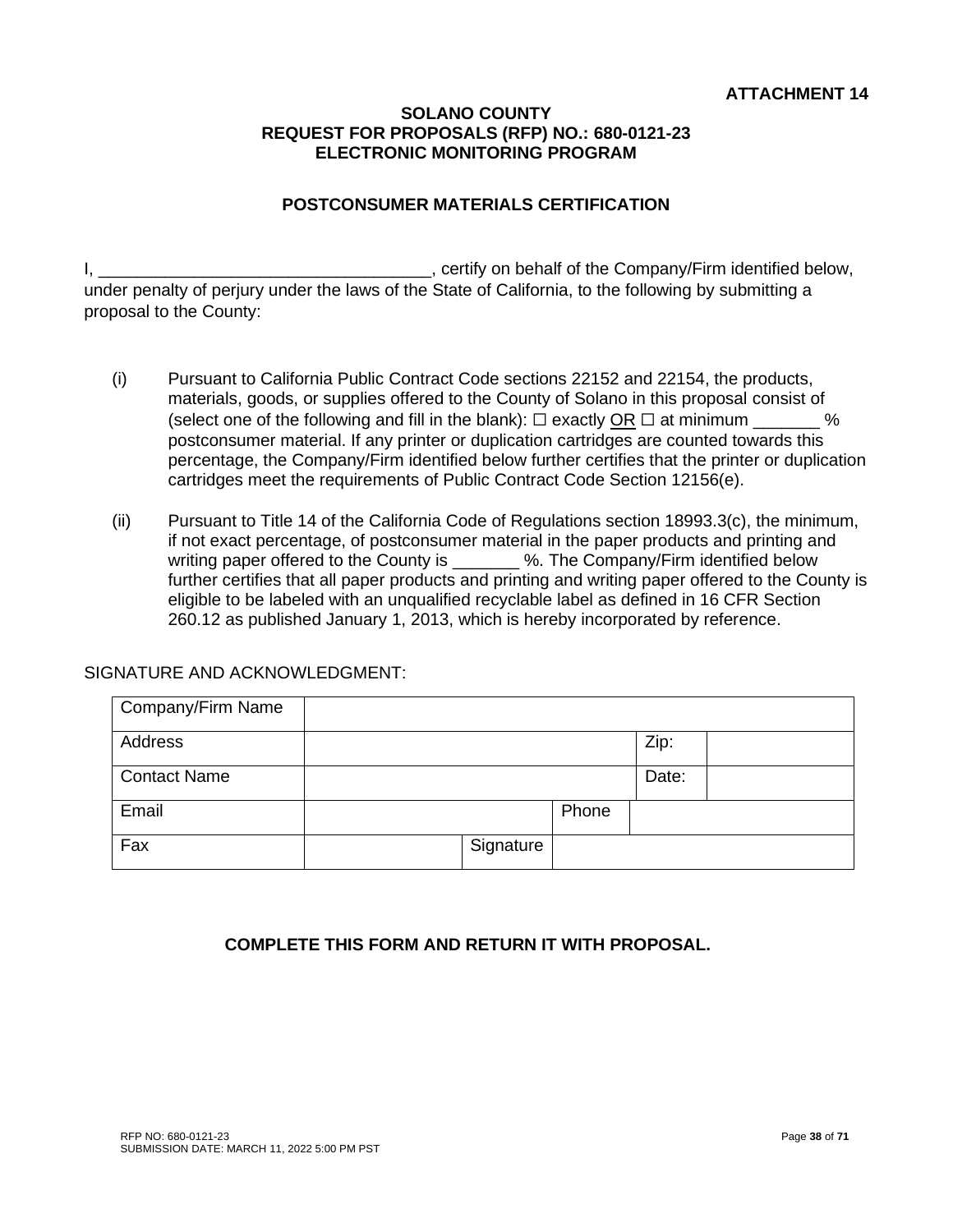# **CHECK LIST**

| This Checklist is not comprehensive. It is the proposer's responsibility to<br>ensure compliance with all requirements of this solicitation.                                                                                                                                                                                                                                                                                                                                | indicate by<br>initialing |
|-----------------------------------------------------------------------------------------------------------------------------------------------------------------------------------------------------------------------------------------------------------------------------------------------------------------------------------------------------------------------------------------------------------------------------------------------------------------------------|---------------------------|
| Cover letter submitted in letterhead, contain signature, address and validity period                                                                                                                                                                                                                                                                                                                                                                                        |                           |
| Table of contents not exceed 1 page                                                                                                                                                                                                                                                                                                                                                                                                                                         |                           |
| Organization overview not to exceed 2 pages                                                                                                                                                                                                                                                                                                                                                                                                                                 |                           |
| Proposal formatted as per solicitation requirement                                                                                                                                                                                                                                                                                                                                                                                                                          |                           |
| Proposal number of page does not exceed the limit                                                                                                                                                                                                                                                                                                                                                                                                                           |                           |
| All attachments required by this Solicitation, are included                                                                                                                                                                                                                                                                                                                                                                                                                 |                           |
| All exhibits required by this Solicitation, are included                                                                                                                                                                                                                                                                                                                                                                                                                    |                           |
| A complete package of technical proposal as required is provided                                                                                                                                                                                                                                                                                                                                                                                                            |                           |
| A complete cost proposal contains budget and budget narrative (as required)                                                                                                                                                                                                                                                                                                                                                                                                 |                           |
| Amendment documents if exist, is/are included                                                                                                                                                                                                                                                                                                                                                                                                                               |                           |
| Any other documents if attached (specify)                                                                                                                                                                                                                                                                                                                                                                                                                                   |                           |
| If any, were objections to the County contract submitted on Exhibit I during the period<br>for questions and comments, as detailed in the Solicitation Schedule of Events. The<br>County reserves the right to reject any qualifications or objections to the contract if<br>included in proposer's submittal, if not identified and submitted to the county on<br>Exhibit I. the county responded to Exhibit I inquiries via an amendment to this<br>solicitation document |                           |

#### SIGNATURE AND ACKNOWLEDGMENT

| Company/Firm Name   |           |       |      |  |
|---------------------|-----------|-------|------|--|
| Address             |           |       | Zip: |  |
| <b>Contact Name</b> |           |       |      |  |
| Email               |           | Phone |      |  |
| Fax                 | Signature |       |      |  |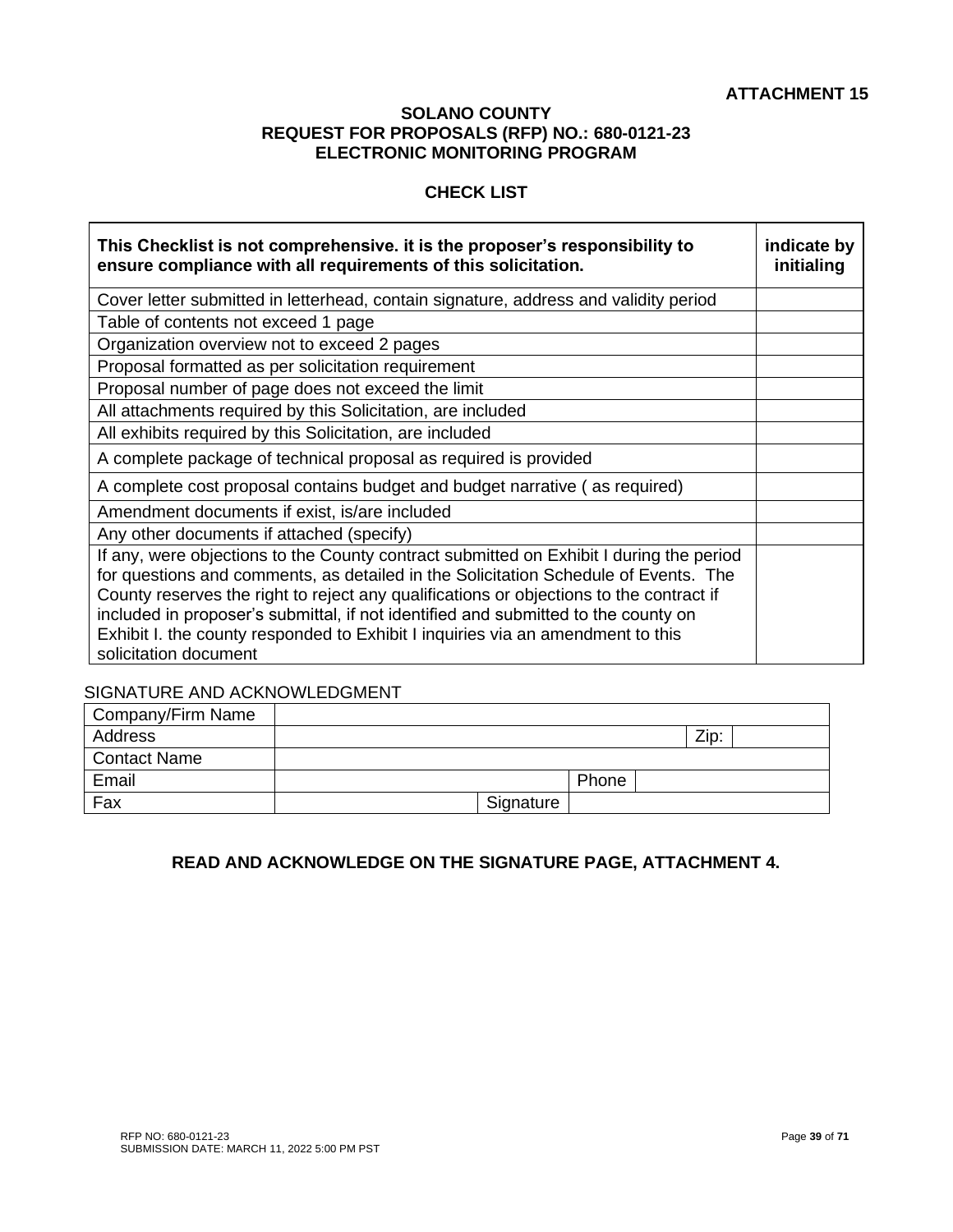# **COUNTY STANDARD CONTRACT**

The *Standard* contract (provided in the following pages) contains capitalized and bracketed items that shall be replaced with appropriate information in the final contract.

[County Standard Contract on Next Page]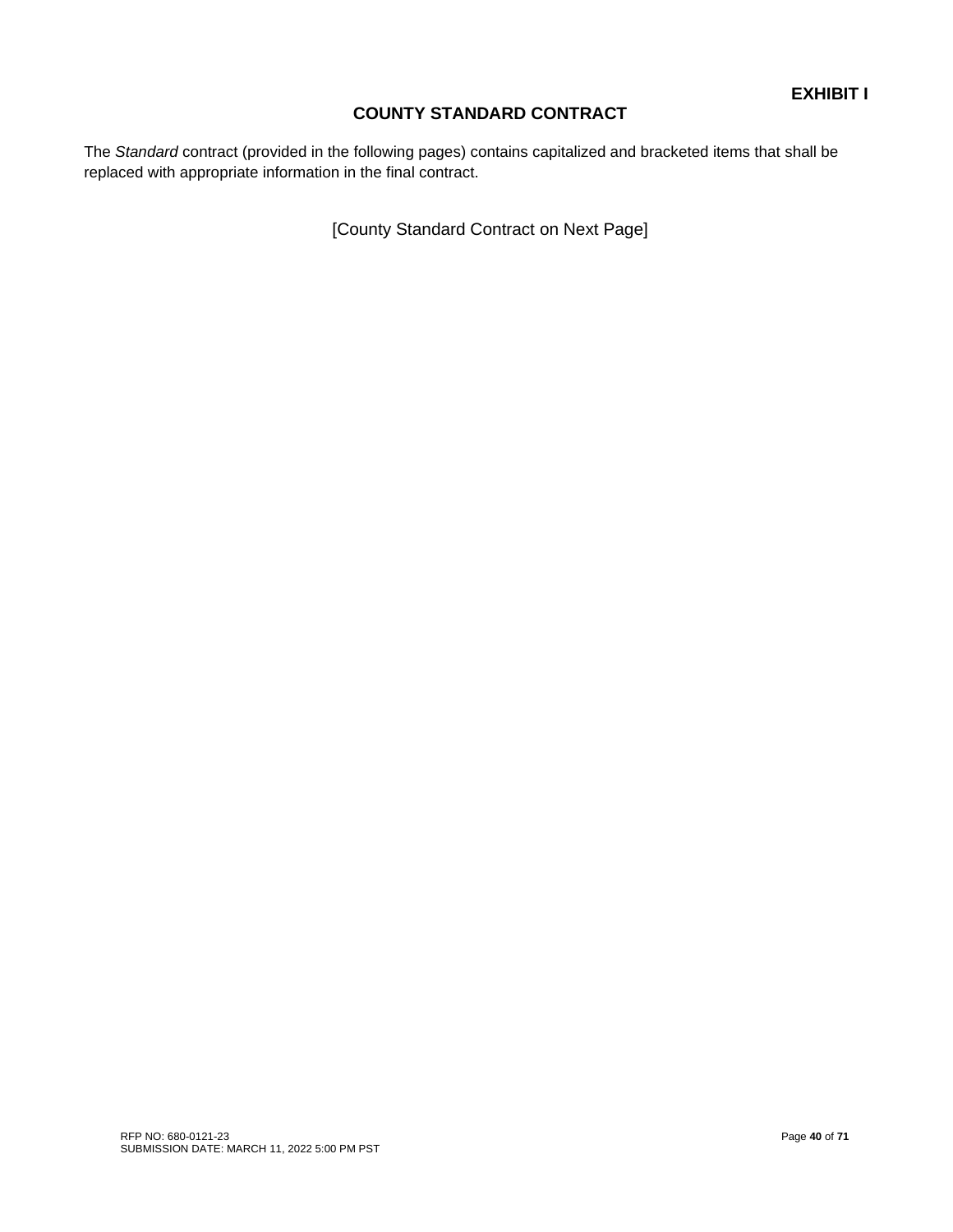This Contract is entered into between the County of Solano and the Contractor named below:

BUSINESS FORM

The Term of this Contract is:

The maximum amount of this Contract is:

\$

The parties agree to comply with the terms and conditions of the following exhibits which are by this reference made a part of this Contract:

> Exhibit A – Scope of Work Exhibit B – Budget Detail and Payment Provision Exhibit C – General Terms and Conditions Exhibit D – Special Terms and Conditions

| This Contract is made on ________________ | 2018.                                                     |                                                |  |
|-------------------------------------------|-----------------------------------------------------------|------------------------------------------------|--|
| <b>CONTRACTOR</b>                         |                                                           | <b>COUNTY OF SOLANO</b>                        |  |
| <b>CONTRACTOR'S NAME:</b>                 |                                                           | <b>AUTHORIZED SIGNATURE</b>                    |  |
|                                           |                                                           | <b>TITLE</b>                                   |  |
| SIGNATURE:                                |                                                           | ADDRESS                                        |  |
| PRINTED NAME AND TITLE                    |                                                           | <b>CITY</b><br><b>STATE</b><br><b>ZIP CODE</b> |  |
|                                           |                                                           | Approved as to Content:                        |  |
| <b>ADDRESS</b>                            |                                                           | DEPARTMENT HEAD OR DESIGNEE                    |  |
| <b>CITY</b><br><b>STATE</b>               | ZIP CODE                                                  | Approved as to Form:                           |  |
|                                           |                                                           | <b>COUNTY COUNSEL</b>                          |  |
|                                           | <b>CONTRACT MUST BE EXECUTED BEFORE WORK CAN COMMENCE</b> | Rev. 01/22/18                                  |  |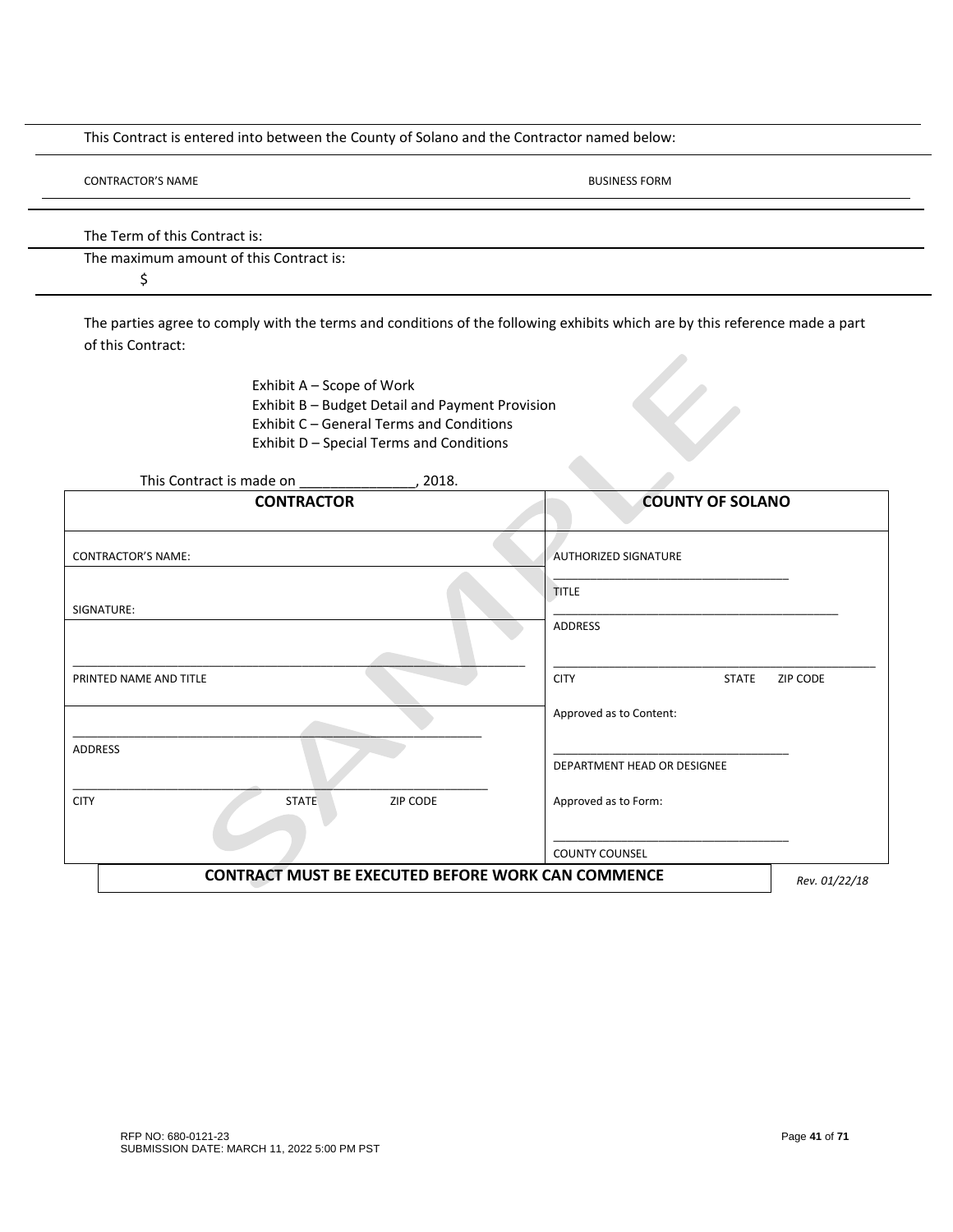# **EXHIBIT A**

# **SCOPE OF WORK**

[Actual scope of work to be negotiated upon contract award.]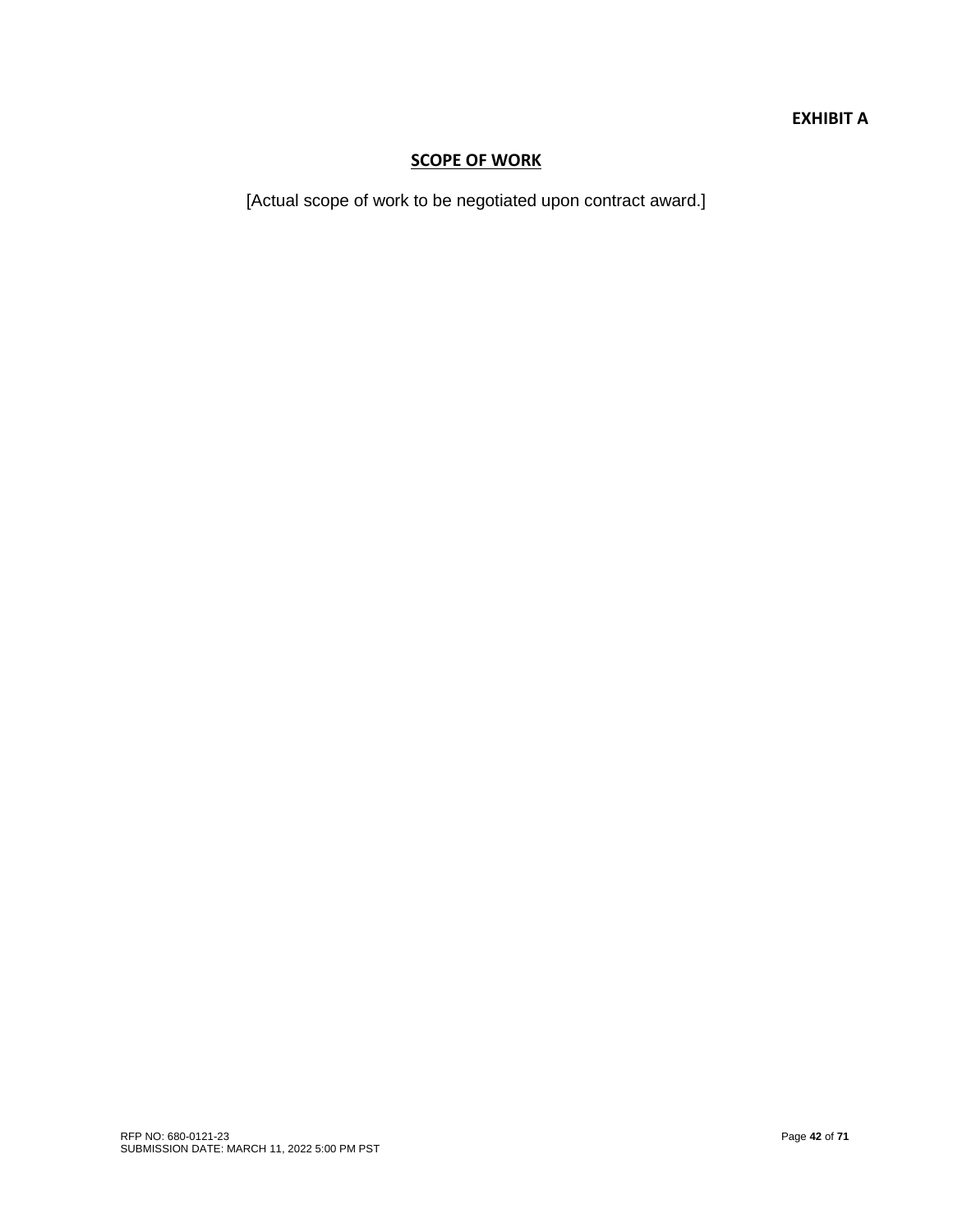# **BUDGET DETAIL AND PAYMENT PROVISIONS**

[Actual Budget and Payment Plan to be negotiated upon contract award.]

# 1. **METHOD OF PAYMENT**

Upon submission of an invoice by Contractor, and upon approval of County's representative, County shall pay Contractor monthly in arrears for fees and expenses incurred the prior month, up to the maximum amount provided for on the Standard Contract. Each invoice must specify services rendered, to whom, date of service and the accrued charges.

The County offers direct deposit for invoice payment. To enroll in the program, copy and paste the following hyper-link into your internet browser.

[http://www.solanocounty.com/depts/auditor/electronic\\_payment\\_to\\_vendor\\_\(ach\).asp](http://www.solanocounty.com/depts/auditor/electronic_payment_to_vendor_(ach).asp)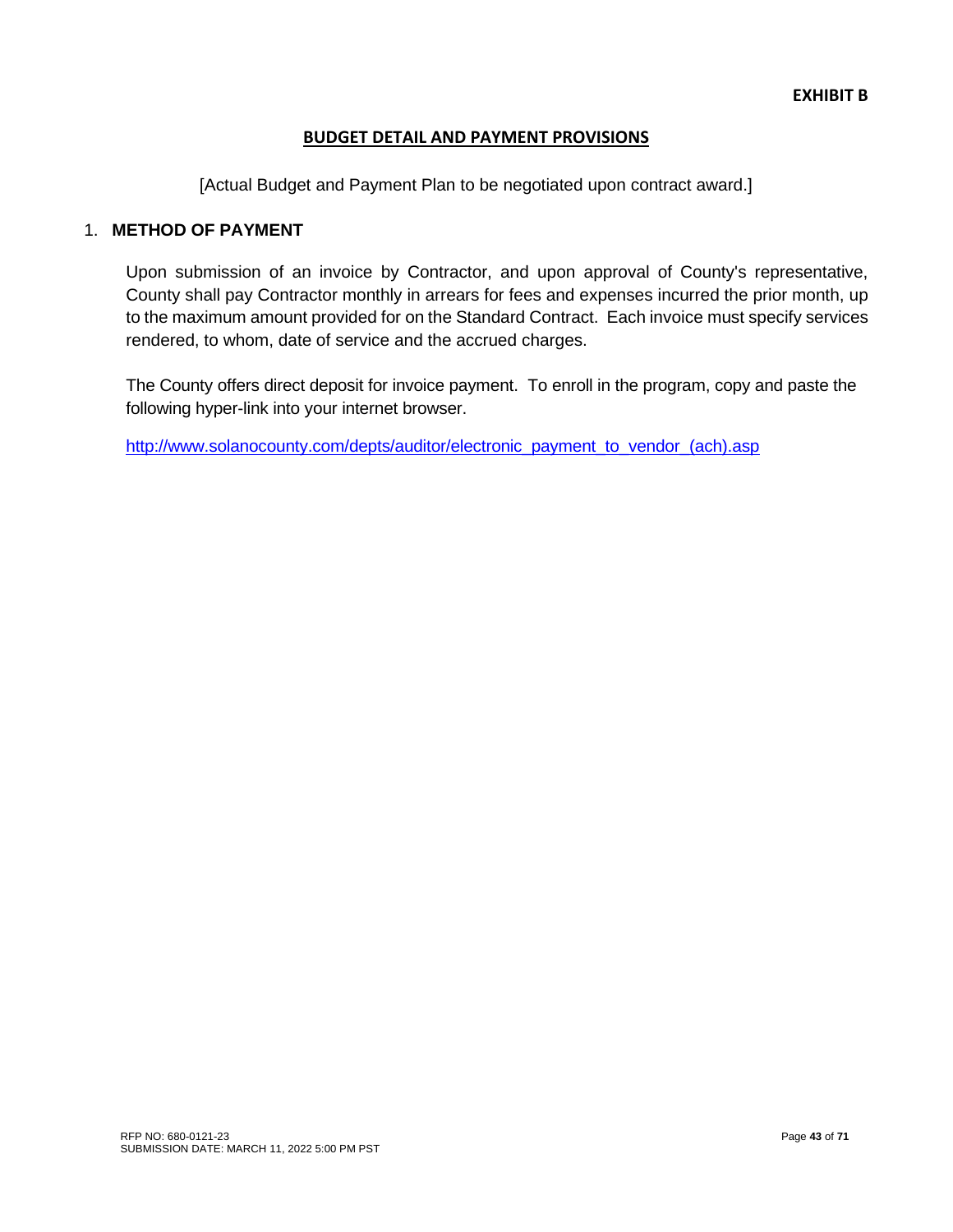# GENERAL TERMS AND CONDITIONS

# **1. CLOSING OUT**

A. County will pay Contractor's final request for payment providing Contractor has paid all financial obligations undertaken pursuant to this Contract or any other contract and/or obligation that Contractor may have with the County. If Contractor has failed to pay any obligations outstanding, County will withhold from Contractor's final request for payment the amount of such outstanding financial obligations owed by Contractor. Contractor is responsible for County's receipt of a final request for payment 30 days after termination of this Contract.

B. A final undisputed invoice shall be submitted for payment no later than ninety (90) calendar days following the expiration or termination of this Contract, unless a later or alternate deadline is agreed to in writing by the County. The final invoice must be clearly marked "FINAL INVOICE", thus indicating that all payment obligations of the County under this Contract have ceased and that no further payments are due or outstanding.

C. The County may, at its discretion, choose not to honor any delinquent final invoice if the Contractor fails to obtain prior written approval of an alternate final invoice submission deadline. Written County approval for an alternate final invoice submission deadline shall be sought from the County prior to the expiration or termination of this Contract.

# **2. TIME**

Time is of the essence in all terms and conditions of this Contract.

#### **3. TIME OF PERFORMANCE**

Work will not begin, nor claims paid for services under this Contract until all Certificates of Insurance, business and professional licenses/certificates, IRS ID number, signed W-9 form, or other applicable licenses or certificates are on file with the County's Contract Manager.

#### **4. TERMINATION**

A. This Contract may be terminated by County or Contractor, at any time, with or without cause, upon 30 days' written notice from one to the other.

B. County may terminate this Contract immediately upon notice of Contractor's malfeasance.<br>C. Following termination. County will reimburse Contractor for all expenditures made in good

Following termination, County will reimburse Contractor for all expenditures made in good faith that are unpaid at the time of termination not to exceed the maximum amount payable under this Contract unless Contractor is in default of this Contract.

#### **5. SIGNATURE AUTHORITY**

The parties executing this Contract certify that they have the proper authority to bind their respective entities to all terms and conditions set forth in this Contract.

# **6. REPRESENTATIONS**

A. County relies upon Contractor's professional ability and training as a material inducement to enter into this Contract. Contractor represents that Contractor will perform the work according to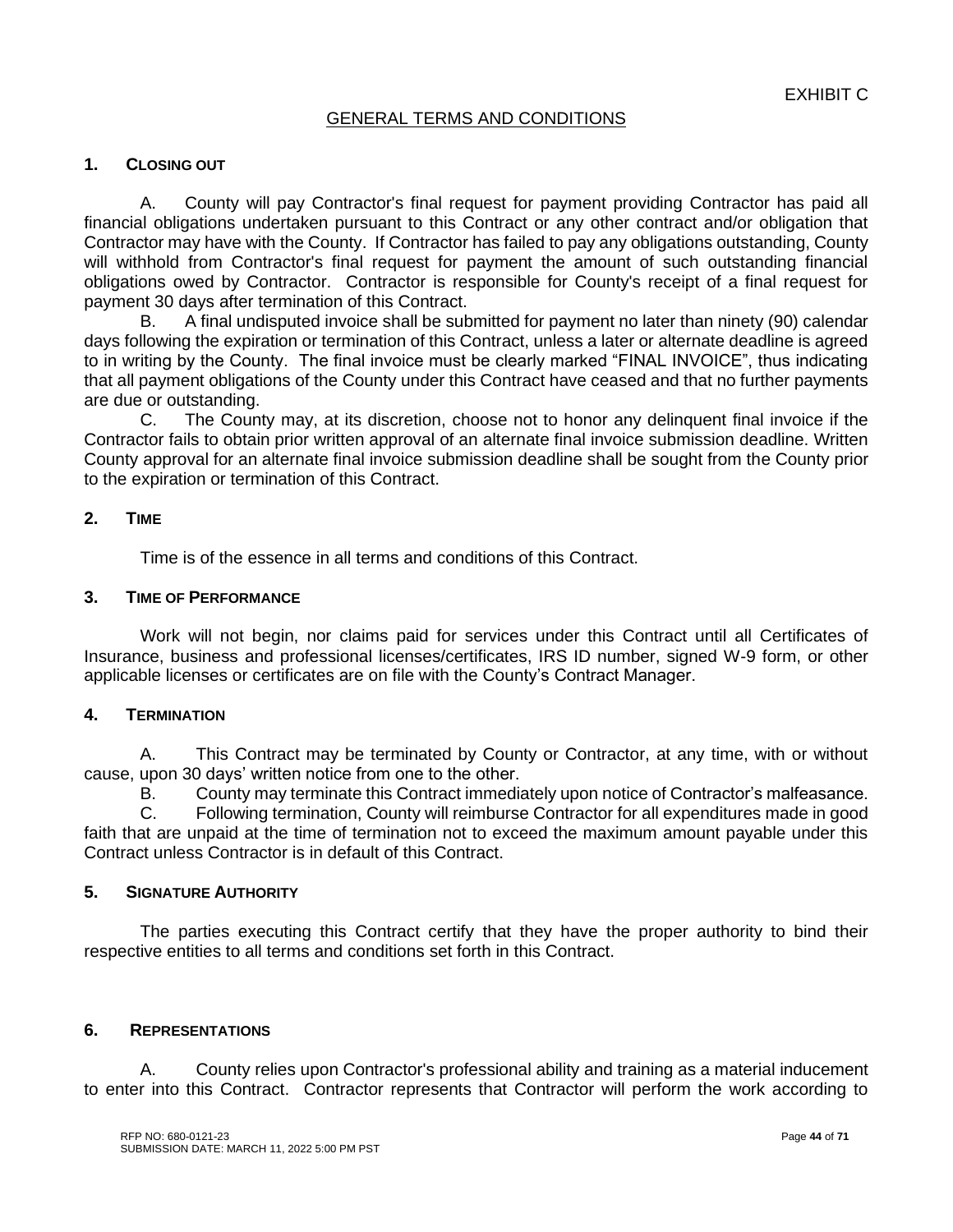generally accepted professional practices and standards and the requirements of applicable federal, state and local laws. County's acceptance of Contractor's work shall not constitute a waiver or release of Contractor from professional responsibility.

B. Contractor further represents that Contractor possesses current valid appropriate licensure, including, but not limited to, driver's license, professional license, certificate of tax-exempt status, or permits, required to perform the work under this Contract.

# **7. INSURANCE**

A. Without limiting Contractor's obligation to indemnify County, Contractor must procure and maintain for the duration of the Contract insurance against claims for injuries to persons or damages to property which may arise from or in connection with the performance of the work under this Contract and the results of that work by Contractor, Contractor's agents, representatives, employees or subcontractors.

B. Minimum Scope of Insurance

Coverage must be at least as broad as:

(1) Insurance Services Office Commercial General Liability coverage (occurrence Form CG 00 01).

(2) Insurance Services Office Form Number CA 00 01 covering Automobile Liability, Code 1 (any auto).

(3) Workers' Compensation insurance as required by the State of California and Employer's Liability Insurance.

C. Minimum Limits of Insurance

Contractor must maintain limits no less than:

| (1)<br>products | <b>General Liability:</b><br>(Including)<br>operations,<br>completed<br>and<br>operations.) | \$2,000,000 | per occurrence for bodily injury, personal<br>injury and property damage, or the full per<br>occurrence limits of the policy, whichever is<br>greater. If Commercial General Liability<br>insurance or other form with a general<br>aggregate limit is used, either the general<br>aggregate limit shall apply separately to this<br>project/location or the general aggregate<br>limit shall be twice the required occurrence<br>limit. |
|-----------------|---------------------------------------------------------------------------------------------|-------------|------------------------------------------------------------------------------------------------------------------------------------------------------------------------------------------------------------------------------------------------------------------------------------------------------------------------------------------------------------------------------------------------------------------------------------------|
| (2)             | Automobile Liability:                                                                       | \$1,000,000 | per accident for bodily injury and property<br>damage.                                                                                                                                                                                                                                                                                                                                                                                   |
|                 |                                                                                             |             |                                                                                                                                                                                                                                                                                                                                                                                                                                          |

(3) Workers' Compensation: As required by the State of California.

(4) Employer's Liability: **\$1,000,000** per accident for bodily injury or disease.

D. Additional Insurance Coverage

To the extent coverage is applicable to Contractor's services under this Contract, Contractor must maintain the following insurance coverage: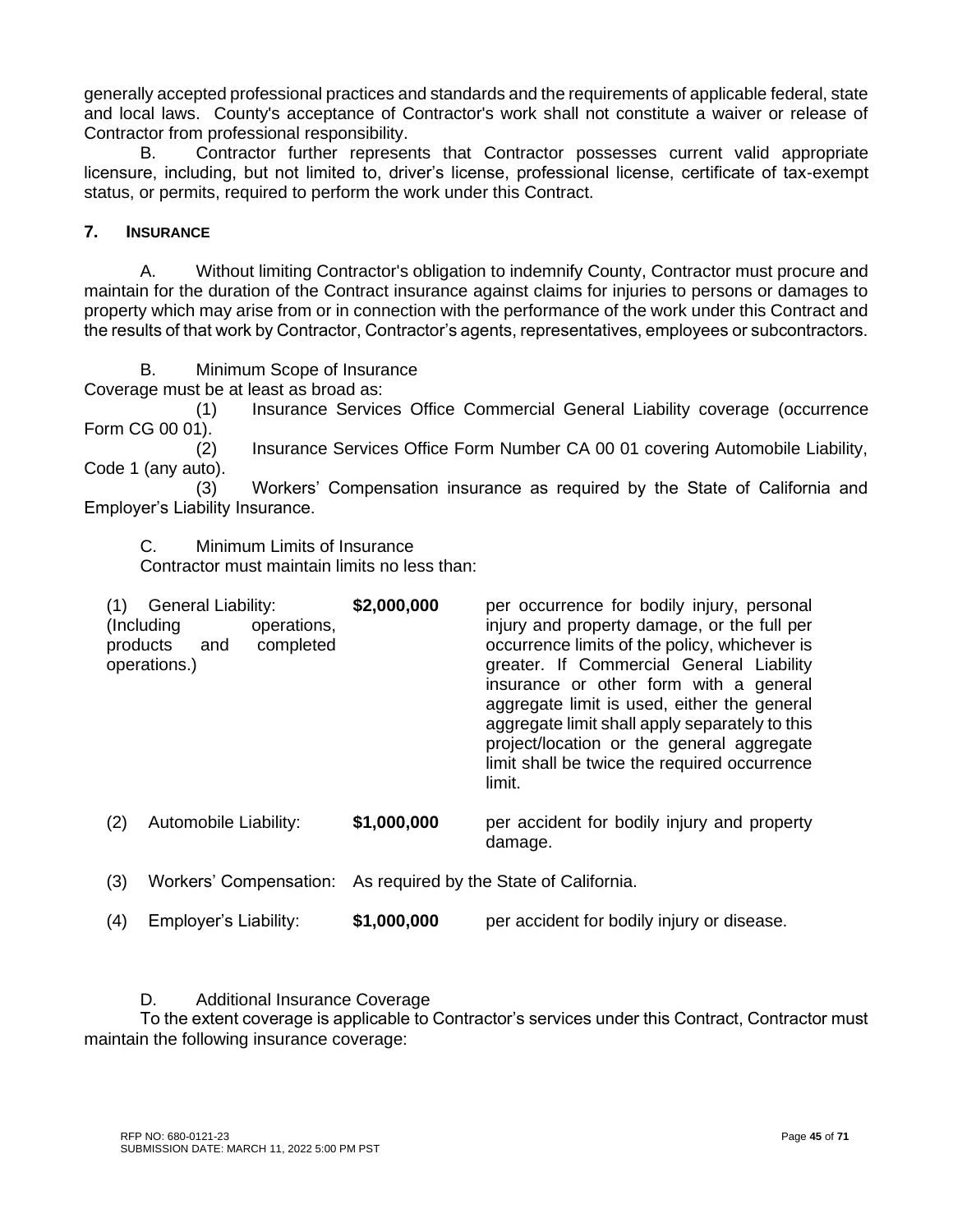| (1) | Cyber Liability:        | \$1,000,000 | per incident with the aggregate limit twice<br>the required limit to cover the full<br>replacement value of damage to, alteration<br>of, loss of, or destruction of electronic data<br>and/or information property of the County<br>that will be in the care, custody or control of<br>Contractor under this Contract. |
|-----|-------------------------|-------------|------------------------------------------------------------------------------------------------------------------------------------------------------------------------------------------------------------------------------------------------------------------------------------------------------------------------|
| (2) | Professional Liability: | \$2,000,000 | combined single limit per claim and in the<br>aggregate. The policy shall remain in full                                                                                                                                                                                                                               |

following the completion of work under this Contract. E. If Contractor maintains higher limits than the minimums shown above, County is entitled to coverage for the higher limits maintained by Contractor. Any insurance proceeds in excess of the specified limits and coverage required, which are applicable to a given loss, shall be available to the County. No representation is made that the minimums shown above are sufficient to cover the indemnity

force and effect for no less than 5 years

F. Deductibles and Self-Insured Retentions

or other obligations of the Contractor under this Contract.

Any deductibles or self-insured retentions must be declared to and approved by County. At the option of County, either:

(1) The insurer will reduce or eliminate such deductibles or self-insured retentions with respect to County, its officers, officials, agents, employees and volunteers; or

(2) Contractor must provide a financial guarantee satisfactory to County guaranteeing payment of losses and related investigations, claim administration, and defense expenses.

G. Other Insurance Provisions

(1) The general liability and automobile liability policies must contain, or be endorsed to contain, the following provisions:

(a) The County of Solano, its officers, officials, agents, employees, and volunteers must be included as additional insureds with respect to liability arising out of automobiles owned, leased, hired or borrowed by or on behalf of Contractor; and with respect to liability arising out of work or operations performed by or on behalf of Contractor including materials, parts or equipment furnished in connection with such work or operations. General Liability coverage shall be provided in the form of an Additional Insured endorsement (CG 20 10 11 85 or both CG 20 10 and CG 20 37 if later ISO revisions are used or the equivalent) to Contractor's insurance policy, or as a separate owner's policy. The insurance afforded to the additional insureds shall be at least as broad as that afforded to the first named insured.

(b) For any claims related to work performed under this Contract, Contractor's insurance coverage must be primary insurance with respect to the County of Solano, its officers, officials, agents, employees, and volunteers. Any insurance maintained by County, its officers, officials, agents, employees, or volunteers is excess of Contractor's insurance and shall not contribute to it.

(2) If Contractor's services are technologically related, Professional Liability coverage shall include, but not be limited to claims involving infringement of intellectual property, copyright, trademark, invasion of privacy violations, information theft, release of private information, extortion and network security. The policy shall provide coverage for breach response costs as well as regulatory fines and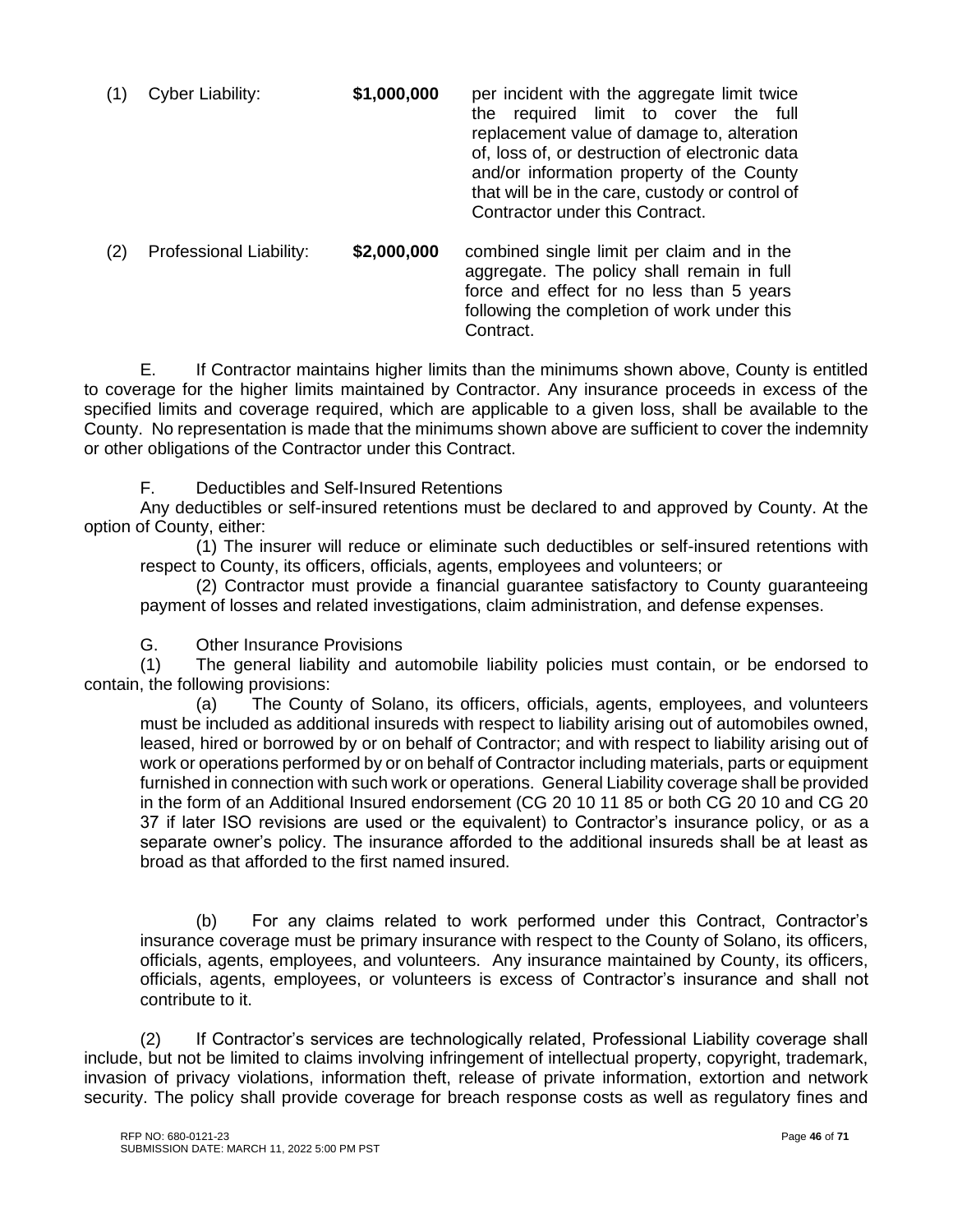penalties as well as credit monitoring expenses with limits sufficient to respond to such obligations. The policy shall also include, or be endorsed to include, property damage liability coverage for damage to, alteration of, loss of, or destruction of electronic data and/or information "property" of the County in the care, custody, or control of the Contractor. If not covered under the Contractor's Professional Liability policy, such "property" coverage of the County may be endorsed onto the Contractor's Cyber Liability Policy.

(3) Should any of the above described policies be cancelled prior to the policies' expiration date, Contractor agrees that notice of cancellation will be delivered in accordance with the policy provisions.

# H. Waiver of Subrogation

(1) Contractor agrees to waive subrogation which any insurer of Contractor may acquire from Contractor by virtue of the payment of any loss. Contractor agrees to obtain any endorsement that may be necessary to affect this waiver of subrogation.

(2) The Workers' Compensation policy must be endorsed with a waiver of subrogation in favor of County for all work performed by Contractor, its employees, agents and subcontractors.

# I. Acceptability of Insurers

Insurance is to be placed with insurers with a current A.M. Best's rating of no less than A:VII unless otherwise acceptable to County.

# J. Verification of Coverage

(1) Contractor must furnish County with original certificates and endorsements effecting coverage required by this Contract.

(2) The endorsements should be on forms provided by County or, if on other than County's forms, must conform to County's requirements and be acceptable to County.

(3) County must receive and approve all certificates and endorsements before work commences.

(4) However, failure to provide the required certificates and endorsements shall not operate as a waiver of these insurance requirements.

(5) County reserves the right to require complete, certified copies of all required insurance policies, including endorsements affecting the coverage described above at any time.

# **8. BEST EFFORTS**

Contractor represents that Contractor will at all times faithfully, industriously and to the best of its ability, experience and talent, perform to County's reasonable satisfaction.

# **9. DEFAULT**

A. If Contractor defaults in Contractor's performance, County shall promptly notify Contractor in writing. If Contractor fails to cure a default within 30 days after notification, or if the default requires more than 30 days to cure and Contractor fails to commence to cure the default within 30 days after notification, then Contractor's failure shall constitute cause for termination of this Contract.

B. If Contractor fails to cure default within the specified period of time, County may elect to cure the default and any expense incurred shall be payable by Contractor to County. The contract may be terminated at County's sole discretion.

C. If County serves Contractor with a notice of default and Contractor fails to cure the default, Contractor waives any further notice of termination of this Contract.

D. If this Contract is terminated because of Contractor's default, County shall be entitled to recover from Contractor all damages allowed by law.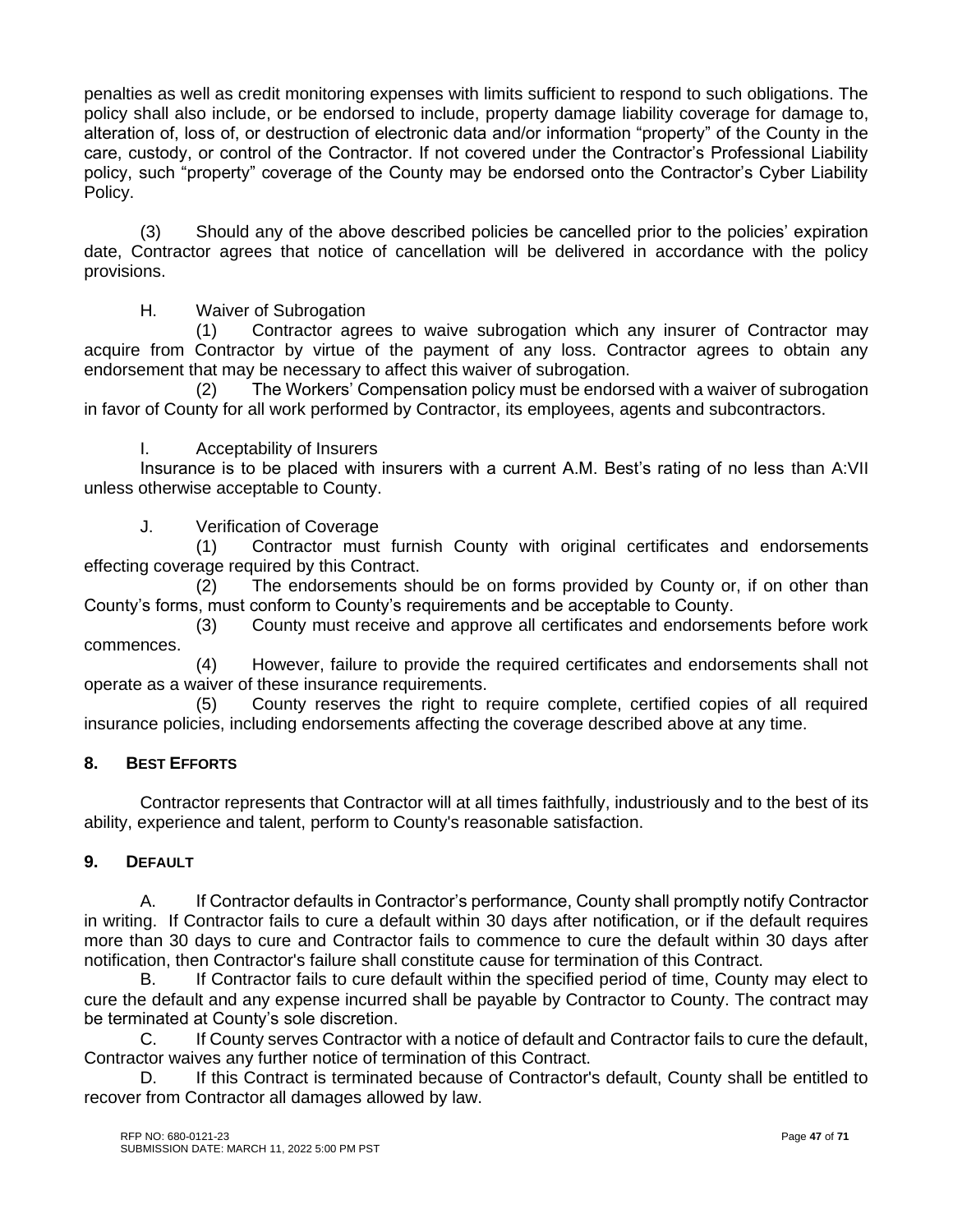#### **10. INDEMNIFICATION**

A. Contractor will indemnify, hold harmless and assume the defense of the County of Solano, its officers, employees, agents and elective and appointive boards from all claims, losses, damages, including property damages, personal injury, death and liability of every kind, directly or indirectly arising from Contractor's operations or from any persons directly or indirectly employed by, or acting as agent for, Contractor, excepting the sole negligence or willful misconduct of the County of Solano. This indemnification shall extend to claims, losses, damages, injury and liability for injuries occurring after completion of Contractor's services, as well as during the progress of rendering such services.

B. Acceptance of insurance required by this Contract does not relieve Contractor from liability under this indemnification clause. This indemnification clause shall apply to all damages or claims for damages suffered by Contractor's operations regardless if any insurance is applicable or not.

# **11. INDEPENDENT CONTRACTOR**

A. Contractor is an independent contractor and not an agent, officer or employee of County. The parties mutually understand that this Contract is between two independent contractors and is not intended to and shall not be construed to create the relationship of agent, servant, employee, partnership, joint venture or association.

B. Contractor shall have no claim against County for employee rights or benefits including, but not limited to, seniority, vacation time, vacation pay, sick leave, personal time off, overtime, medical, dental or hospital benefits, retirement benefits, Social Security, disability, Workers' Compensation, unemployment insurance benefits, civil service protection, disability retirement benefits, paid holidays or other paid leaves of absence.

C. Contractor is solely obligated to pay all applicable taxes, deductions and other obligations including, but not limited to, federal and state income taxes, withholding, Social Security, unemployment, disability insurance, Workers' Compensation and Medicare payments.

D. Contractor shall indemnify and hold County harmless from any liability which County may incur because of Contractor's failure to pay such obligations nor shall County be responsible for any employer-related costs not otherwise agreed to in advance between the County and Contractor.

E. As an independent contractor, Contractor is not subject to the direction and control of County except as to the final result contracted for under this Contract. County may not require Contractor to change Contractor's manner of doing business, but may require redirection of efforts to fulfill this Contract.

F. Contractor may provide services to others during the same period Contractor provides service to County under this Contract.

G. Any third persons employed by Contractor shall be under Contractor's exclusive direction, supervision and control. Contractor shall determine all conditions of employment including hours, wages, working conditions, discipline, hiring and discharging or any other condition of employment.

H. As an independent contractor, Contractor shall indemnify and hold County harmless from any claims that may be made against County based on any contention by a third party that an employeremployee relationship exists under this Contract.

I. Contractor, with full knowledge and understanding of the foregoing, freely, knowingly, willingly and voluntarily waives the right to assert any claim to any right or benefit or term or condition of employment insofar as they may be related to or arise from compensation paid hereunder.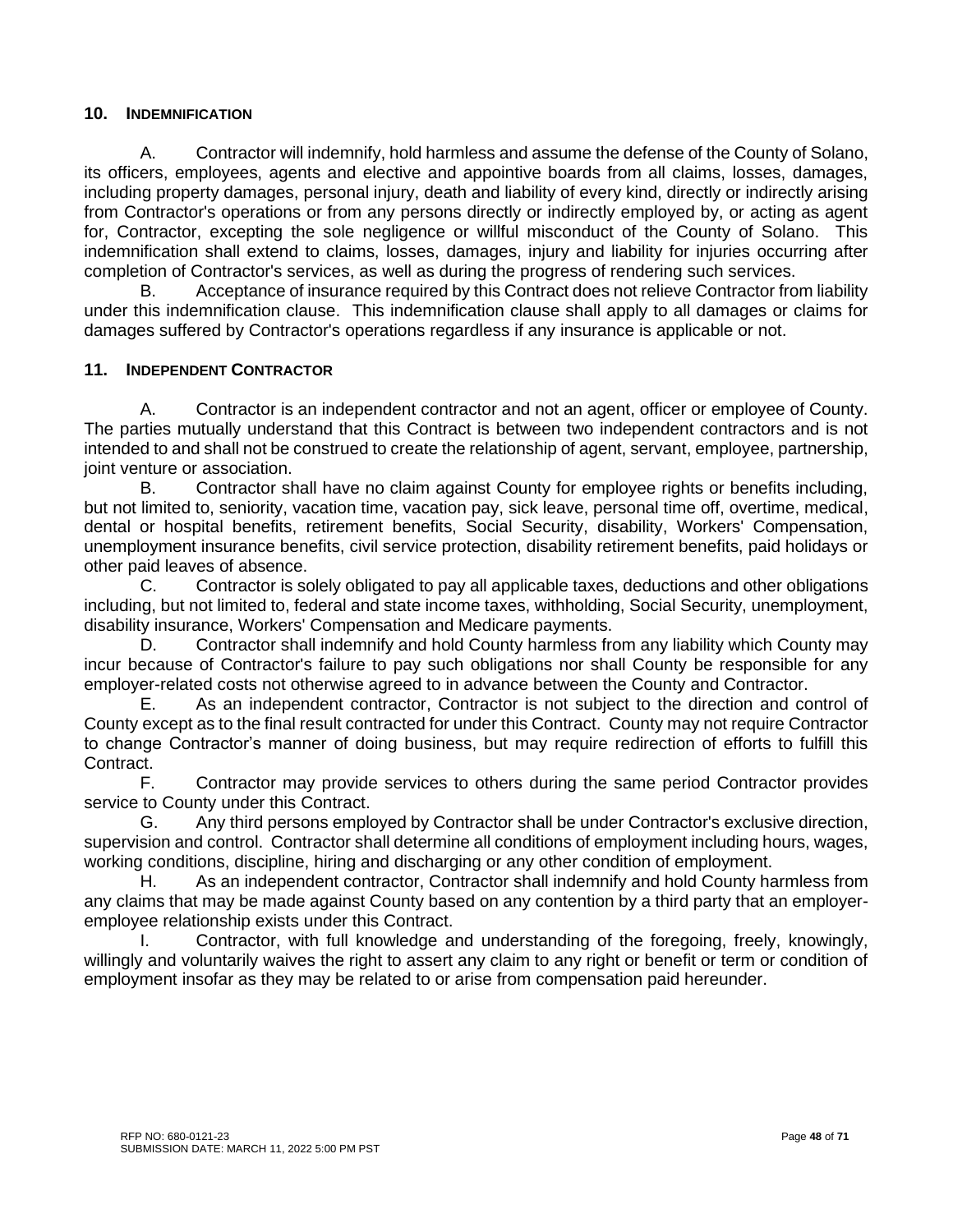# **12. RESPONSIBILITIES OF CONTRACTOR**

A. The parties understand and agree that Contractor possesses the requisite skills necessary to perform the work under this Contract and County relies upon such skills. Contractor pledges to perform the work skillfully and professionally. County's acceptance of Contractor's work does not constitute a release of Contractor from professional responsibility.

B. Contractor verifies that Contractor has reviewed the scope of work to be performed under this Contract and agrees that in Contractor's professional judgment, the work can and shall be completed for costs within the maximum amount set forth in this Contract.

C. To fully comply with the terms and conditions of this Contract, Contractor shall:

(1) Establish and maintain a system of accounts for budgeted funds that complies with generally accepted accounting principles for government agencies;

(2) Document all costs by maintaining complete and accurate records of all financial transactions associated with this Contract, including, but not limited to, invoices and other official documentation that sufficiently support all charges under this Contract;

(3) Submit monthly reimbursement claims for expenditures that directly benefit Solano County;

(4) Be liable for repayment of any disallowed costs identified through quarterly reports, audits, monitoring or other sources; and

(5) Retain financial, programmatic, client data and other service records for 3 years from the date of the end of the contract award or for 3 years from the date of termination, whichever is later.

# **13. COMPLIANCE WITH LAW**

A. Contractor shall comply with all federal, state and local laws and regulations applicable to Contractor's performance, including, but not limited to, licensing, employment and purchasing practices, wages, hours and conditions of employment.

B. To the extent federal funds are used in whole or in part to fund this Contract, Contractor specifically agrees to comply with Executive Order 11246 entitled "Equal Employment Opportunity", as amended and supplemented in Department of Labor regulations; the Copeland "Ant-Kickback" Act (18 U.S.C. §874) and its implementing regulations (29 C.F.R. part 3); the Clean Air Act (42 U.S.C. §7401 et seq.); the Clean Water Act ( 33 U.S.C. §1251); and the Energy Policy and Conservation Act (Pub. L. 94- 165).

C. Contractor represents that it will comply with the applicable cost principles and administrative requirements including claims for payment or reimbursement by County as set forth in 2 C.F.R. part 200, as currently enacted or as may be amended throughout the term of this Contract.

# **14. CONFIDENTIALITY**

A. Contractor shall prevent unauthorized disclosure of names and other client-identifying information, except for statistical information not identifying a particular client receiving services under this Contract.

B. Contractor shall not use client specific information for any purpose other than carrying out Contractor's obligations under this Contract.

C. Contractor shall promptly transmit to County all requests for disclosure of confidential information.

D. Except as otherwise permitted by this Contract or authorized by law, Contractor shall not disclose any confidential information to anyone other than the State of California without prior written authorization from County.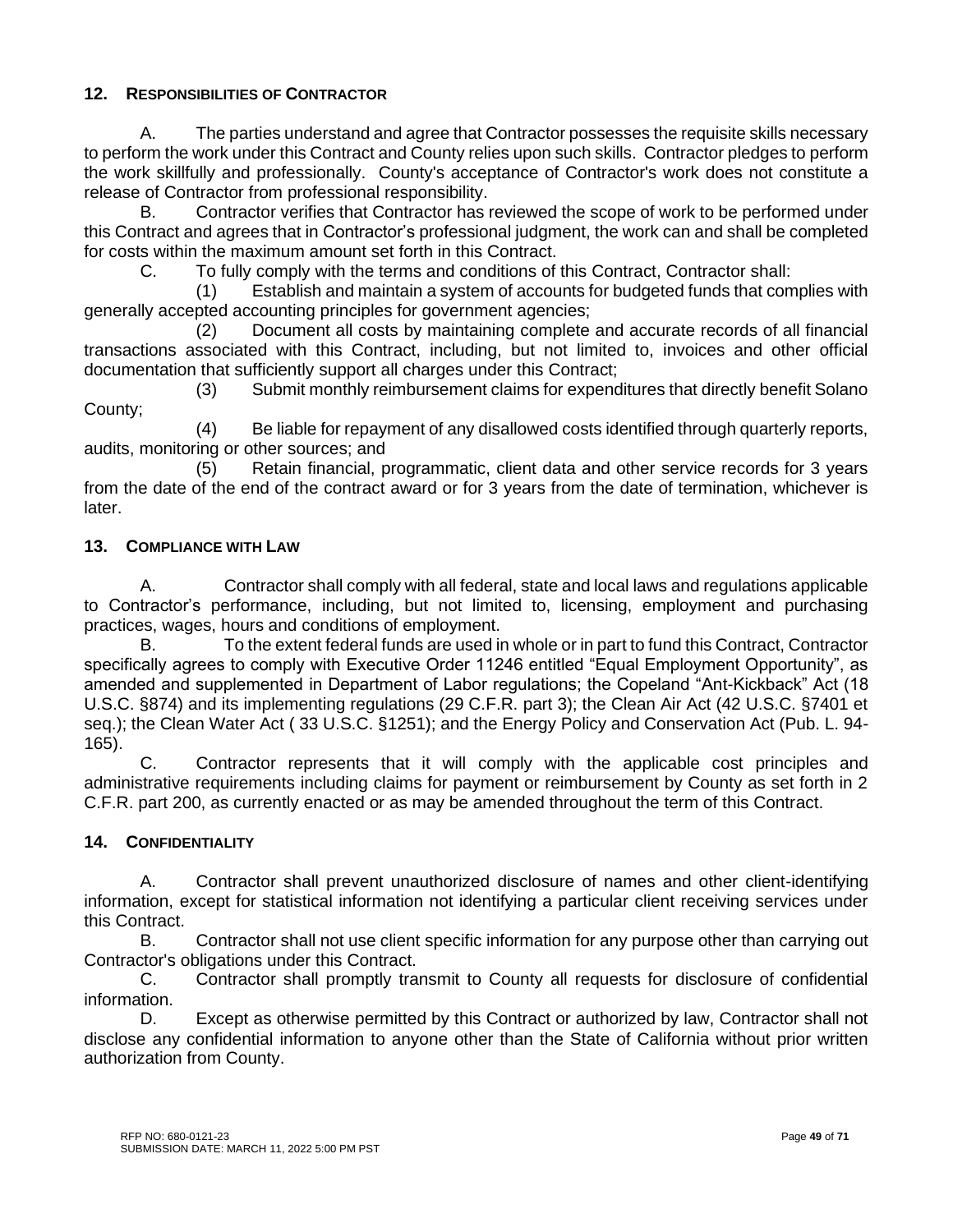E. For purposes of this section, identity shall include, but not be limited to, name, identifying number, symbol or other client identifying particulars, such as fingerprints, voice print or photograph. Client shall include individuals receiving services pursuant to this Contract.

# **15. CONFLICT OF INTEREST**

A. Contractor represents that Contractor and/or Contractor's employees and/or their immediate families and/or Board of Directors and/or officers have no interest, including, but not limited to, other projects or independent contracts, and shall not acquire any interest, direct or indirect, including separate contracts for the work to be performed hereunder, which conflicts with the rendering of services under this Contract. Contractor shall employ or retain no such person while rendering services under this Contract. Services rendered by Contractor's associates or employees shall not relieve Contractor from personal responsibility under this clause.

B. Contractor has an affirmative duty to disclose to County in writing the name(s) of any person(s) who have an actual, potential or apparent conflict of interest.

#### **16. DRUG FREE WORKPLACE**

Contractor represents that Contractor is knowledgeable of Government Code section 8350 et seq., regarding a drug free workplace and shall abide by and implement its statutory requirements.

#### **17. HEALTH AND SAFETY STANDARDS**

Contractor shall abide by all health and safety standards set forth by the State of California and/or the County of Solano pursuant to the Injury and Illness Prevention Program. If applicable, Contractor must receive all health and safety information and training from County.

#### **18. CHILD/ADULT ABUSE**

If services pursuant to this Contract will be provided to children and/or elder adults, Contractor represents that Contractor is knowledgeable of the Child Abuse and Neglect Reporting Act (Penal Code section 11164 et seq.) and the Elder Abuse and Dependent Adult Civil Protection Act (Welfare and Institutions Code section 15600 et seq.) requiring reporting of suspected abuse.

#### **19. INSPECTION**

Authorized representatives of County, the State of California and/or the federal government may inspect and/or audit Contractor's performance, place of business and/or records pertaining to this Contract.

#### **20. NONDISCRIMINATION**

A. In rendering services under this Contract, Contractor shall comply with all applicable federal, state and local laws, rules and regulations and shall not discriminate based on age, ancestry, color, gender, marital status, medical condition, national origin, physical or mental disability, race, religion, sexual orientation, or other protected status.

B. Further, Contractor shall not discriminate against its employees, which includes, but is not limited to, employment upgrading, demotion or transfer, recruitment or recruitment advertising, layoff or termination, rates of pay or other forms of compensation and selection for training, including apprenticeship.

#### **21. SUBCONTRACTOR AND ASSIGNMENT**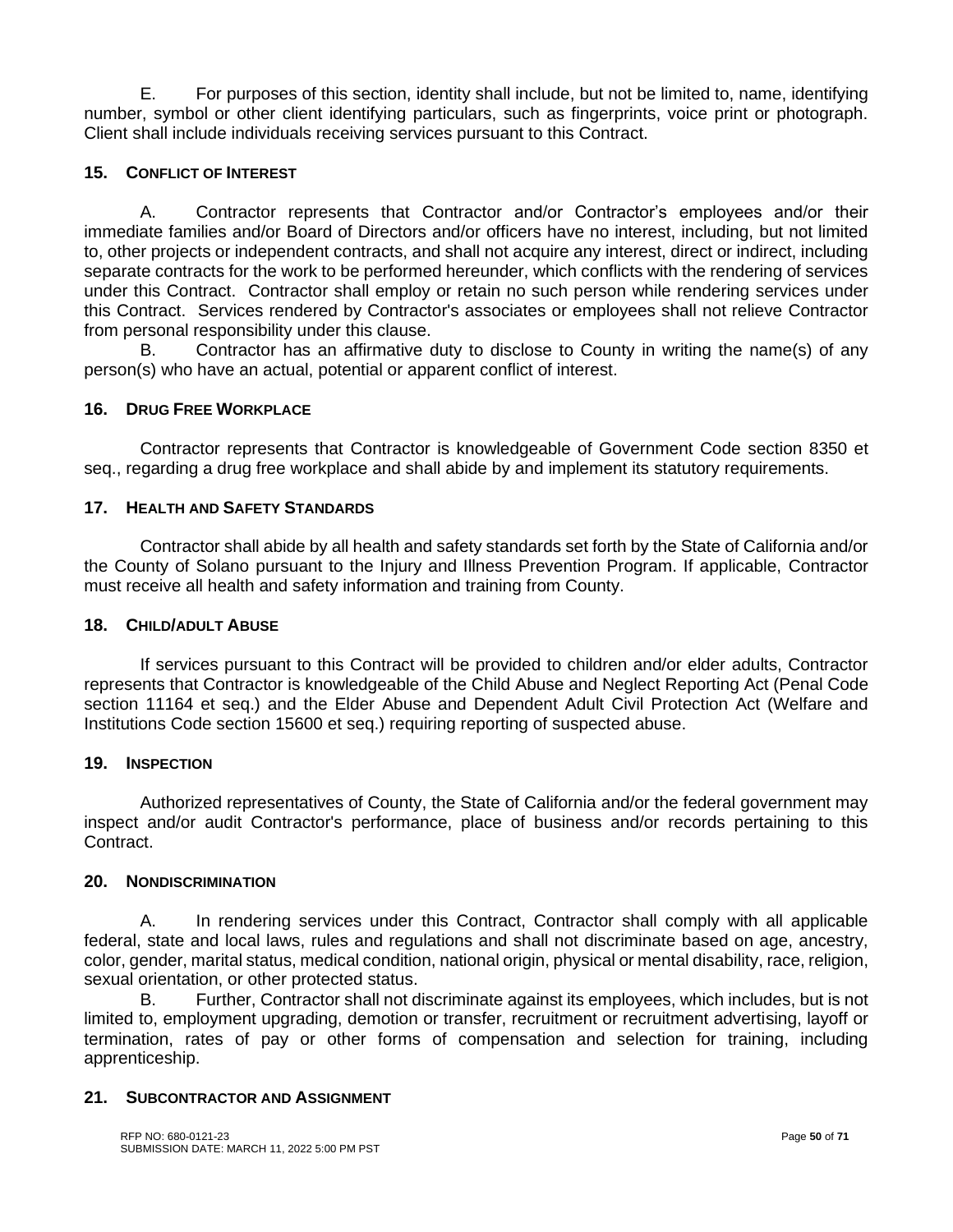A. Services under this Contract are deemed to be personal services.

B. Subject to any required state or federal approval, Contractor shall not subcontract any work under this Contract without the prior written consent of the County's Contract Manager nor assign this Contract or monies due without the prior written approval of the County's applicable Department Head or his or her designee and the County Administrator.

C. If County consents to the use of subcontractors, Contractor shall require and verify that its subcontractors maintain insurance meeting all the requirements stated in Section 7 above.

D. Assignment by Contractor of any monies due shall not constitute an assignment of the Contract.

#### **22. UNFORESEEN CIRCUMSTANCES**

Contractor is not responsible for any delay caused by natural disaster, war, civil disturbance, labor dispute or other cause beyond Contractor's reasonable control, provided Contractor gives written notice to County of the cause of the delay within 10 days of the start of the delay.

#### **23. OWNERSHIP OF DOCUMENTS**

A. County shall be the owner of and shall be entitled to possession of any computations, plans, correspondence or other pertinent data and information gathered by or computed by Contractor prior to termination of this Contract by County or upon completion of the work pursuant to this Contract.

B. No material prepared in connection with the project shall be subject to copyright in the United States or in any other country.

# **24. NOTICE**

A. Any notice necessary to the performance of this Contract shall be given in writing by personal delivery or by prepaid first-class mail addressed as stated on the first page of this Contract.

B. If notice is given by personal delivery, notice is effective as of the date of personal delivery. If notice is given by mail, notice is effective as of the day following the date of mailing or the date of delivery reflected upon a return receipt, whichever occurs first.

#### **25. NONRENEWAL**

Contractor acknowledges that there is no guarantee that County will renew Contractor's services under a new contract following expiration or termination of this Contract. Contractor waives all rights to notice of non-renewal of Contractor's services.

#### **26. COUNTY'S OBLIGATION SUBJECT TO AVAILABILITY OF FUNDS**

A. The County's obligation under this Contract is subject to the availability of authorized funds. The County may terminate the Contract, or any part of the Contract work, without prejudice to any right or remedy of the County, for lack of appropriation of funds. If expected or actual funding is withdrawn, reduced or limited in any way prior to the expiration date set forth in this Contract, or any subsequent amendment, the County may, upon written Notice to the Contractor, terminate this Contract in whole or in part.

B. Payment shall not exceed the amount allowable for appropriation by the Board of Supervisors. If the Contract is terminated for non-appropriation of funds:

i. The County will be liable only for payment in accordance with the terms of this Contract for services rendered prior to the effective date of termination; and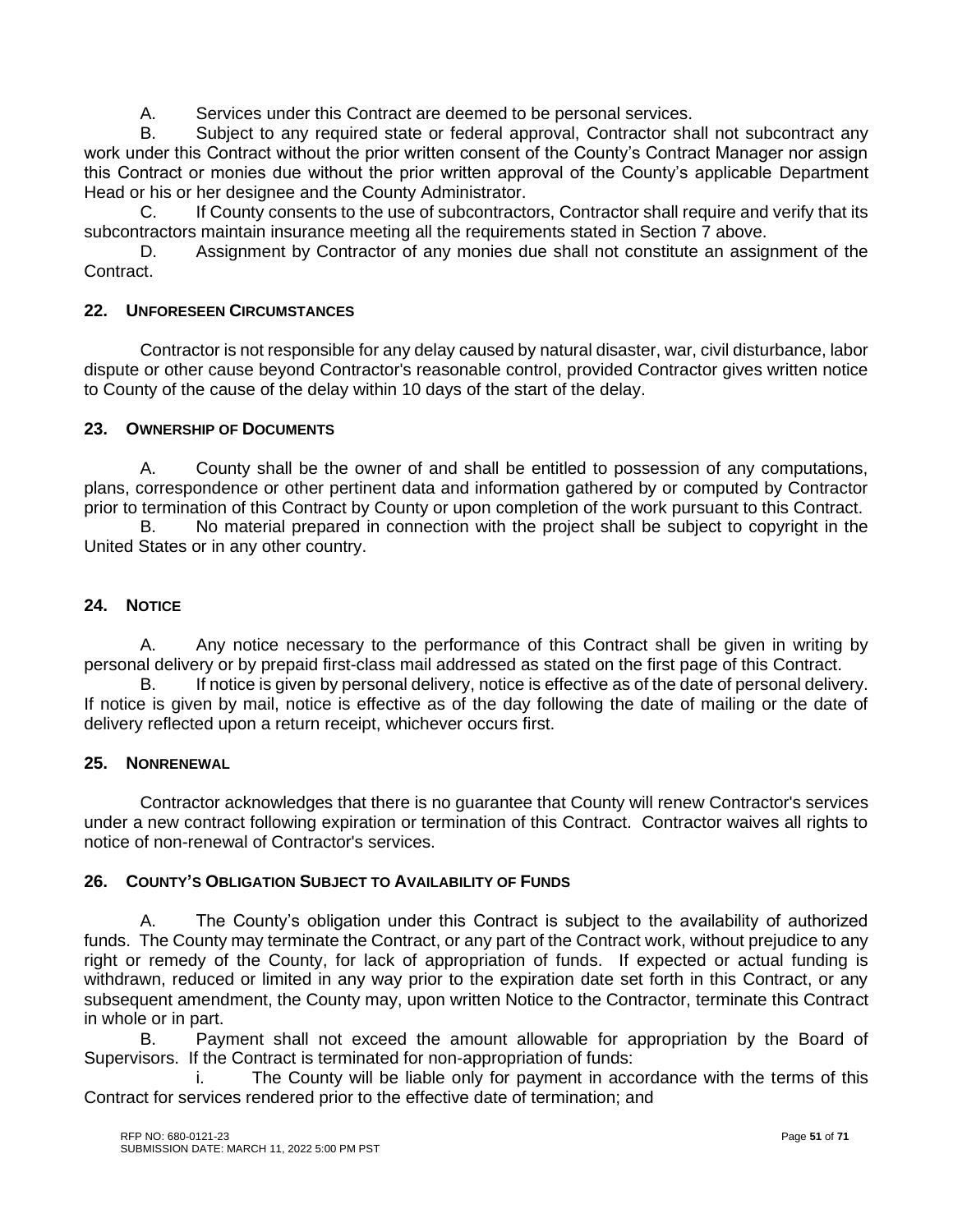ii. The Contractor shall be released from any obligation to provide further services pursuant to this Contract that are affected by the termination.

C. Funding for this Contract beyond the current appropriation year is conditional upon appropriation by the Board of Supervisors of sufficient funds to support the activities described in this Contract. Should such an appropriation not be approved, this Contract will terminate at the close of the current appropriation year.

D. This Contract is void and unenforceable if all or parts of federal or state funds applicable to this Contract are not available to County. If applicable funding is reduced, County may either:

- (1) Cancel this Contract; or,
- (2) Offer a contract amendment reflecting the reduced funding.

# **27. CHANGES AND AMENDMENTS**

A. County may request changes in Contractor's scope of services. Any mutually agreed upon changes, including any increase or decrease in the amount of Contractor's compensation, shall be effective when incorporated in written amendments to this Contract.

B. The party desiring the revision shall request amendments to the terms and conditions of this Contract in writing. Any adjustment to this Contract shall be effective only upon the parties' mutual execution of an amendment in writing.

C. No verbal agreements or conversations prior to execution of this Contract or requested amendment shall affect or modify any of the terms or conditions of this Contract unless reduced to writing according to the applicable provisions of this Contract.

# **28. CHOICE OF LAW**

The parties have executed and delivered this Contract in the County of Solano, State of California. The laws of the State of California shall govern the validity, enforceability or interpretation of this Contract. Solano County shall be the venue for any action or proceeding, in law or equity that may be brought in connection with this Contract.

#### **29. HEALTH INSURANCE PORTABILITY AND ACCOUNTABILITY ACT**

# **Contractor represents that it is knowledgeable of the Health Insurance Portability and Accountability Act of 1996 ("HIPAA") and its implementing regulations issued by the U.S. Department of Health and Human Services (45 C.F.R. parts 160-64) regarding the protection of health information obtained, created, or exchanged as a result of this Contract and shall abide by and implement its statutory requirements.**

#### **30. WAIVER**

Any failure of a party to assert any right under this Contract shall not constitute a waiver or a termination of that right, under this Contract or any of its provisions.

#### **31. CONFLICTS IN THE CONTRACT DOCUMENTS**

**The Contract documents are intended to be complementary and interpreted in harmony so as to avoid conflict. In the event of conflict in the Contract documents, the parties agree that the document providing the highest quality and level of service to the County shall supersede any inconsistent term in these documents.**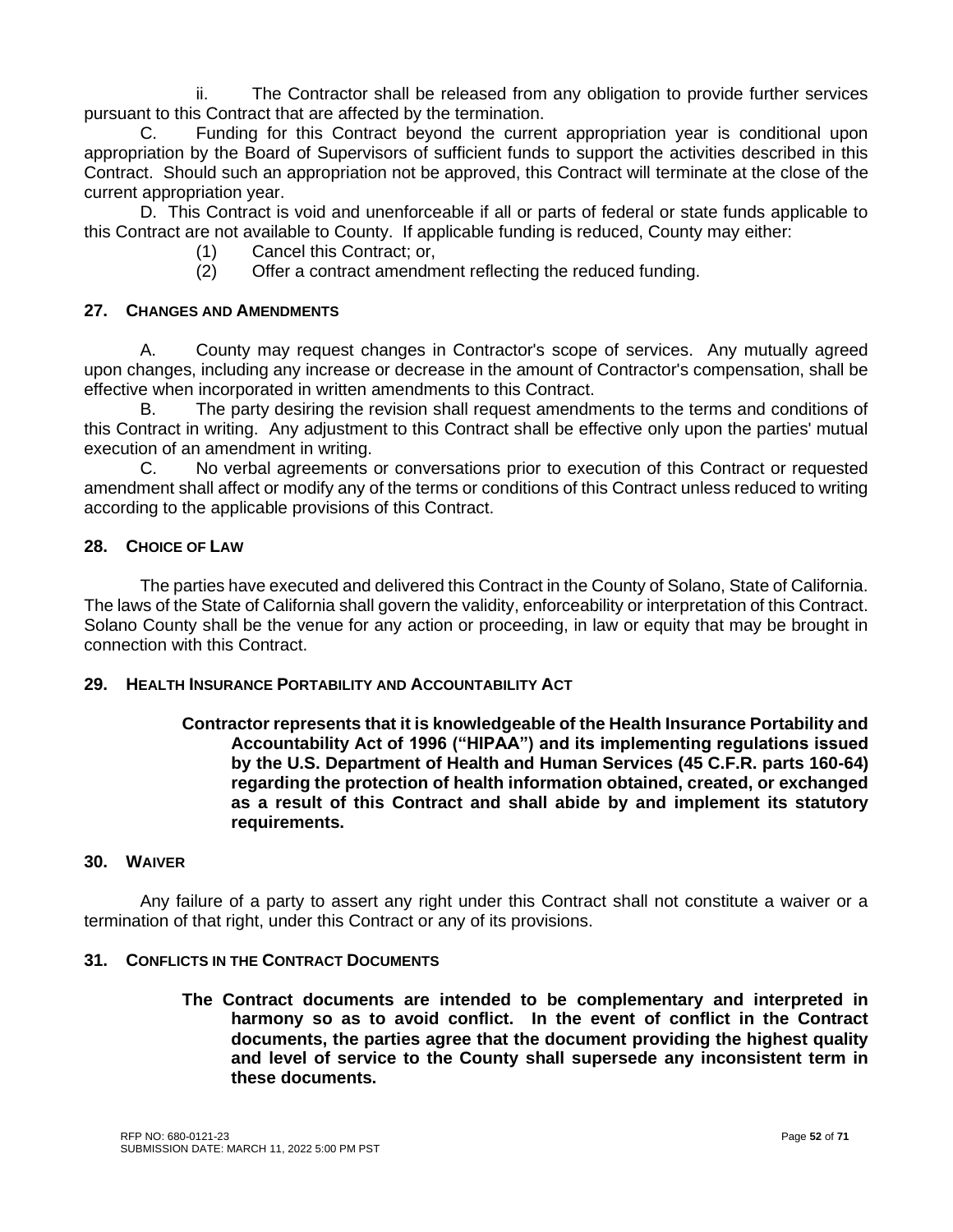# **32. FAITH BASED ORGANIZATIONS**

A. Contractor agrees and acknowledges that County may make funds available for programs or services affiliated with religious organizations under the following conditions: (a) the funds are made available on an equal basis as for programs or services affiliated with non-religious organizations; (b) the program funded does not have the substantial effect of supporting religious activities; (c) the funding is indirect, remote, or incidental to the religious purpose of the organization; and (d) the organization complies with the terms and conditions of this Contract.

B. Contractor agrees and acknowledges that County may not make funds available for programs or services affiliated with a religious organization (a) that has denied or continues to deny access to services on the basis of any protected class; (b) will use the funds for a religious purpose; (c) will use the funds for a program or service that subjects its participants to religious education.

C. Contractor agrees and acknowledges that all recipients of funding from County must: (a) comply with all legal requirements and restrictions imposed upon government-funded activities set forth in Article IX, section 8 and Article XVI, section 5 of the California Constitution and in the First Amendment to the United States Constitution; and (b) segregate such funding from all funding used for religious purposes.

# **33. PRICING**

Should Contractor, at any time during the term of this Contract, provide the same goods or services under similar quantity, terms and conditions to one or more counties in the State of California at prices below those set forth in this Contract, then the parties agree to amend this Contract so that such lower prices shall be extended immediately to County for all future services.

#### **34. USE OF PROVISIONS, TERMS, CONDITIONS AND PRICING BY OTHER PUBLIC AGENCIES**

Contractor and County agree that the terms of this Contract may be extended to any other public agency located in the State of California, as provided for in this section. Another public agency wishing to use the provisions, terms, and pricing of this Contract to contract for equipment and services comparable to that described in this Contract shall be responsible for entering into its own contract with Contractor, as well as providing for its own payment provisions, making all payments, and obtaining any certificates of insurance and bonds that may be required. County is not responsible for providing to any other public agency any documentation relating this Contract or its implementation. Any public agency that uses provisions, terms, or pricing of this Contract shall by virtue of doing so be deemed to indemnify and hold harmless County from all claims, demands, or causes of actions of every kind arising directly or indirectly with the use of this Contract. County makes no guarantee of usage by other users of this Contract nor shall the County incur any financial responsibility in connection with any contracts entered into by another public agency. Such other public agency shall accept sole responsibility for placing orders and making payments to Contractor.

# **35. DISBARMENT OR SUSPENSION OF CONTRACTOR**

A. Contractor represents that its officers, directors and employees (i) are not currently excluded, debarred, or otherwise ineligible to participate in a federally funded program; (ii) have not been convicted of a criminal offense related to the provision of federally funded items or services nor has been previously excluded, debarred, or otherwise declared ineligible to participate in any federally funded programs, and (iii) are not, to the best of its knowledge, under investigation or otherwise aware of any circumstances which may result in Contractor being excluded from participation in federally funded programs.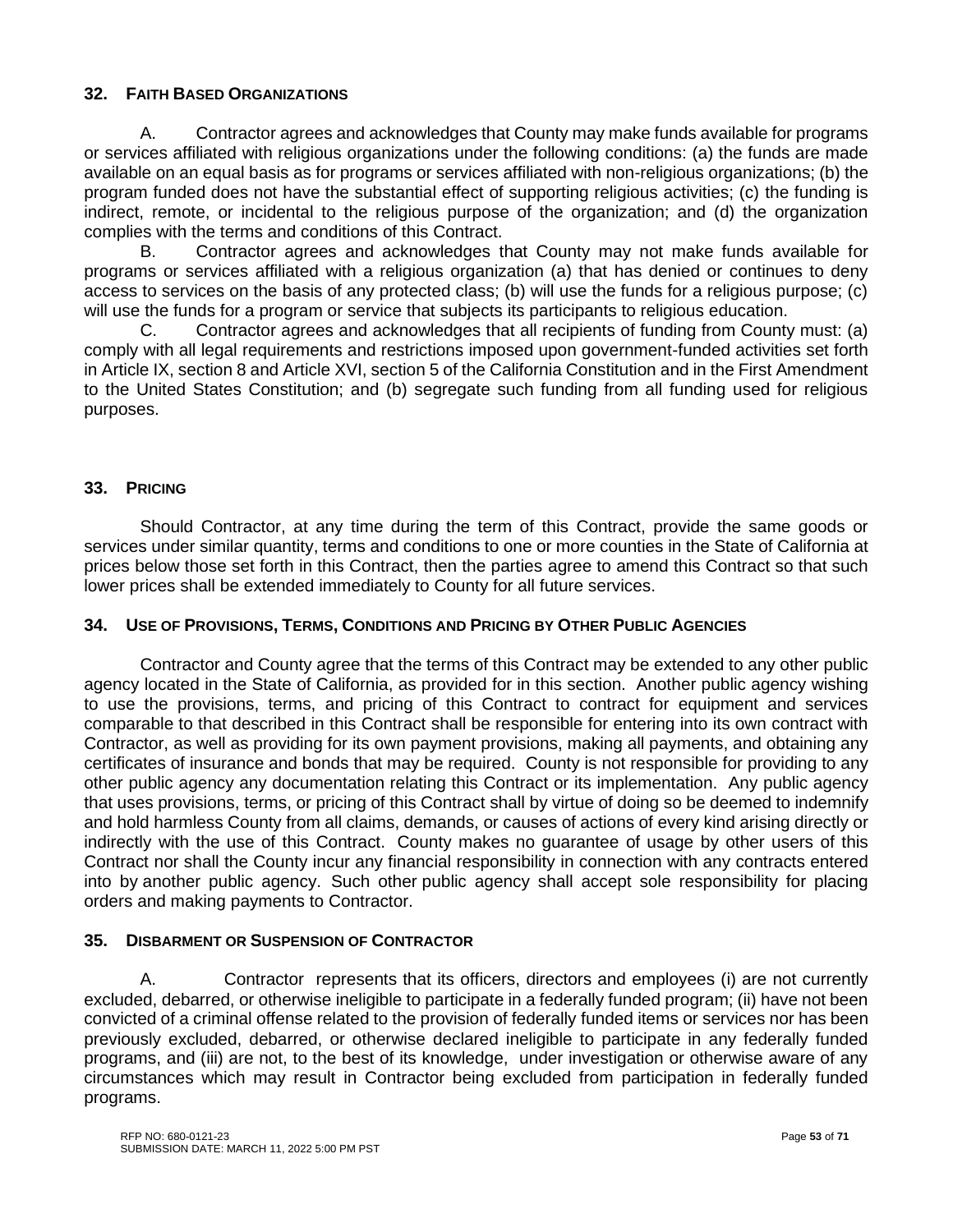B. For purposes of this Contract, federally funded programs include any federal health program as defined in 42 USC § 1320a-7b(f) (the "Federal Healthcare Programs") or any state healthcare programs.

C. This representation and warranty shall be an ongoing representation and warranty during the term of this Contract and Contractor must immediately notify the County of any change in the status of the representation and warranty set forth in this section.

D. If services pursuant to this Contract involve federally-funded programs, Contractor agrees to provide certification of non-suspension with submission of each invoice. Failure to submit certification with invoices will result in a delay in County processing Contractor's payment.

# **36. EXECUTION IN COUNTERPARTS**

This Contract may be executed in two or more counterparts, each of which together shall be deemed an original, but all of which together shall constitute one and the same instrument, it being understood that all parties need not sign the same counterpart. In the event that any signature is delivered by facsimile or electronic transmission (e.g., by e-mail delivery of a ".pdf" format data file), such signature shall create a valid and binding obligation of the party executing (or on whose behalf such signature is executed) with the same force and effect as if such facsimile or electronic signature page were an original signature.

#### **37. LOCAL EMPLOYMENT POLICY**

Solano County desires, whenever possible, to hire qualified local residents to work on County projects. A local resident is defined as a person who resides in, or a business that is located in, Solano County. The County encourages an active outreach program on the part of its contractors, consultants and agents. When local projects require subcontractors, Contractor shall solicit proposals for qualified local residents where possible.

#### **38. ENTIRE CONTRACT**

This Contract, including any exhibits referenced, constitutes the entire agreement between the parties and there are no inducements, promises, terms, conditions or obligations made or entered into by County or Contractor other than those contained in it.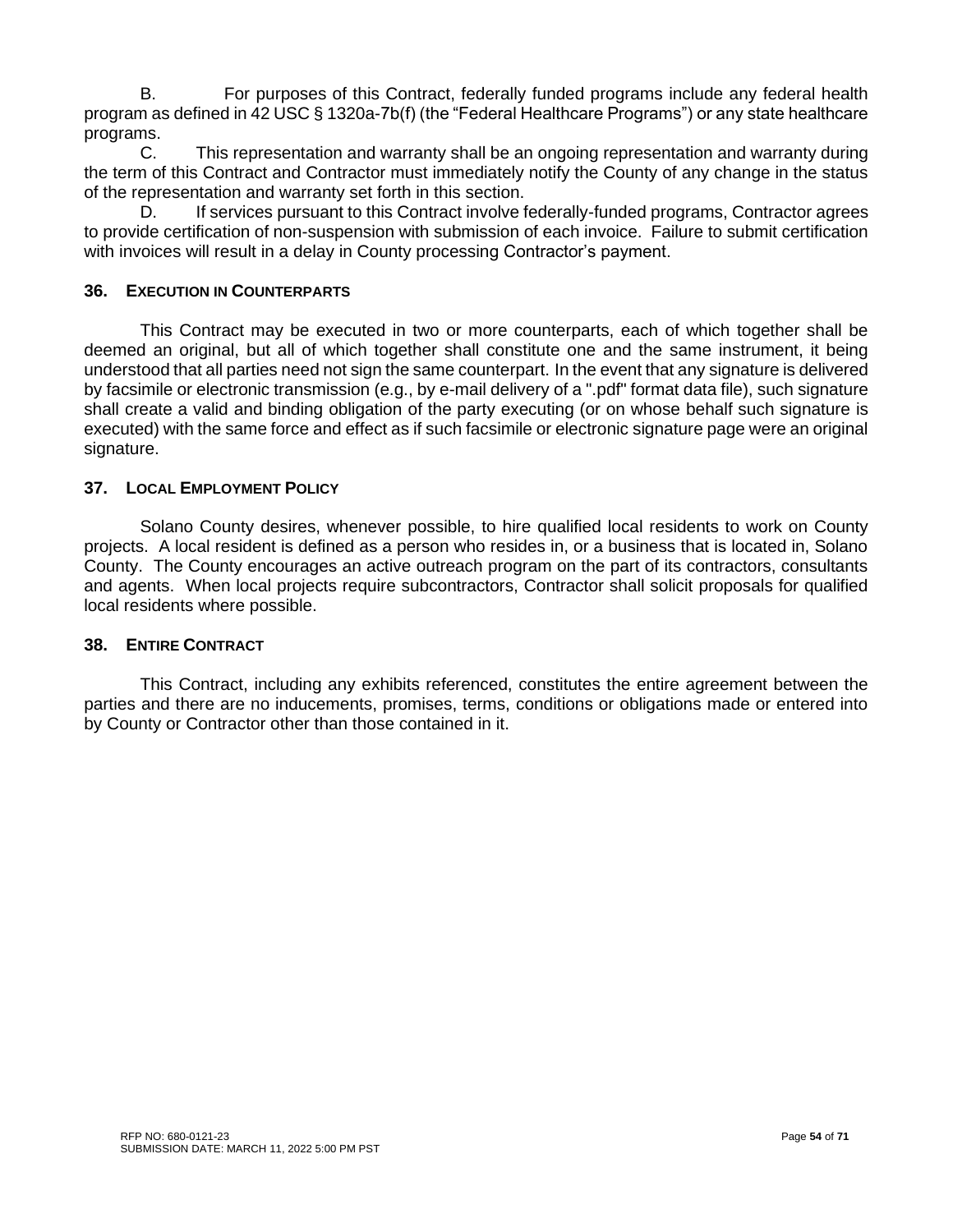# **SPECIAL TERMS AND CONDITIONS**

#### **1. CONTRACT EXTENSION**

Notwithstanding Sections 2 and 3 of the Standard Contract, and unless terminated by either party prior to contract termination date, at County's sole election, this Contract may be extended for up to 90 days beyond the contract termination date to allow for continuation of services and sufficient time to complete a novation or renewal contract. In the event that this Contract is extended, compensation for the extension period shall not exceed (contract amount)

# **2. TERMINATION**

A. Notwithstanding Section 4 in Exhibit C, this Contract may be terminated by County or Contractor, at any time, with good cause, upon **30** days written notice from one to the other.

# **3. ADDITIONAL INSURANCE**

*(1) Errors and Omissions insurance against loss due to negligent acts, errors and/or omissions, in an amount no less than one million dollars (\$1,000,000) combined single limit per claim and in the aggregate. The policy shall be written on an occurrence form or shall remain in full force and effect for no less than 3 years following the completion of work under this Contract.*

(2) Professional malpractice insurance of all activities of Contractor (and its subcontractors) arising out of or in connection with this Contract in an amount no less than one million dollars (\$1,000,000) combined single limit for each occurrence. The policy shall be written on an occurrence form or shall remain in full force and effect for no less than 3 years following the completion of work under this Contract.

#### **4. SPECIAL RESPONSIBILITIES OF CONTRACTOR**

*(1) Submit verification of non-profit status, if a requirement for the award of this Contract:*

#### **(2)** *Provide an audit report, including a management letter, to County annually;*

(3) Conduct an audit, at Contractor's expense, according to the requirements of OMB Circular A-133, which identifies all funds granted, received, disbursed and expended, and provide the audit to County within 30 days of completion;

(4) Provide an unaudited statement of revenue and expenditures to County within thirty (30) days of completion of the project if funds awarded to Contractor are \$100,000 or less;

(5) Obtain a bond at, Contractor's sole expense, in an amount sufficient to cover start-up funds if any were provided to Contractor from County.

#### **5. DRUG FREE WORKPLACE**

*Contractor shall execute the form attached as Exhibit " D-1 ".*

#### **6. CHILD/ADULT ABUSE**

# *Contractor shall execute the form attached as Exhibit " D-2 and D-3 ".*

#### **7. HEALTH INSURANCE PORTABILITY AND ACCOUNTABILITY ACT (HIPAA) "D-4"**

County and Contractor each consider and represent themselves as covered entities as defined by the U.S. Health Insurance Portability and Accountability Act and agree to use and disclose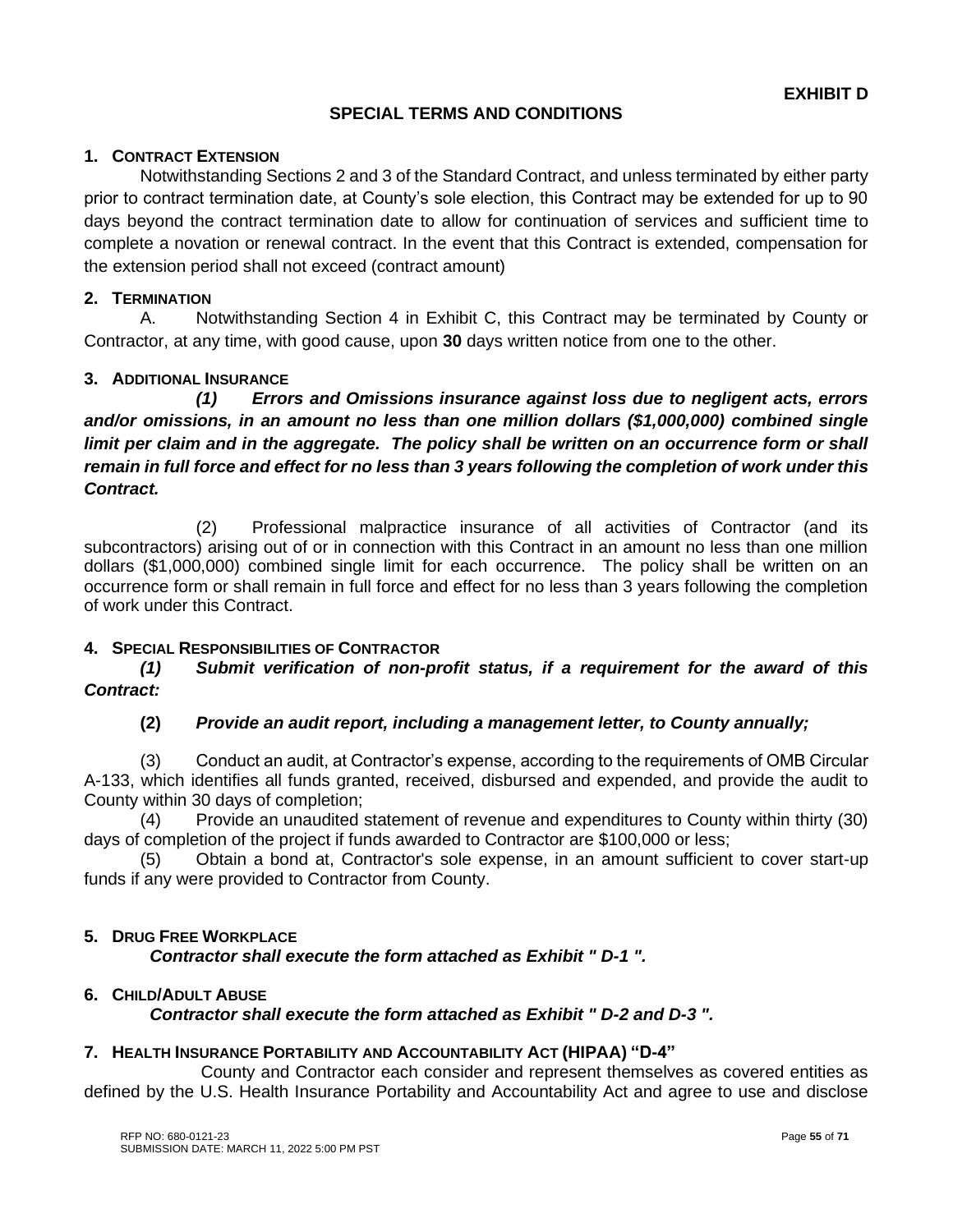protected health information as required by law. County and Contractor acknowledge that the exchange of protected health information between them is only for treatment, payment, and health care operations.

#### **8. CHANGES AND AMENDMENTS**

*Amendments that are not State approved vendor agreement amendments shall be submitted to the State for prior approval at least 30 days before the effective date of any proposed changes governing compensation, services or term.*

# **9. CONFIDENTIALITY OF MENTAL HEALTH RECORDS**

Contractor warrants that Contractor is knowledgeable of Welfare and Institutions Code section 5328 respecting confidentiality of records. County and Contractor shall maintain the confidentiality of any information regarding clients (or their families) receiving Contractor's services. Contractor may obtain such information from application forms, interviews, tests or reports from public agencies, counselors or any other source. Without the client's written permission, Contractor shall divulge such information only as necessary for purposes related to the performance or evaluation of services provided pursuant to this Contract, and then only to those persons having responsibilities under this Contract, including those furnishing services under Contractor through subcontracts.

# **10. EARLIER DEFAULT**

Services provided under this Contract are of a time-sensitive nature. Accordingly, notwithstanding the requirements of Section 10 in Exhibit D, the time period for notifying Contractor of default shall be days. If Contractor fails to cure a default within \_\_\_ days after notification, or if the default requires more than  $\equiv$  days to cure and Contractor fails to commence to cure the default within  $\equiv$  days after notification, then Contractor's failure shall terminate this Contract.

# **11. INDEMNIFICATION FOR PHYSICIANS**

*Pursuant to Government Code section 800 et seq., County shall indemnify Contractor against all claims, losses and damages arising out of Contractor's performance to the extent that Contractor would be entitled to indemnification if Contractor were a County employee. County may indemnify either by self-insuring or by purchasing insurance for such purpose.*

#### **12. CONFIDENTIAL RECORDS**

Contractor acknowledges that any information generated, received or disseminated pursuant to its performance under this Contract is confidential and shall not be disclosed in any manner unless authorized by law. Furthermore, Contractor warrants that Contractor is knowledgeable of Welfare and Institutions Code sections applicable to the subject of this Contract, particularly, sections 10850 and 11478.1 and will abide by its requirements.

# **13. FEDERAL/STATE HEALTH CARE PROGRAMS**

**Contractor shall execute Exhibit " " for services which may be reimbursed by Federal or State Health Care Programs (including, but not limited to, Medicare, MediCal and Grants), when such services are either provided on Solano County premises or for which County may seek reimbursement from Federal or State Health Care Programs or grants.**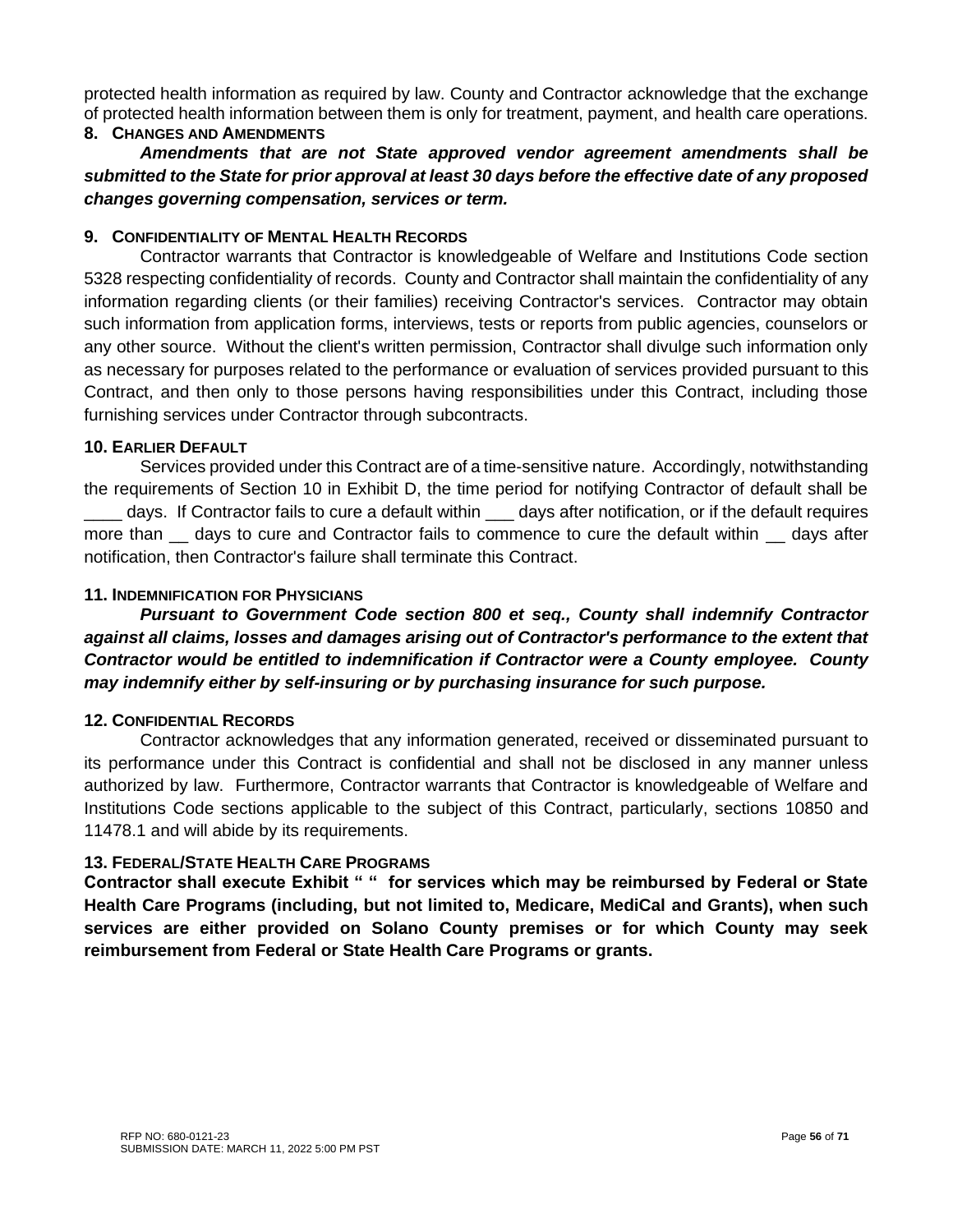COMPANY/ORGANIZATION NAME

(rev-09/01/94)

The contractor or grant recipient named above certifies compliance with Government Code section 8355 in matters relating to providing a drug-free workplace. The above-named contractor will:

SOLANO COUNTY **DRUG-FREE WORKPLACE CERTIFICATION**

- 1. Publish a statement notifying employees that unlawful manufacture, distribution, dispensation, possession, or use of a controlled substance is prohibited and specifying actions to be taken against employees for violations, as required by Government Code Section 8355(a).
- 2. Establish a Drug-Free Awareness Program as required by Government Code section 8355(b), to inform employees about all of the following:
	- (a) The dangers of drug abuse in the workplace;
	- (b) The person's or organization's policy of maintaining a drug-free workplace;
	- (c) Any available counseling, rehabilitation and employee assistance programs; and
	- (d) Penalties that may be imposed upon employees for drug abuse violations.
- 3. Provide, as required by Government Code section 8355(c), that every employee who works on the proposed contract or grant:
	- (a) Will receive a copy of the company's drug-free policy statement; and
	- (b) Will agree to abide by the terms of the company's statement as a condition of employment on the contract or grant.

# **CERTIFICATION**

I, the official named below, swear that I am duly authorized legally to bind the contractor or grant recipient to the above described certification. I am fully aware that this certification, executed on the date below, is made under penalty of perjury under the laws of the State of California.

 $\mathcal{L}_\text{max}$  , and the contract of the contract of the contract of the contract of the contract of the contract of

 $\overline{\phantom{a}}$  , and the contract of the contract of the contract of the contract of the contract of the contract of the contract of the contract of the contract of the contract of the contract of the contract of the contrac

Contractor or Grant Recipient Signature **Date** Date

\_\_\_\_\_\_\_\_\_\_\_\_\_\_\_\_\_\_\_\_\_\_\_\_\_\_\_\_\_\_\_\_\_\_\_\_\_

Official's Name (type or print)

Title Federal Tax I.D. Number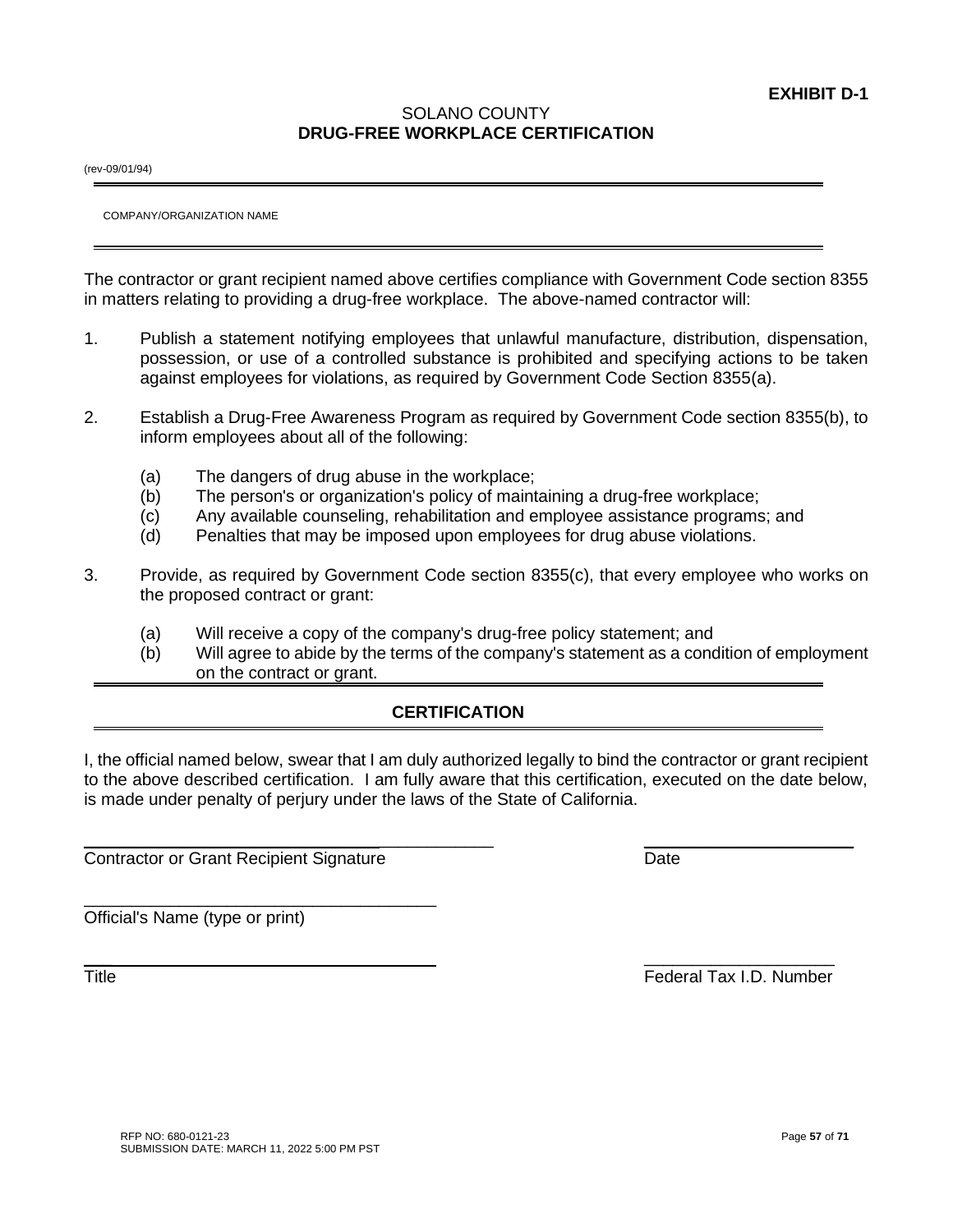# **CHILD ABUSE REPORTING REQUIREMENTS**

Section 11166 of the Penal Code requires any child care custodian, medical practitioner, nonmedical practitioner, or employee of a child protective agency who has knowledge of, or observes a child in his or her professional capacity or within the scope of his or her employment, whom he or she knows or reasonably suspects, has been the victim of a child abuse to report the known or suspected instance of child abuse to a child protective agency immediately or as soon as practically possible by telephone, and to prepare and send a written report thereof within 36 hours of receiving the information concerning the incident.

I, the undersigned, have read and understand the requirements of Penal Code Section 11166 and will comply with its provisions.

Thereof, I agree to report to my immediate supervisor any suspected child abuse situations of which I am aware and will report directly to the Child Protective Services as necessary.

Name:

Signature:\_\_\_\_\_\_\_\_\_\_\_\_\_\_\_\_\_\_\_\_\_\_\_\_\_\_\_\_\_\_\_\_\_\_\_\_\_\_\_\_\_\_\_

Title:

Date: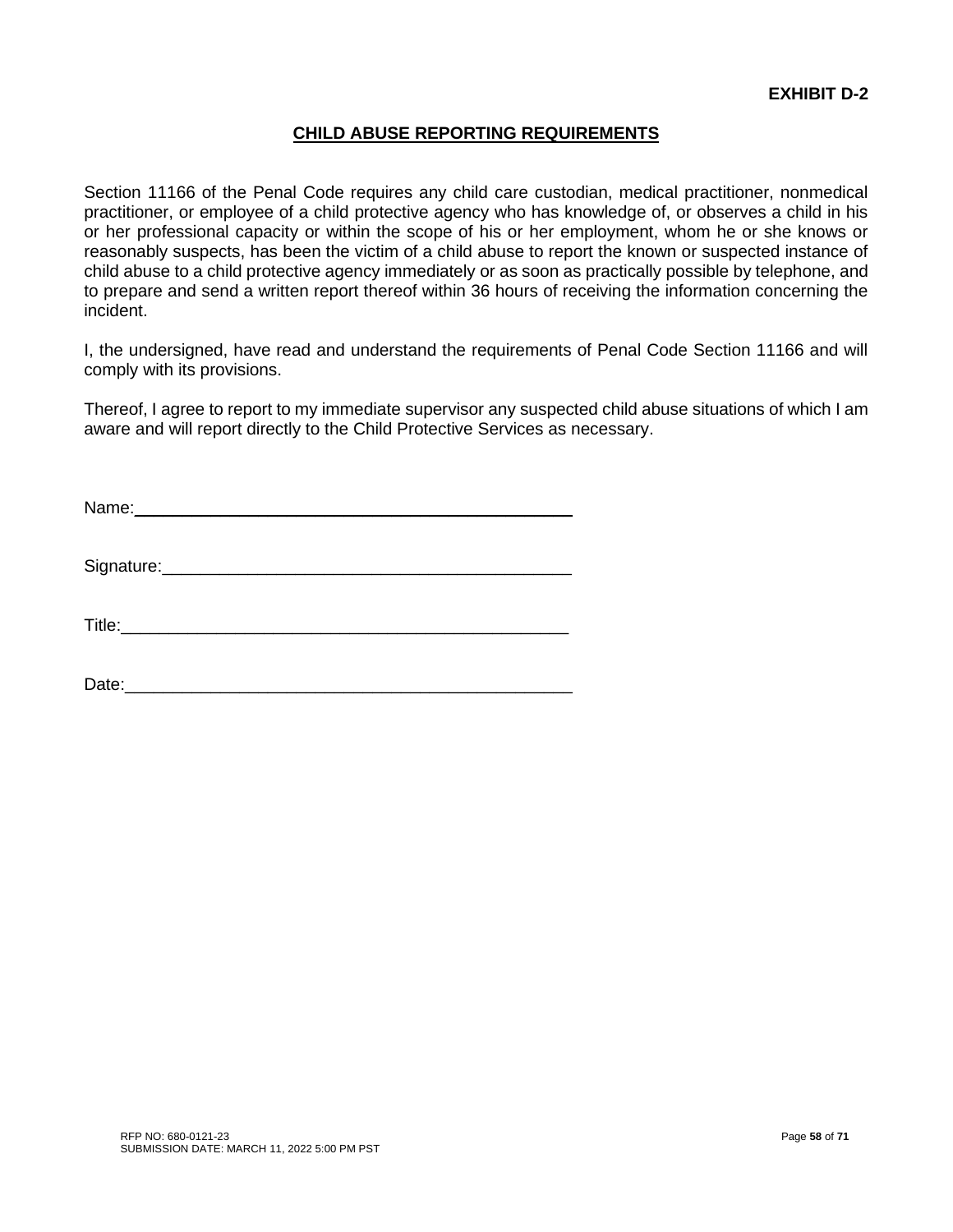# **ADULT ABUSE REPORTING REQUIREMENTS**

Welfare and Institutions Code section 15630 and following:

The undersigned, having read the statement below, signifies knowledge and understanding of its provisions:

Section 15630 of the Welfare and Institutions Code requires any care custodian, health practitioner, or employee of an adult protective services agency or a local law enforcement agency who has knowledge of, or observes a dependent adult, in his or her professional capacity or within the scope of his or her employment who he or she knows has been the victim of physical abuse, or who has injuries under circumstances which are consistent with abuse where the dependent adult's statements indicate, or in the case of a person with developmental disabilities, where his or her statements or other corroborating evidence indicates that abuse has occurred, to report the known or suspected instance of physical abuse to an adult protective services or a local law enforcement agency immediately or as soon as practically possible by telephone and to prepare and send a written report, thereof, within 36 hours of receiving the information concerning the incident.

"Care Custodian" means an administrator or an employee of any of the following public or private facilities:<br>1. Health facility

- 
- 
- 
- 4. Educational institution 15. Patient's rights advocate<br>5. Sheltered workshop 16. Nursing home ombudsm
- 
- 
- 7. Respite care facility 18. Skilled nursing facility<br>8. Residential care institution 19. Intermediate care facility Residential care institution 19.<br>
including foster homes and 20.
- 
- 9. Community care facility entity and the goods or services necessary to good of the Adult day care facility.
- care facilities
- 11. Regional center for persons with developmental disabilities
- 1. Health facility 12. Licensing worker or evaluator<br>2. Clinic 13. Public assistance worker
	- Public assistance worker
- 3. Home health agency **14.** Adult protective services agency<br>4. Educational institution 15. Patient's rights advocate
	-
	- Nursing home ombudsman ...
- 6. Camp 17. Legal guardian or conservator<br>
7. Respite care facility 18. Skilled nursing facility
	-
	-
	-
	- including foster homes and 20. Local Law enforcement agency<br>group homes 21. Any other person who provides<br>Community care facility goods or services necessary to Any other person who provides
	- Adult day care facility, Adult day care facility, and the same same avoid physical harm or mental including adult day health care suffering and who performs du suffering and who performs duties

"Health Practitioner" means a physician, surgeon, psychiatrist, psychologist, dentist, resident, intern, podiatrist, chiropractor, licensed nurse, dental hygienist, marriage, family and child counselor or any other person who is currently licensed under Division 2 (commencing with Section 500) of the Business and Professions Code, any emergency medical technician I or II, paramedic, a person certified pursuant to Division 2.5 (commencing with Section 1797) of the Health and Safety Code, or psychological assistant registered pursuant to Section 2913 of the Business and Professions Code, a marriage, family and child counselor trainee, as defined in subdivision (c) of Section 4980.03 of the Business and Professions Code, a state or county public health employee who treats a dependent adult for any condition, a coroner, or a religious practitioner who diagnoses, examines, or treats dependent adults.

I certify that a full copy of Welfare and Institutions Code section 15630 and following has been provided to me, and I have read and understand the above statement and will comply with its provisions.

| Name:              | Signature: |
|--------------------|------------|
| Title:             | Date:      |
| Supervisor's Name: | Signature: |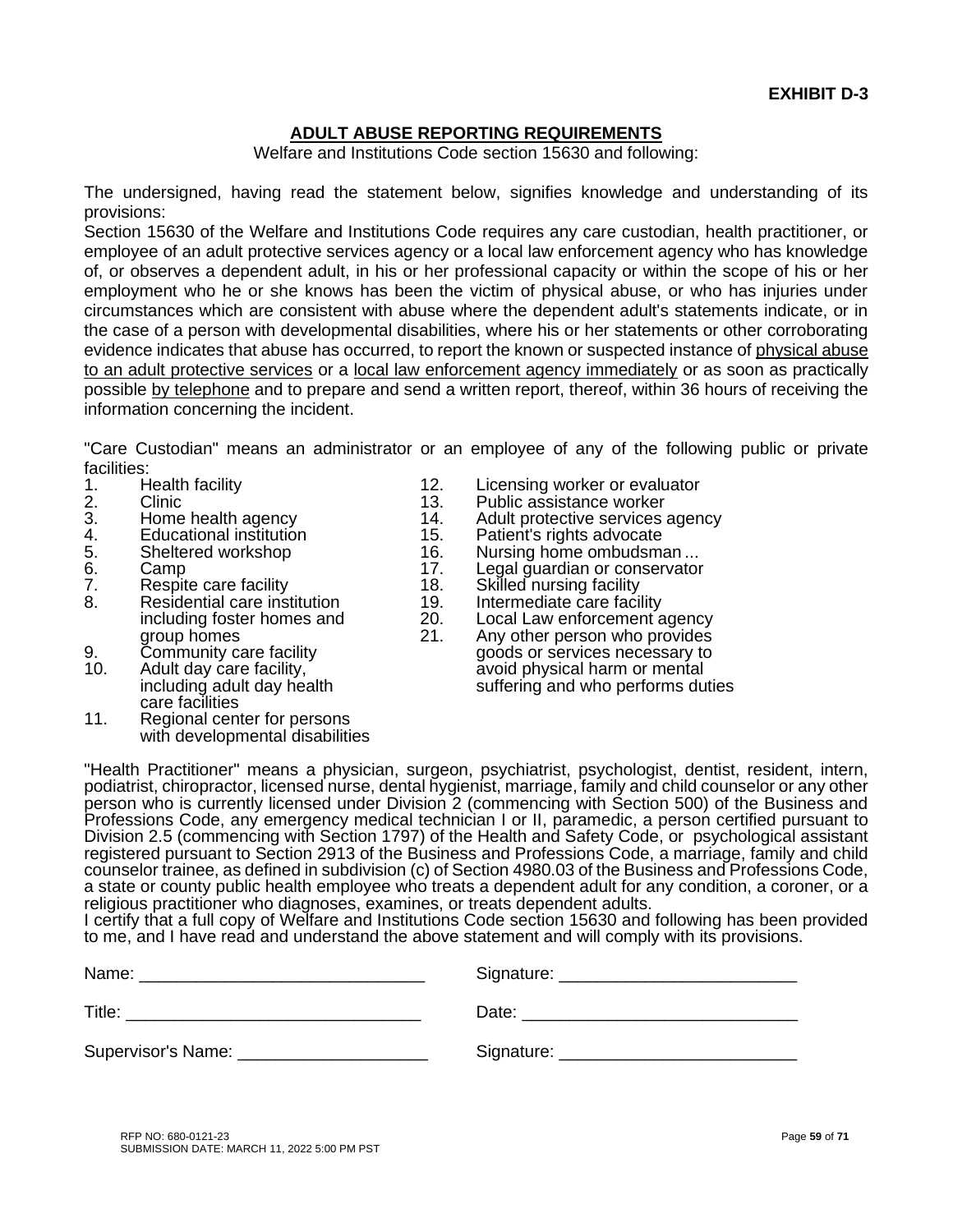# **SOLANO COUNTY**

# **HIPAA CONTRACTOR AGREEMENT**

#### (Contractor Name)

This Exhibit shall constitute the Business Associate Agreement (the "Agreement") between the County of Solano (the "County") and the Contractor or grant recipient (the "Contractor") and applies to the functions Contractor will perform on behalf of the County (collectively, "Services"), that is identified in Exhibit A, Scope of Work.

- A County wishes to disclose certain information to Contractor pursuant to the terms of the Agreement, some of which may constitute Protected Health Information ("PHI") (defined below).
- B County and its Contractor acknowledge that Contractor is subject to the Privacy and Security Rules (45 CFR parts 160 and 164) promulgated by the United States Department of Health and Human Services pursuant to the Health Insurance Portability and Accountability Act of 1996 (HIPAA), Public Law 104-191 as amended by the Health Information Technology for Economic and Clinical Health Act as set forth in Title XIII of Division A and Title IV of Division B of the American Recovery and Reinvestment Act of 2009 ("HITECH Act), in certain aspects of its operations performed on behalf of the County.
- C As part of the HIPAA Regulations, the Privacy Rule and the Security Rule (defined below) require County to enter into an Agreement containing specific requirements with Contractor prior to the disclosure of PHI, as set forth in, but not limited to, Title 45, sections 164.314(a), 164.502(e) and 164.504(e) of the Code of Federal Regulations ("C.F.R.") and contained in this Agreement.

#### **I. DEFINITIONS**

Terms used, but not otherwise defined, in this Agreement shall have the same meaning as those terms in 45 CFR parts 160 and 164.

- 1. **Breach** means the same as defined under the HITECH Act [42 U.S.C. section 17921].
- 2. **Contractor** means the same as defined under the Privacy Rule, the Security rule, and the HITECH Act, including, but not limited to, 42 U.S.C. section 17938 and 45 C.F.R. § 160.103.
- 3. **Breach of the Security of the Information System** means the unauthorized acquisition, including, but not limited to, access to, use, disclosure, modification or destruction, of unencrypted computerized data that materially compromises the security, confidentiality, or integrity of personal information maintained by or on behalf of the County. Good faith acquisition of personal information by an employee or agent of the information holder for the purposes of the information holder is not a breach of the security of the system; provided, that the personal information is not used or subject to further unauthorized disclosure.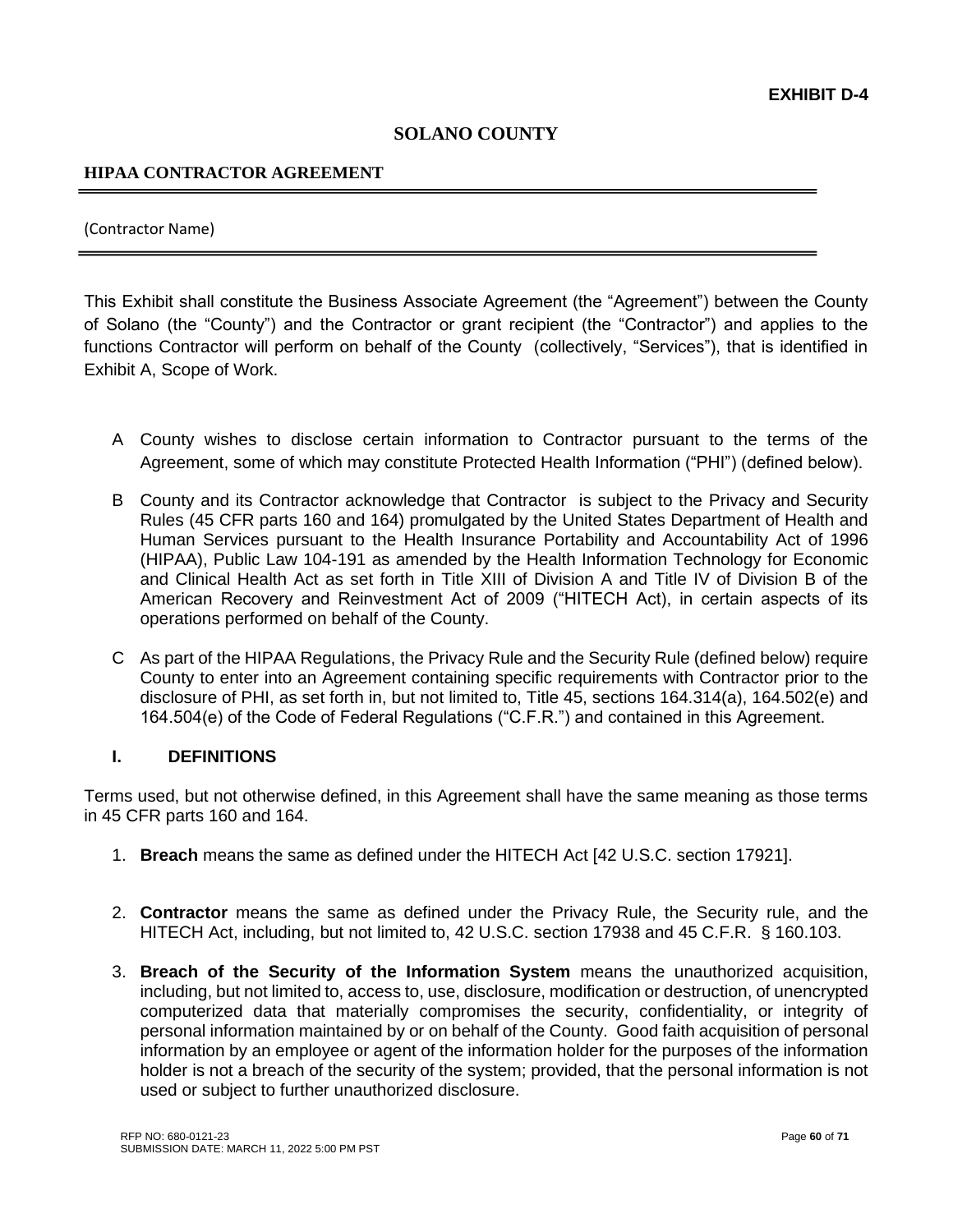- 4. **Commercial Use** means obtaining protected health information with the intent to sell, transfer or use it for commercial, or personal gain, or malicious harm; sale to third party for consumption, resale, or processing for resale; application or conversion of data to make a profit or obtain a benefit contrary to the intent of this Agreement.
- 5. **Covered Entity means the same as defined** under the Privacy Rule and the Security rule, including, but not limited to, 45 C.F.R. § 160.103.
- 6. **Designated Record Set means the same as defined** in 45 C.F.R. § 164.501.
- 7. **Electronic Protected Health Information (ePHI) means the same as defined** in 45 C.F.R. § 160.103.
- 8. **Electronic Health Record means the same as defined** shall have the meaning given to such term in the HITECH Act, including, but not limited to, 42 U.S.C. § 17921.
- 9. **Encryption** means the process using publicly known algorithms to convert plain text and other data into a form intended to protect the data from being able to be converted back to the original plain text by known technological means.
- 10. **Health Care Operations means the same as defined** in 45 C.F.R. § 164.501.
- 11. **Individual means the same as defined** in 45 CFR § 160.103 and shall include a person who qualifies as a personal representative in accordance with 45 CFR  $\S$  164.502(g).
- 12. **Marketing means the same as defined** under 45 CFR § 164.501 and the act or process of promoting, selling, leasing or licensing any patient information or data for profit without the express written permission of County.
- 13. **Privacy Officer means the same as defined** in 45 C.F.R. § 164.530(a)(1). The Privacy Officer is the official designated by a County or Contractor to be responsible for compliance with HIPAA/HITECH regulations.
- 14. **Privacy Rule** means the Standards for Privacy of Individually Identifiable Health Information at 45 CFR parts 160 and t 164, subparts A and E.
- 15. **Protected Health Information or PHI** means any information, whether oral or recorded in any form or medium: (i) that relates to the past, present or future physical or mental condition of an individual; the provision of health care to an individual; or the past, present or future payment for the provision of health care to an individual; and (ii) that identifies the individual or with respect to which there is a reasonable basis to believe the information can be used to identify the individual, and shall have the meaning given to such term under the Privacy Rule, including, but not limited to, 45 C.F.R. § 164.501. Protected Health Information includes Electronic Protected Health Information [45 C.F.R. §§ 160.103 and 164.501].
- 16. **Required By Law means the same as defined** in 45 CFR § 164.103.
- 17. **Security Rule** means the HIPAA Regulation that is codified at 45 C.F.R. parts 160 and 164, subparts A and C.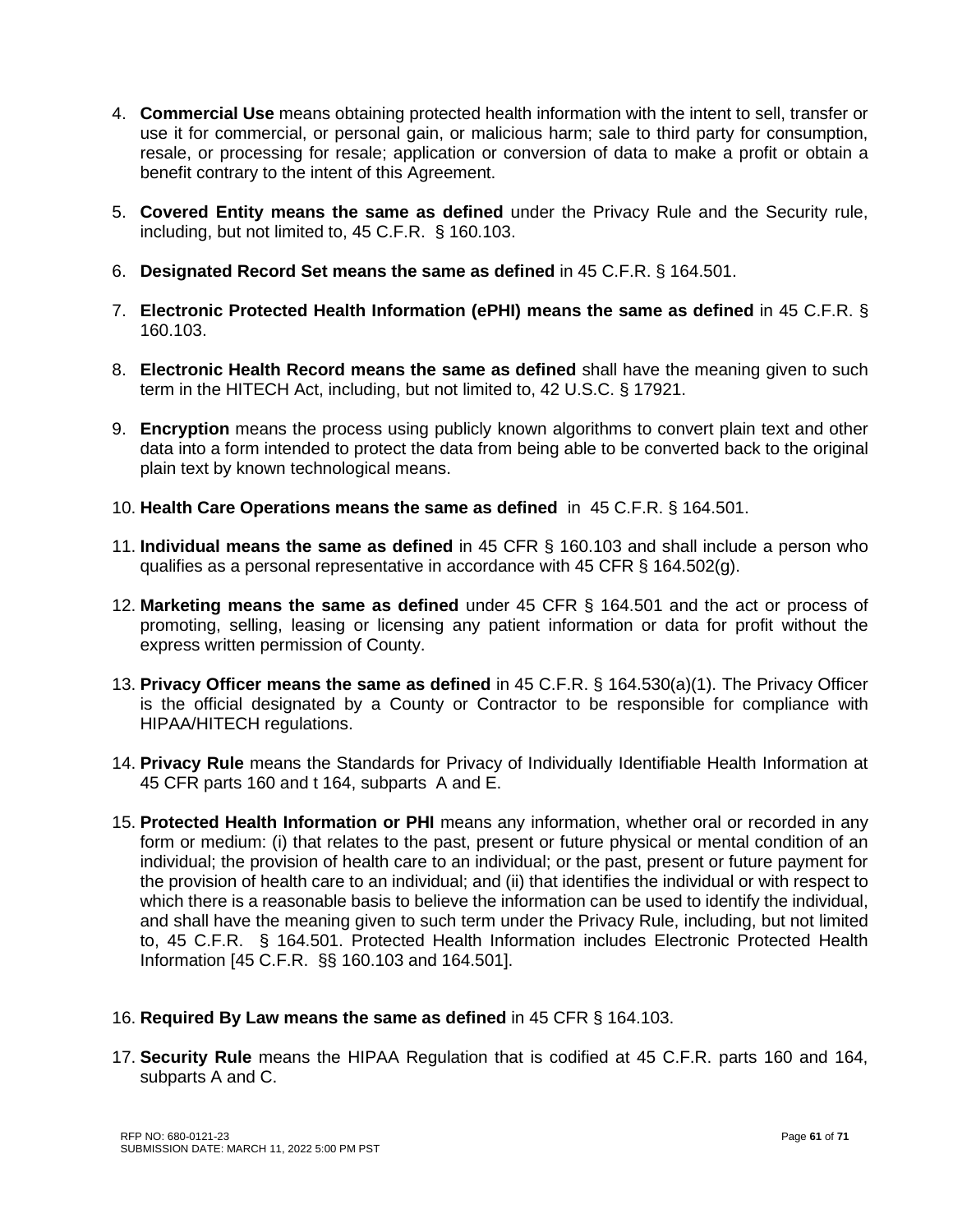- 18. **Security Incident** means the attempted or successful unauthorized access, use, disclosure, modification, or destruction of information or interference with system operations in an information system.
- 19. **Security Event** means an immediately reportable subset of security incidents which incident would include:
	- a. a suspected penetration of Contractor's information system of which the Contractor becomes aware of but for which it is not able to verify immediately upon becoming aware of the suspected incident that PHI was not accessed, stolen, used, disclosed, modified, or destroyed;
	- b. any indication, evidence, or other security documentation that the Contractor's network resources, including, but not limited to, software, network routers, firewalls, database and application servers, intrusion detection systems or other security appliances, may have been damaged, modified, taken over by proxy, or otherwise compromised, for which Contractor cannot refute the indication of the time the Contractor became aware of such indication;
	- c. a breach of the security of the Contractor's information system(s) by unauthorized acquisition, including, but not limited to, access to or use, disclosure, modification or destruction, of unencrypted computerized data and which incident materially compromises the security, confidentiality, or integrity of the PHI; and or,
	- d. the unauthorized acquisition, including but not limited to access to or use, disclosure, modification or destruction, of unencrypted PHI or other confidential information of the County by an employee or authorized user of Contractor's system(s) which materially compromises the security, confidentiality, or integrity of PHI or other confidential information of the County.

If data acquired (including but not limited to access to or use, disclosure, modification or destruction of such data) is in encrypted format but the decryption key which would allow the decoding of the data is also taken, the parties shall treat the acquisition as a breach for purposes of determining appropriate response.

- 20. **Security Rule** means the Security Standards for the Protection of Electronic Protected Health Information at 45 CFR parts 160 and 164, subparts A and C.
- 21. **Unsecured PHI** means protected health information that is not rendered unusable, unreadable, or indecipherable to unauthorized individuals through the use of a technology or methodology specified by the Secretary. Unsecured PHI shall have the meaning given to such term under the HITECH Act and any guidance issued pursuant to such Act including, but not limited to, 42 U.S.C. section 17932(h).

# **II. OBLIGATIONS OF CONTRACTOR**

1. Compliance with the Privacy Rule: Contractor agrees to fully comply with the requirements under the Privacy Rule applicable to "Business Associates" as defined in the Privacy Rule and not use or further disclose Protected Health Information other than as permitted or required by this agreement or as required by law.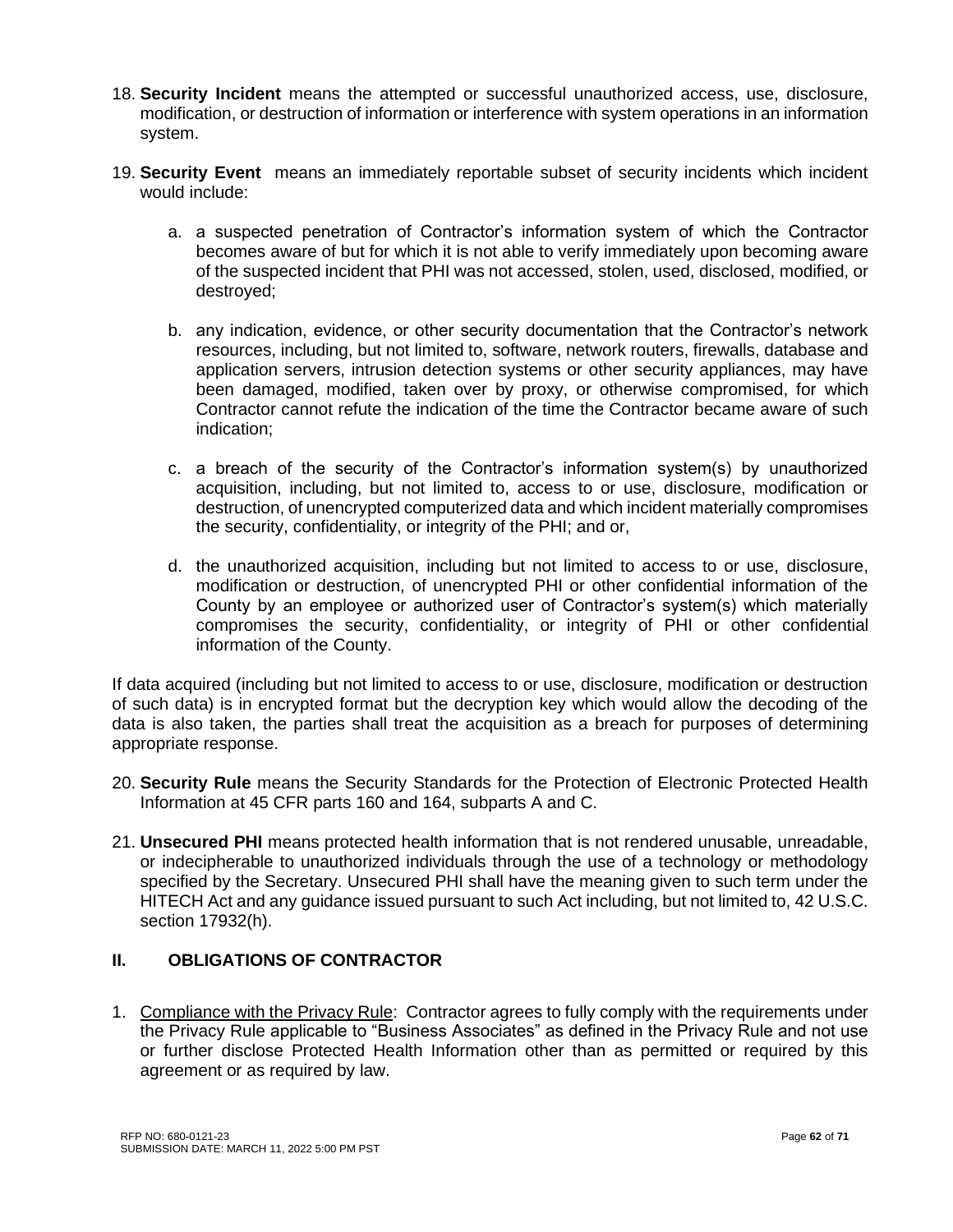- 2. Compliance with the Security Rule: Contractor agrees to fully comply with the requirements under the Security Rule applicable to "Business Associates" as defined in the Security Rule.
- 3. Compliance with the HITECH Act: Contractor hereby acknowledges and agrees it will comply with the HITECH provisions as proscribed in the HITECH Act.

# **III. USES AND DISCLOSURES**

Contractor shall not use Protected Health Information except for the purpose of performing Contractor's obligations under the Contract and as permitted by the Contract and this Agreement. Further, Contractor shall not use Protected Health Information in any manner that would constitute a violation of the Privacy Rule or the HITECH Act if so used by County.

- 1. Contractor may use Protected Health Information:
- a. For functions, activities, and services for or on the Covered Entities' behalf for purposes specified in the Contract and this Agreement.
- b. As authorized for Contractor's management, administrative or legal responsibilities as a Contractor of the County. The uses and disclosures of PHI may not exceed the limitations applicable to the County;
- c. As required by law.
- d. To provide Data Aggregation services to the County as permitted by 45 CFR § 164.504(e)(2)(i)(B).
- e. To report violations of law to appropriate Federal and State authorities, consistent with CFR § 164.502(j)(1).
- 2. Any use of Protected Health Information by Contractor, its agents, or subcontractors, other than those purposes of the Agreement, shall require the express written authorization by the County and a Business Associate Agreement or amendment as necessary.
- 3. Contractor shall not disclose Protect Health Information to a health plan for payment or health care operations if the patient has requested this restriction and has paid out of pocket in full for the health care item or service to which the Protected Health information relates.
- 4. Contractor shall not directly or indirectly receive remuneration in exchange for Protected Health Information, except with the prior written consent of County and as permitted by the HITECH Act, 42 U.S.C. section 17935(d)(2); however, this prohibition shall not affect payment by the County to Contractor for services provided pursuant to the Contract.
- 5. Contractor shall not use or disclosed Protected Health Information for prohibited activities including, but not limited to, marketing or fundraising purposes.
- 6. Contractor agrees to adequately and properly maintain all Protected Health Information received from, or created, on behalf of County.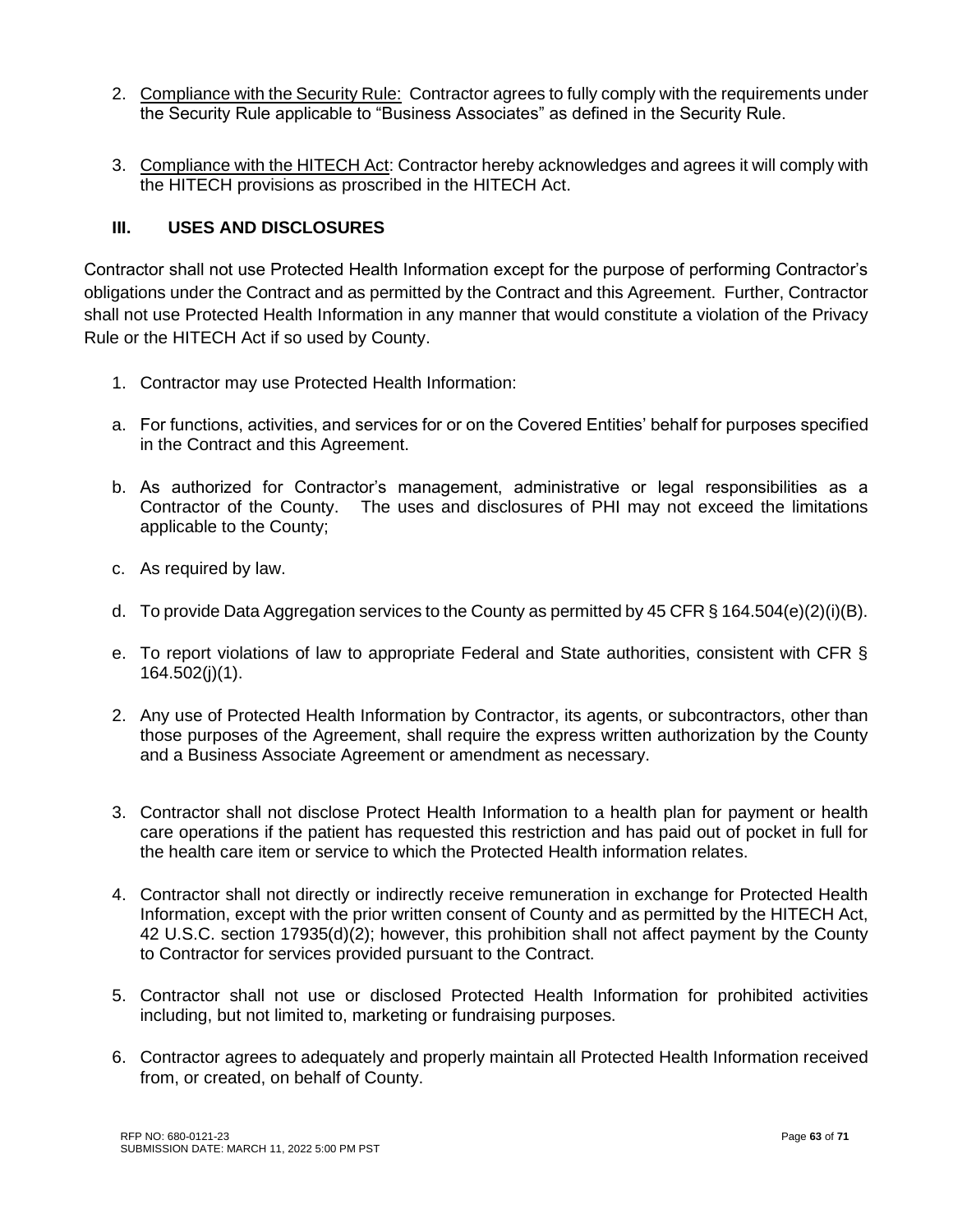7. If Contractor discloses Protected Health Information to a third party, Contractor must obtain, prior to making any such disclosure, i) reasonable written assurances from such third party that such Protected Health Information will be held confidential as provided pursuant to this Agreement and only disclosed as required by law or for the purposes for which it was disclosed to such third party, and (ii) a *written* agreement from such third party to immediately notify Contractor of any breaches of confidentiality of the Protected Health Information, to the extent it has obtained knowledge of such breach [42 U.S.C. section 17932; 45 C.F.R. §§ 164.504(e)(2)(i), 164.504(e)(2)(i)(B), 164.504(e)(2)(ii)(A) and 164.504(e)(4)(ii)].

# **IV. MINIMUM NECESSARY**

Contractor (and its agents or subcontractors) shall request, use and disclose only the minimum amount of Protected Health necessary to accomplish the purpose of the request, use or disclosure. [42 U.S.C. section 17935(b); 45 C.F.R. § 164.514(d)(3)]. Contractor understands and agrees that the definition of "minimum necessary" is in flux and shall keep itself informed of guidance issued by the Secretary with respect to what constitutes "minimum necessary."

# **V. APPROPRIATE SAFEGUARDS**

- 1. Contractor shall implement appropriate safeguards as are necessary to prevent the use or disclosure of Protected Health Information otherwise than as permitted by this Agreement, including, but not limited to, administrative, physical and technical safeguards that reasonably and appropriately protect the confidentiality, integrity and availability of the Protected Health Information in accordance with 45 C.F.R. §§ 164.308, 164.310, and 164.312. [45 C.F.R. § 164.504(e)(2)(ii)(B); 45 C.F.R. § 164.308(b)]. Contractor shall comply with the policies and procedures and documentation requirements of the HIPAA Security Rule, including, but not limited to, 45 C.F.R. § 164.316. [42 U.S.C. section 17931].
- 2. Contractor agrees to comply with Subpart 45 CFR part 164 with respect to Electronic Protected Health Information (ePHI). Contractor must secure all Electronic Protected Health Information by technological means that render such information unusable, unreadable, or indecipherable to unauthorized individuals and in accordance with the National Institute of Standards Technology (NIST) Standards and Federal Information Processing Standards (FIPS) as applicable.
- 3. Contractor agrees that destruction of Protected Health Information on paper, film, or other hard copy media must involve either cross cut shredding or otherwise destroying the Protected Health Information so that it cannot be read or reconstructed.
- 4. Should any employee or subcontractor of Contractor have direct, authorized access to computer systems of the County that contain Protected Health Information, Contractor shall immediately notify County of any change of such personnel (e.g. employee or subcontractor termination, or change in assignment where such access is no longer necessary) in order for County to disable previously authorized access.

# **VI. AGENT AND SUBCONTRACTOR'S OF CONTRACTOR**

1. Contractor shall ensure that any agents and subcontractors to whom it provides Protected Health Information, agree in writing to the same restrictions and conditions that apply to Contractor with respect to such PHI and implement the safeguards required with respect to Electronic PHI [45 C.F.R. § 164.504(e)(2)(ii)(D) and 45 C.F.R. § 164.308(b)].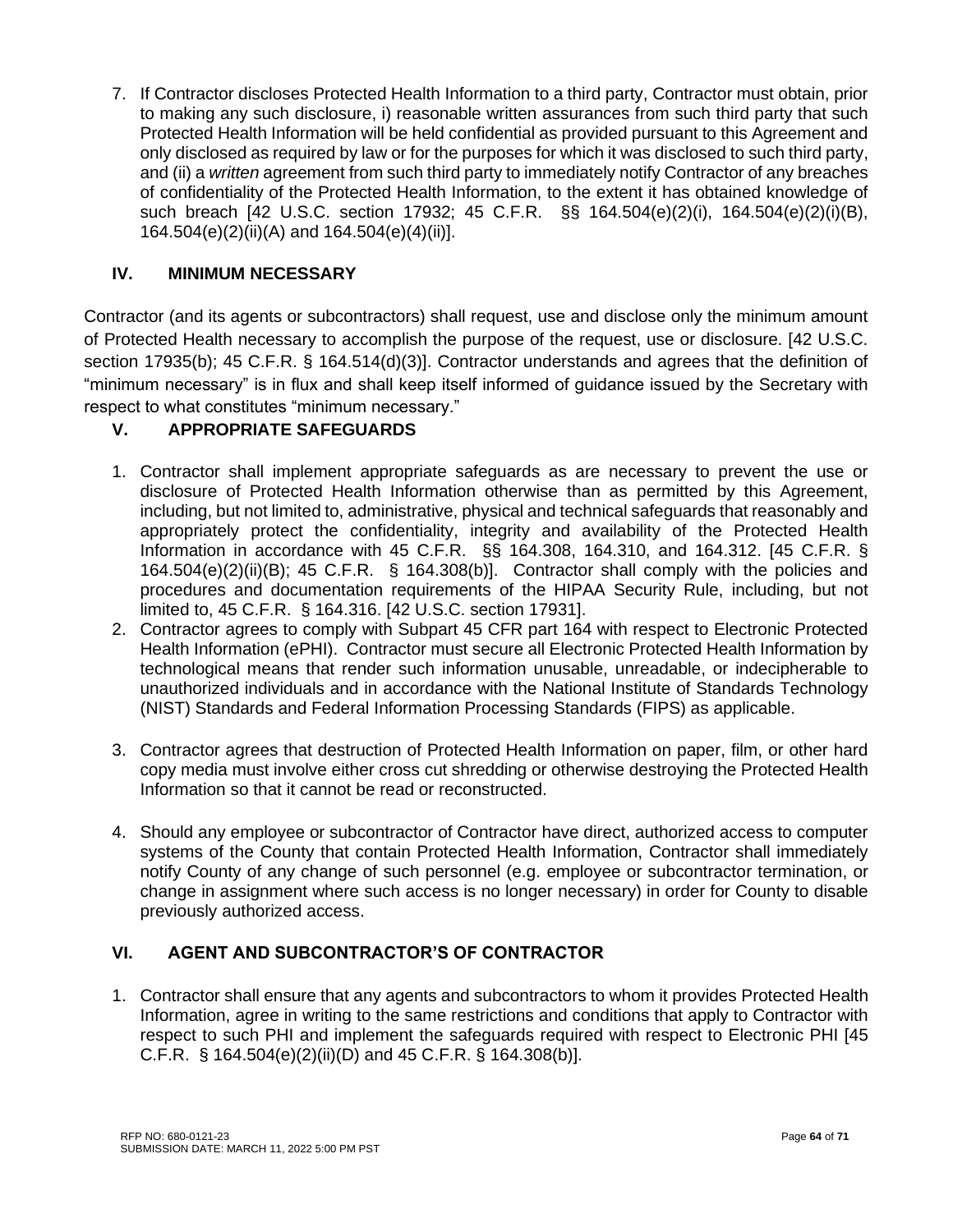- 2. Contractor shall implement and maintain sanctions against agents and subcontractors that violate such restrictions and conditions and shall mitigate the effects of any such violation (see 45 C.F.R. §§ 164.530(f) and 164.530(e)(I)).
- 3.<br>VII.

# **VII. ACCESS TO PROTECTED HEALTH INFORMATION**

- 1. If Contractor receives Protected Health Information from the County in a Designated Record Set, Contractor agrees to provide access to Protected Health Information in a Designated Record Set to the County in order to meet its requirements under 45 C.F.R. § 164.524.
- *2.* Contractor shall make Protected Health Information maintained by Contractor or its agents or subcontractors in Designated Record Sets available to County for inspection and copying within five (5) days of a request by County to enable County to fulfill its obligations under state law, [Health and Safety Code section 123110] the Privacy Rule, including, but not limited to, 45 C.F.R. § 164.524 [45 C.F.R. § 164.504(e)(2)(ii)(E)]. If Contractor maintains an Electronic Health Record, Contractor shall provide such information in electronic format to enable County to fulfill its obligations under the HITECH Act, including, but not limited to, 42 U.S.C. section 17935(e).
- 3. If Contractor receives a request from an Individual for a copy of the individual's Protected Health Information, and the Protected Health Information is in the sole possession of the Contractor, Contractor will provide the requested copies to the individual in a timely manner. If Contractor receives a request for Protected Health Information not in its possession and in the possession of the County, or receives a request to exercise other individual rights as set forth in the Privacy Rule, Contractor shall promptly forward the request to the County. Contractor shall then assist County as necessary in responding to the request in a timely manner. If a Contractor provides copies of Protected Health Information to the individual, it may charge a reasonable fee for the copies as the regulations shall permit.
- 4. Contractor shall provide copies of HIPAA Privacy and Security Training records and HIPAA policies and procedures within five (5) calendar days upon request from the County.

# **VIII. AMENDMENTOF PROTECTED HEALTH INFORMATION**

Upon receipt of notice from County, promptly amend or permit the County access to amend any portion of Protected Health Information in the designated record set which Contractor created for or received from the County so that the county may meet its amendment obligations under 45 CFR § 164.526. If any individual requests an amendment of Protected Information directly from Contractor or its agents or subcontractors, Contractor must notify the County in writing within five (5) days of the request. Any approval or denial of amendment of Protected Information maintained by Contractor or its agents or subcontractors shall be the responsibility of the County [45 C.F.R. § 164.504(e)(2)(ii)(F)].

# **IX. ACCOUNTING OF DISCLOSURES**

1. At the request of the County, and in the time and manner designed by the County, Contractor and its agents or subcontractors shall make available to the County, the information required to provide an accounting of disclosures to enable the County to fulfill its obligations under the Privacy Rule, including, but not limited to, 45 C.F.R. § 164.528, and the HITECH Act, including but not limited to 42 U.S.C. § 17935. Contractor agrees to implement a process that allows for an accounting to be collected and maintained by the Contractor and its agents or subcontractors for at least six (6) years prior to the request. However, accounting of disclosures from an Electronic Health Record for treatment, payment or health care operations purposes are required to be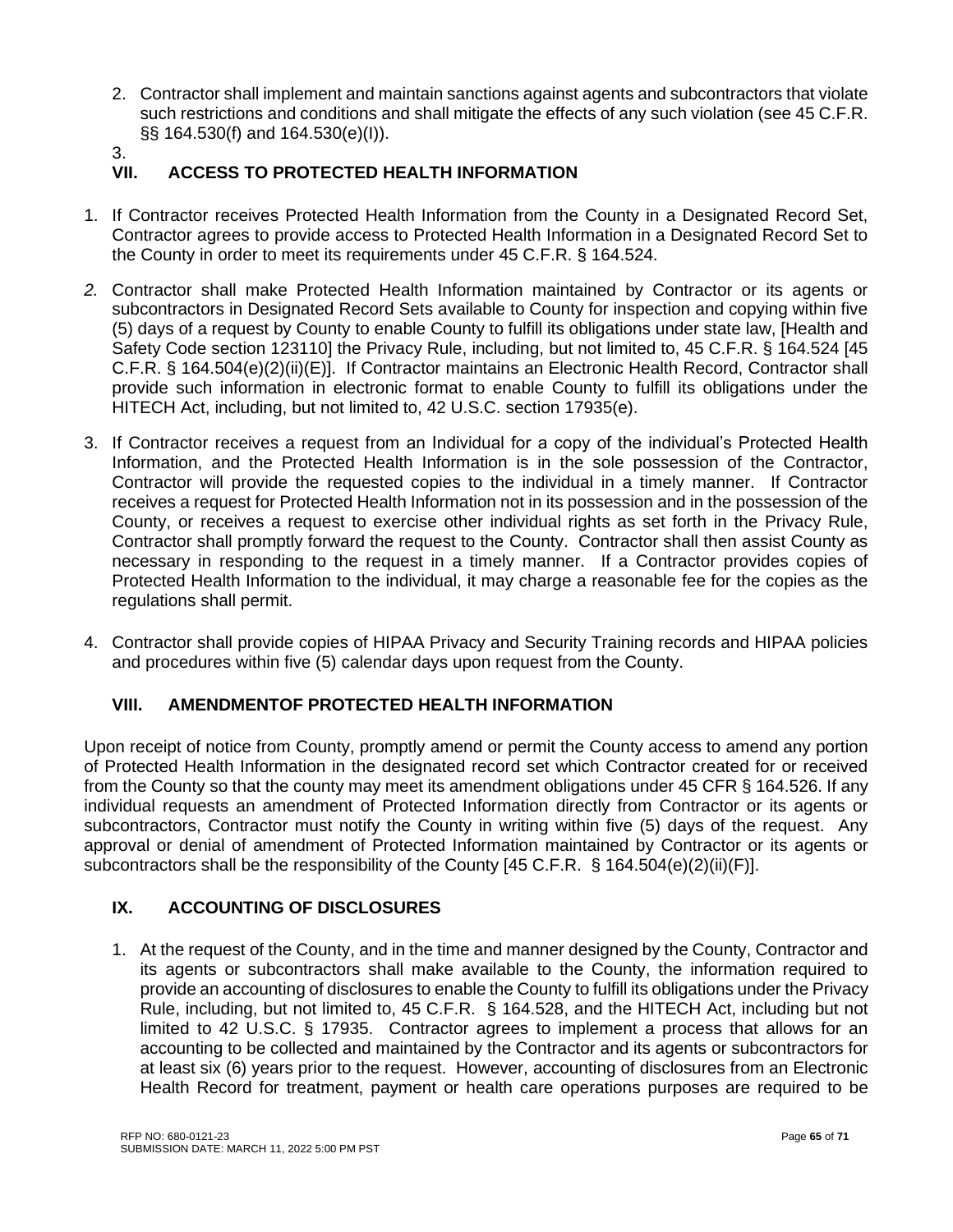collected and maintained for only three (3) years prior to the request, and only to the extent that Contractor maintains an electronic health record and is subject to this requirement.

- 2. At a minimum, the information collected and maintained shall include: (i) the date of disclosure; (ii) the name of the entity or person who received Protected Health Information and, if known, the address of the entity or person; (iii) a brief description of Protected Information disclosed; and (iv) a brief statement of purpose of the disclosure that reasonably informs the individual of the basis for the disclosure, or a copy of the individual's authorization, or a copy of the written request for disclosure.
- *3.* In the event that the request for an accounting is delivered directly to Contractor or its agents or subcontractors, Contractor shall forward within five (5) calendar days a written copy of the request to the County. It shall be the County's responsibility to prepare and deliver any such accounting requested. Contractor shall not disclose any Protected Information except as set forth in this Agreement [45 C.F.R. §§ 164.504(e)(2)(ii)(G) and 165.528]. The provisions of this paragraph shall survive the termination of this Agreement.

# **X. GOVERNMENTAL ACCESS TO RECORDS**

Contractor shall make its internal practices, books and records relating to its use and disclosure of the protected health information it creates for or receives from the County, available to the County and to the Secretary of the U.S. Department of Health and Human for purposes of determining Contractors compliance with the Privacy rule [45 C.F.R. § 164.504(e)(2)(ii)(H)]. Contractor shall provide to the County a copy of any Protected Health Information that Contractor provides to the Secretary concurrently with providing such Protected Information to the Secretary.

# **XI. CERTIFICATION**

To the extent that the County determines that such examination is necessary to comply with the Contractor's legal obligations pursuant to HIPAA relating to certification of its security practices, County, or its authorized agents or contractors may, at the County's expense, examine Contractor's facilities, systems, procedures and records as may be necessary for such agents or contractors to certify to County the extent to which Contractor's security safeguards comply with HIPAA Regulations, the HITECH Act, or this Agreement.

# **XII. BREACH OF UNSECURED PROTECTED HEALTH INFORMATION**

- 1. In the case of a breach of unsecured Protected Health Information, Contractor shall comply with the applicable provisions of 42 U.S.C. § 17932 and 45 C.F.R. part 164, subpart D, including but not limited to 45 C.F.R. § 164.410.
- 2. Contractor agrees to notify County of any access, use or disclosure of Protected Health Information not permitted or provided for by this Agreement of which it becomes aware, including any breach as required in 45 45 C.F.R. § 164.410. or security incident immediately upon discovery by telephone at 707-784-2962 and [Riskdepartment@solanocounty.com](mailto:Riskdepartment@solanocounty.com) or 707-784-3199 and will include, to the extent possible, the identification of each Individual whose unsecured Protect Health Information has been, or is reasonably believed by the Contractor to have been accessed, acquired, used, or disclosed, a description of the Protected Health Information involved, the nature of the unauthorized access, use or disclosure, the date of the occurrence, and a description of any remedial action taken or proposed to be taken by Contractor. Contractor will also provide to County any other available information that the Covered entity requests.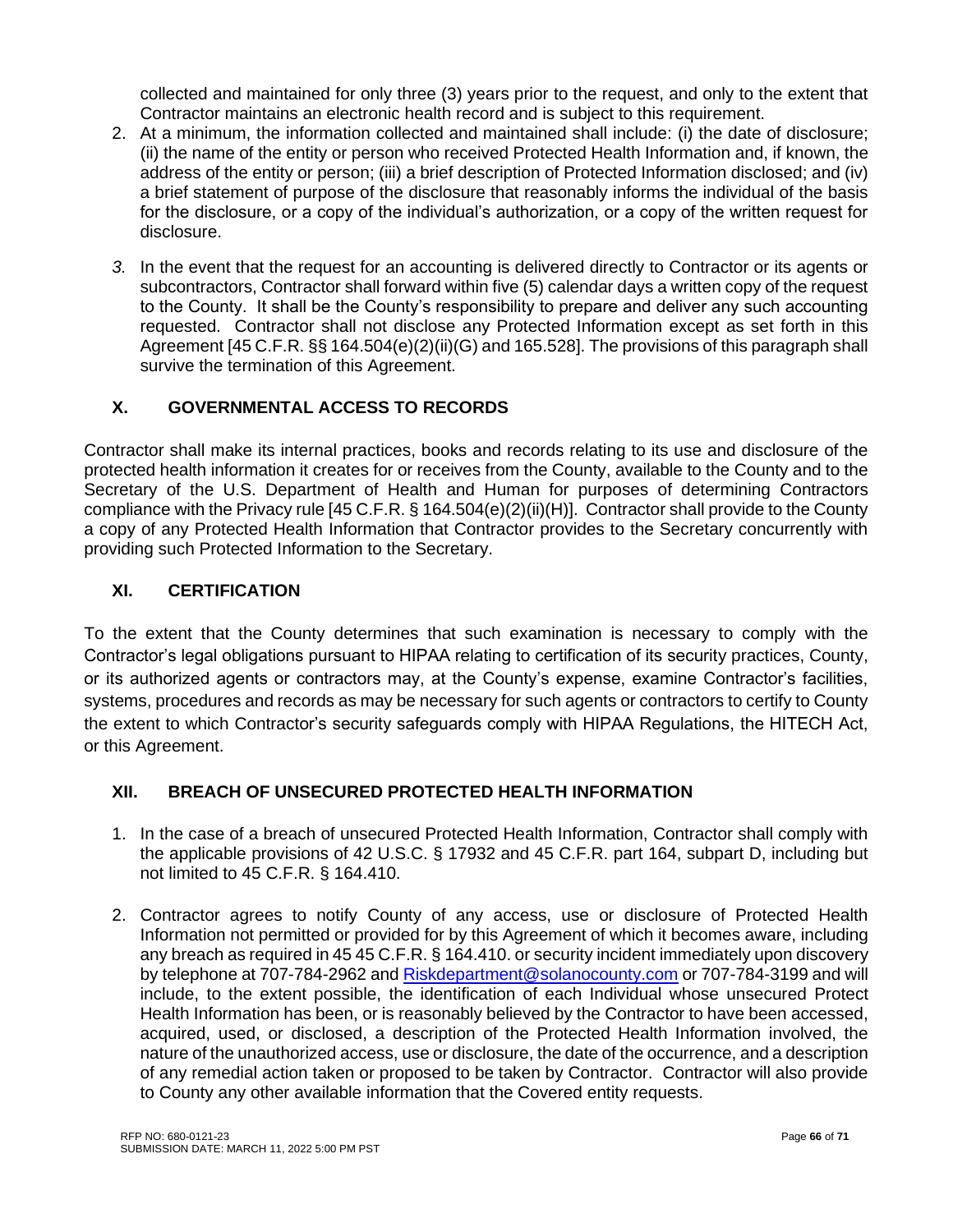- 3. A breach or unauthorized access, use or disclosure shall be treated as discovered by the Contractor on the first day on which such unauthorized access, use, or disclosure is known, or should reasonably have been known, to the Contractor or to any person, other than the individual committing the unauthorized disclosure, that is an employee, officer, subcontractor, agent or other representative of the Contractor.
- 4. Contractor shall mitigate, to the extent practicable, any harmful effect that results from a breach, security incident, or unauthorized access, use or disclosure of unsecured Protected Health Information by Contractor or its employees, officers, subcontractors, agents or representatives.
- 5. Following a breach, security incident, or any unauthorized access, use or disclosure of unsecured Protected Health Information, Contractor agrees to take any and all corrective action necessary to prevent recurrence, to document any such action, and to make all documentation available to the County.
- 6. Except as provided by law, Contractor agrees that it will not inform any third party of a breach or unauthorized access, use or disclosure of Unsecured Projected Health Information without obtaining the County's prior written consent. County hereby reserves the sole right to determine whether and how such notice is to be provided to any individuals, regulatory agencies, or others as may be required by law, regulation or contract terms, as well as the contents of such notice. When applicable law requires the breach to be reported to a federal or state agency or that notice be given to media outlets, Contractor shall cooperate with and coordinate with County to ensure such reporting is in compliance with applicable law and to prevent duplicate reporting, and to determine responsibilities for reporting.
- 7. Contractor acknowledges that it is required to comply with the referenced rules and regulations and that Contractor (including its subcontractors) may be held liable and subject to penalties for failure to comply.
- 8. In meeting its obligations under this Agreement, it is understood that Contractor is not acting as the County's agent. In performance of the work, duties, and obligations and in the exercise of the rights granted under this Agreement, it is understood and agreed that Contractor is at all times acting an independent contractor in providing services pursuant to this Agreement and Exhibit A, Scope of Work.

# **XIII. TERMINATION OF AGREEMENT**

- 1. Upon termination of this Agreement for any reason, Contractor shall return or destroy, at County's sole discretion, all other Protected Health Information received from the County, or created or received by Contractor on behalf of the County.
- 2. Contractor will retain no copies of Protected Health Information P in possession of subcontractors or agents of Contractor.
- 3. `Contractor shall provide the County notification of the conditions that make return or destruction not feasible, in the event that Contractor determines that returning or destroying the PHI is not feasible. If the County agrees that the return of the Protected Health Information is not feasible, Contractor shall extend the protections of this Agreement to such Protected Health Information and limit further use and disclosures of such Protected Health Information for so long as the Contractor or any of its agents or subcontractor maintains such information.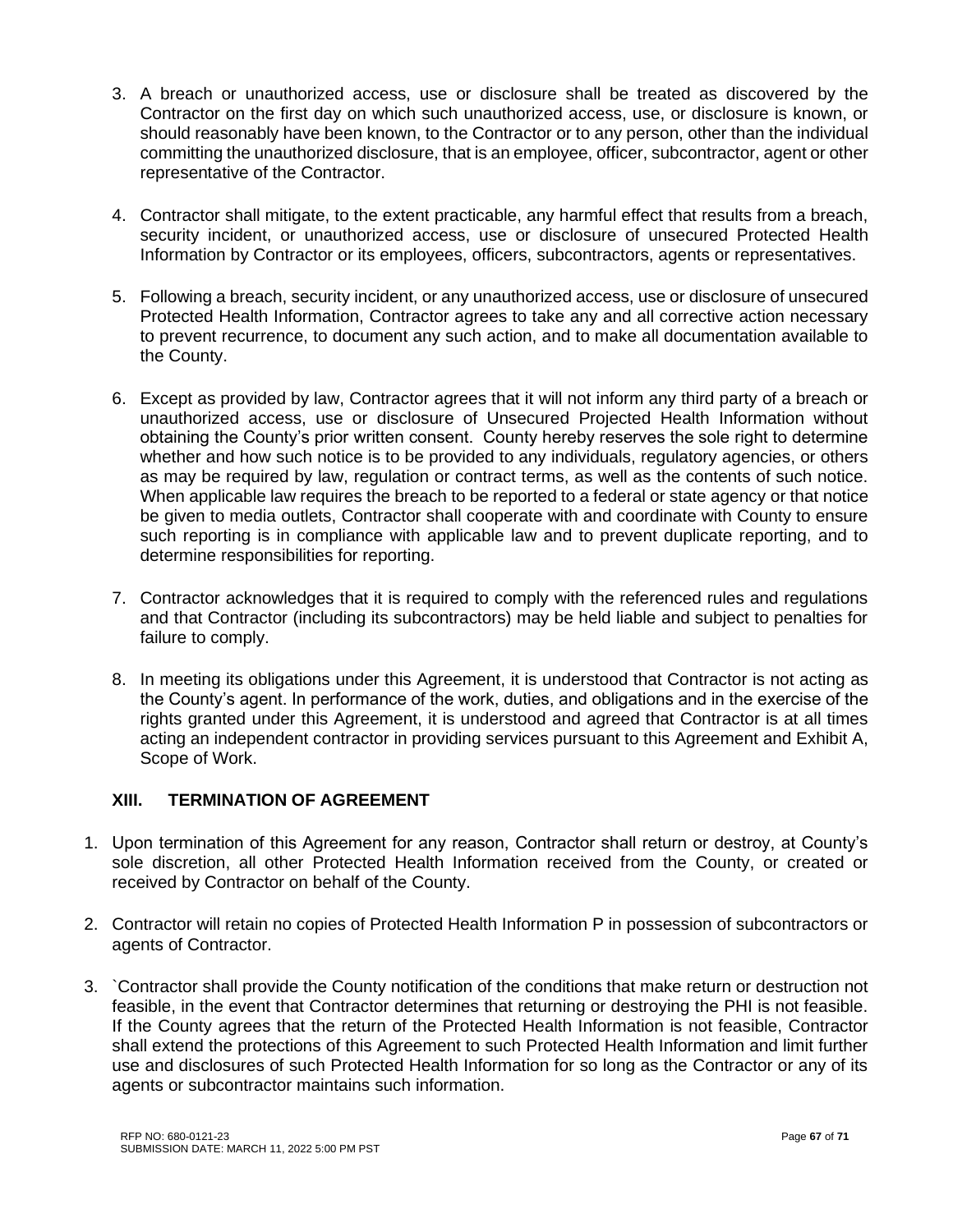- 4. Contractor agrees to amend this Exhibit as necessary to comply with any newly enacted or issued state or federal law, rule, regulation or policy, or any judicial or administrative decision affecting the use or disclosure of Protected Health Information.
- 5. Contractor agrees to retain records, minus any Protected Health Information required to be returned by the above section, for a period of at least 7 years following termination of the Agreement. The determining date for retention of records shall be the last date of encounter, transaction, event, or creation of the record.

# **CERTIFICATION**

I, the official named below, certify that I am duly authorized legally to bind the Contractor or grant recipient to the above described certification. I am fully aware that this certification is made under penalty of perjury under the laws of the State of California.

Contractor or Grant Recipient Signature Date

Official's Name (type or print)

Title **Federal Tax ID Number**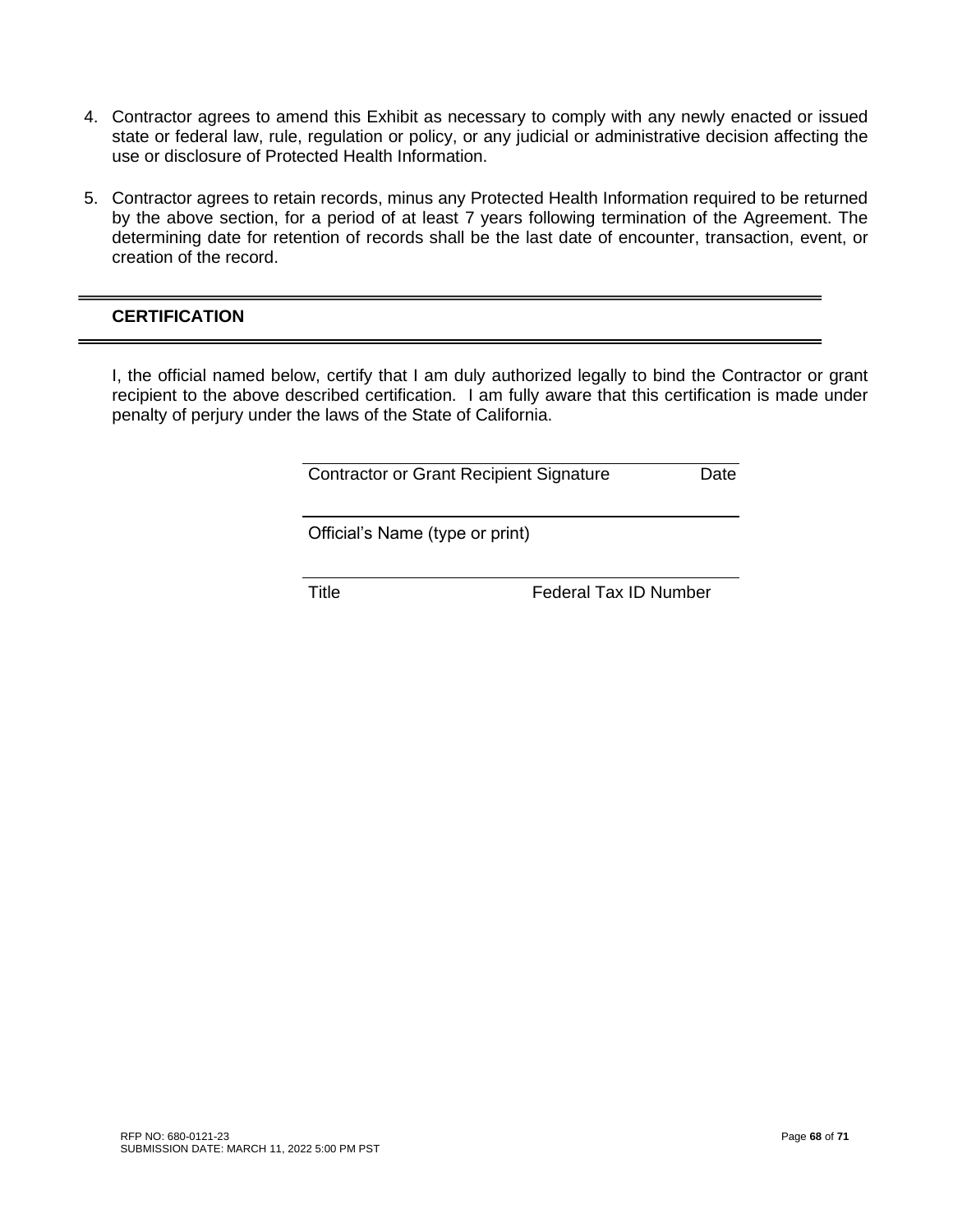# **SAMPLE CONTRACTOR ASSURANCES**

This is a grant funded contract and as the duly authorized representative of the (Agency), I certify that (Agency):

Will assure that use of funds under this grant will support efforts related to supporting appropriate prevention, intervention, supervision, services and strategies to reduce recidivism in California's mentally ill offender population, as well as improving outcomes for these offenders.

Will assure that funds are used for allowable, fair, and reasonable costs only and will not be transferred between programs (for example: Health and Social Services and the Sheriff's Office).

Will assure that salaries and benefits are not also claimed or reimbursed under another separate agreement or funding stream.

Will establish a proper accounting system in accordance with generally accepted accounting standards and County directives.

Will maintain timesheets on all staff charged to this contract and, for split-funded positions, maintain functional timesheets or conduct time studies (estimates and/or percentages are not acceptable) that can be easily tied back to reimbursement invoices.

Will maintain and update service delivery logs for billing (e.g. client sign-in logs, time/duration of services).

Will give the State or County, through any authorized representatives, access to, and the right to examine, all paper or electronic records, books, and documents related to this contract, and will permit access to its facilities, personnel and other individuals and information as may be necessary, as required by the State or County through any authorized representative, with regard to examination of contract-related records, accounts, documents, information and staff.

Will comply with applicable provisions governing the County access to records, accounts, documents, information, facilities, and staff.

Cooperate with any compliance review or complaint investigation conducted by the County.

Give County access to and the right to examine and copy records, accounts, and other documents and sources of information related to the Contract and permit access to facilities, personnel, and other individuals and information as may be necessary, as required by State or County guidance, requirements, and applicable laws.

Comply with all other special reporting, data collection, and evaluation requirements, as prescribed by law or requested by the County and submit timely, complete, and accurate reports to the appropriate County officials and maintain appropriate backup documentation to support the reports.

Will comply with any other special reporting, assessments, national evaluation efforts, or information or data collection requests, including, but not limited to, the provision of any information required for the assessment or evaluation of any activities within this agreement.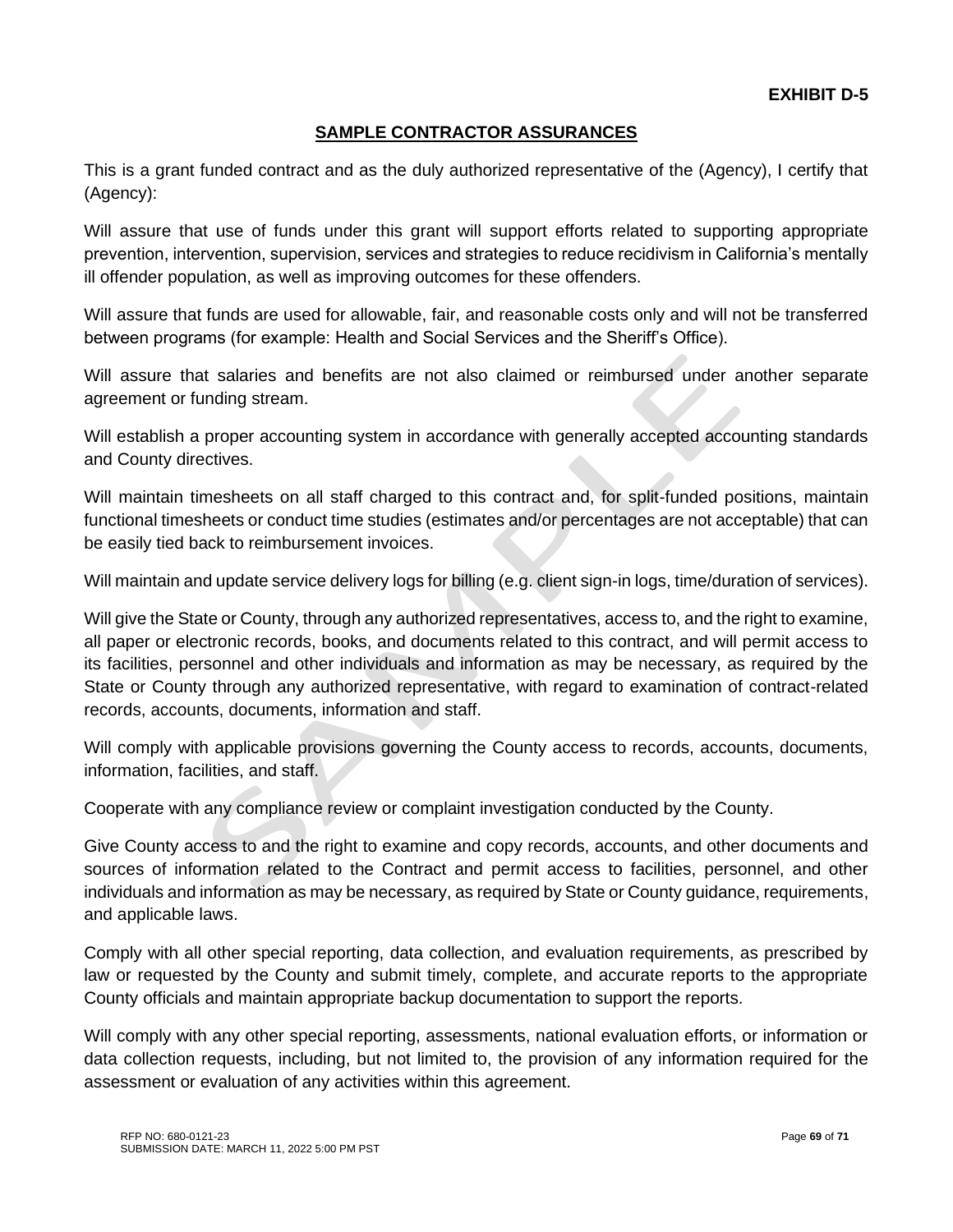Will provide timely notifications to County of any developments that have a significant impact on contractsupported activities, including changes to key program staff.

Will establish safeguards to prohibit employees from using their positions for a purpose that constitutes, or presents the appearance of, personal or organizational conflict of interest, or personal gain for themselves or others, particularly those with whom they have family, business, or other connections.

Will ensure that funds applied toward contract services do not replace (supplant) funds that have been budgeted for the same purpose through non-Federal sources.

Will ensure that the expenses submitted on Contractor's invoices are true and correct, incurred in the course of delivering contracted services, and that no part has been paid or reimbursed from other sources.

Will comply with all federal and state laws and regulations relating to civil rights protections and nondiscrimination. These laws and regulations include, but are not limited to:

Title VI of the Civil Rights Act of 1964, Public Law 88-352, (42 U.S.C. § 2000d et seq.), codified at 6 CFR Part 21 and 44 CFR Part 7, which provides that no person in the United States will, on the grounds of race, color, or national origin, be excluded from participation

in, be denied the benefits of, or be subjected to discrimination under any program or activity receiving Federal financial assistance.

Title IX of the Education Amendments of 1972, as amended (20 U.S.C. § 1681 et seq*.*), which prohibits discrimination on the basis of gender in educational programs and activities. These regulations are codified at 6 CFR Part 17 and 44 CFR Part 19.

The Age Discrimination Act of 1975, as amended (42 U.S.C. §§ 6101 et seq*.*), which prohibits discrimination on the basis of age in any program or activity receiving Federal financial assistance.

The Drug Abuse Office and Treatment Act of 1972 (P.L. 92-255), as amended, relating to nondiscrimination on the basis of drug abuse.

The Comprehensive Alcohol Abuse and Alcoholism Prevention, Treatment and Rehabilitation Act of 1970 (P.L. 91-616), as amended, relating to nondiscrimination on the basis of alcohol abuse or alcoholism.

Sections 523 and 527 of the Public Health Service Act of 1912 (42 U.S.C. § 290 dd-3 and 290 ee-3), as amended, relating to confidentiality of alcohol and drug abuse patient records.

Title VIII of the Civil Rights Act of 1968 (42 U.S.C. § 3601 et seq., as implemented by 24 CFR Part 100), as amended, relating to nondiscrimination in the sale, rental and financing of housing.

Title 44 of the Code of Federal Regulations (CFR) Parts 7, 16, and 19, relating to nondiscrimination.

Will comply with the minimum wage and maximum hour provisions of the Federal Fair Labor Standards Act (29 U.S.C. § 201), as they apply to employees of institutions of higher education, hospitals, and other non-profit organizations.